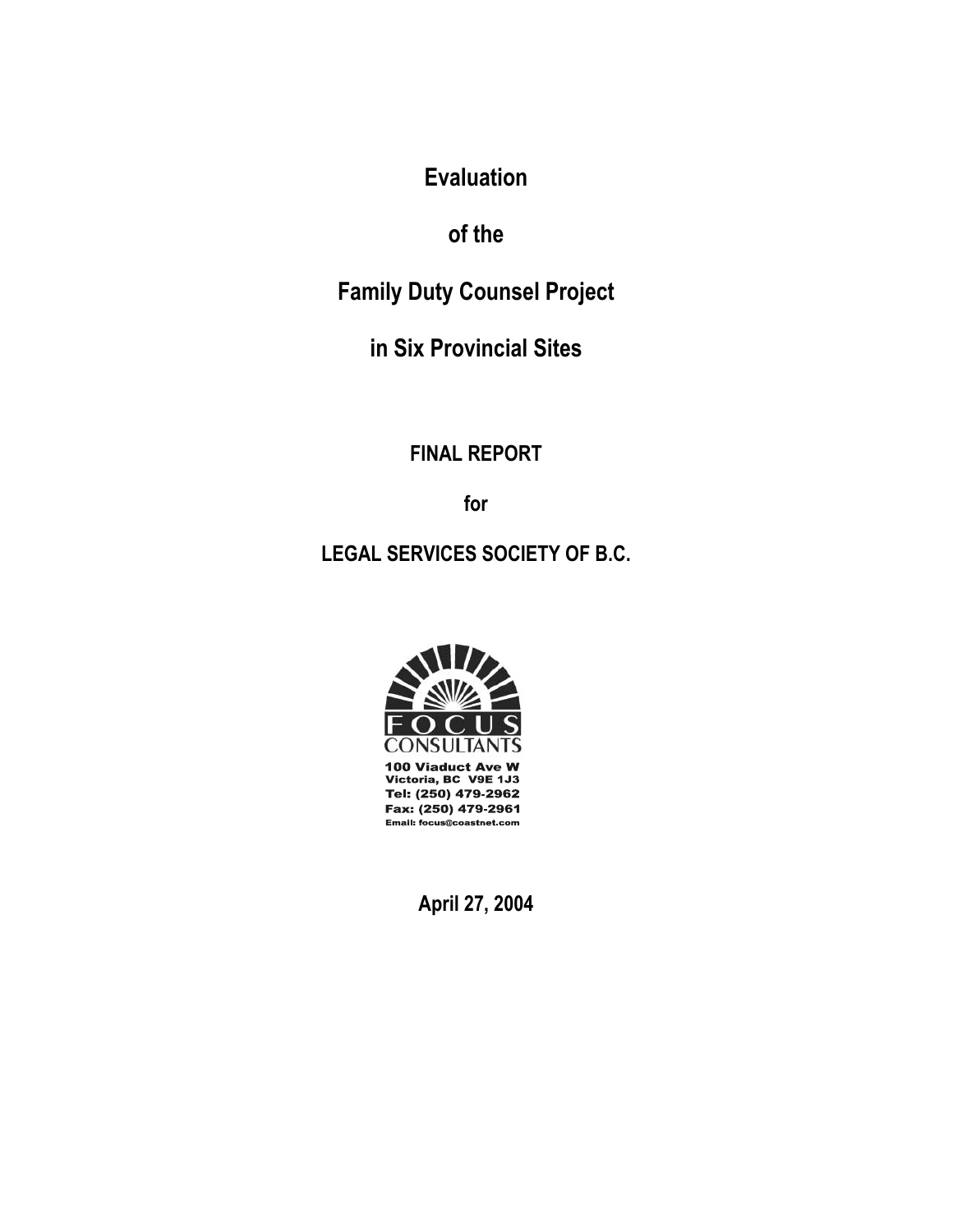# **TABLE OF CONTENTS**

<span id="page-1-0"></span>

| 1.0 |       |  |
|-----|-------|--|
| 1.1 |       |  |
| 1.2 |       |  |
| 2.0 |       |  |
| 3.0 |       |  |
| 3.1 |       |  |
| 3.2 |       |  |
|     | 3.2.1 |  |
| 3.3 |       |  |
| 3.4 |       |  |
| 3.5 |       |  |
| 3.6 |       |  |
| 4.0 |       |  |
| 4.1 |       |  |
| 4.2 |       |  |
| 4.3 |       |  |
|     | 4.3.1 |  |
|     | 4.3.2 |  |
|     | 4.3.3 |  |
|     | 4.3.4 |  |
|     | 4.3.5 |  |
| 5.0 |       |  |
| 5.1 |       |  |
| 5.2 |       |  |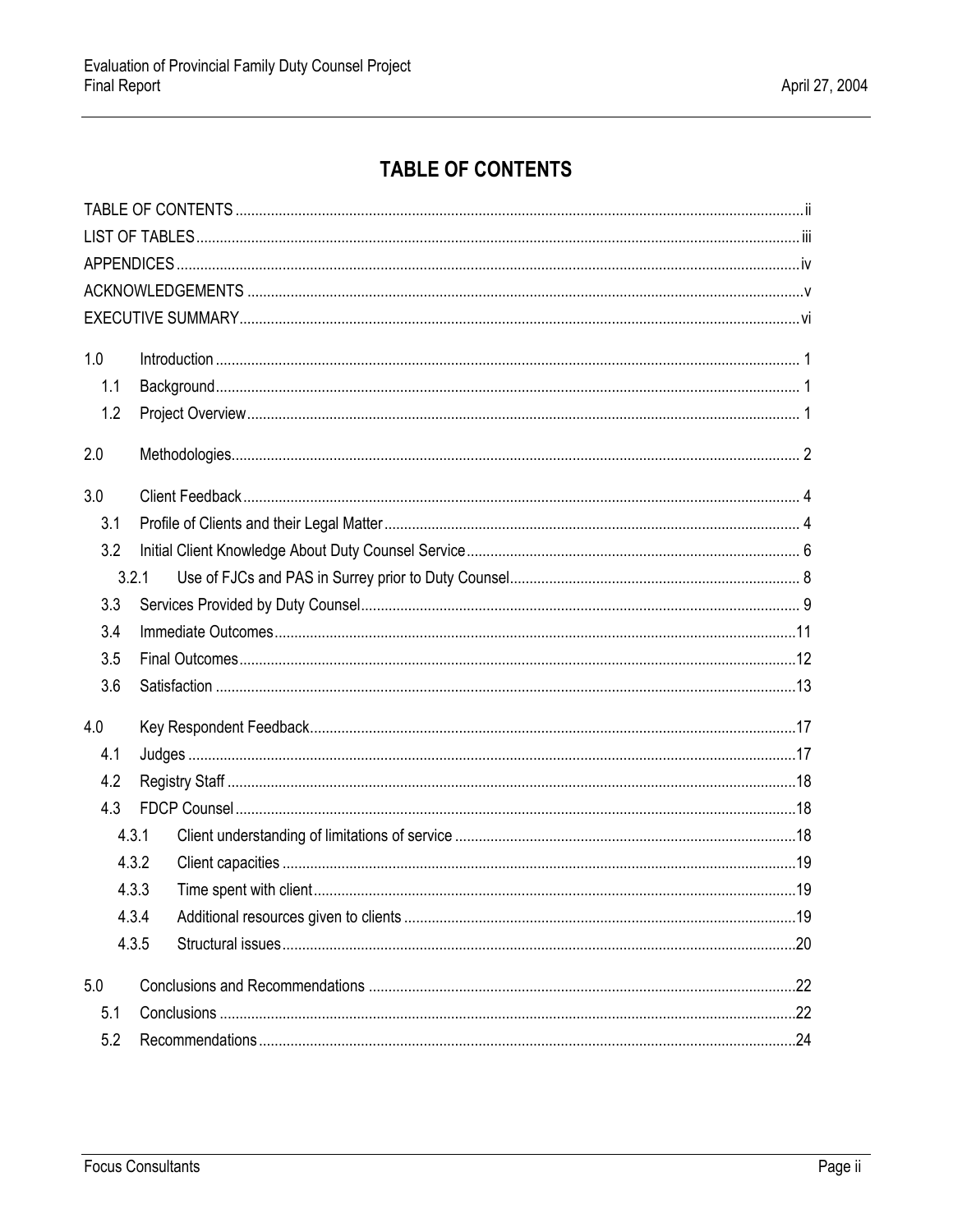# **LIST OF TABLES**

<span id="page-2-0"></span>

| Table 1:  |                                                                                              |  |
|-----------|----------------------------------------------------------------------------------------------|--|
| Table 2:  |                                                                                              |  |
| Table 3:  |                                                                                              |  |
| Table 4:  |                                                                                              |  |
| Table 5:  |                                                                                              |  |
| Table 6:  | How Clients Who Did Not Know About FDCP Prior to Court Found Out About FDCP While at Court 7 |  |
| Table 7:  | Whether Duty Counsel and/or Information Sheet Adequately Explained                           |  |
| Table 8:  |                                                                                              |  |
| Table 9:  |                                                                                              |  |
| Table 10: | Whether Duty Counsel Lawyer Gave Client Information About Websites or Written Materials10    |  |
| Table 11: |                                                                                              |  |
| Table 12: |                                                                                              |  |
| Table 13: |                                                                                              |  |
| Table 14: |                                                                                              |  |
|           |                                                                                              |  |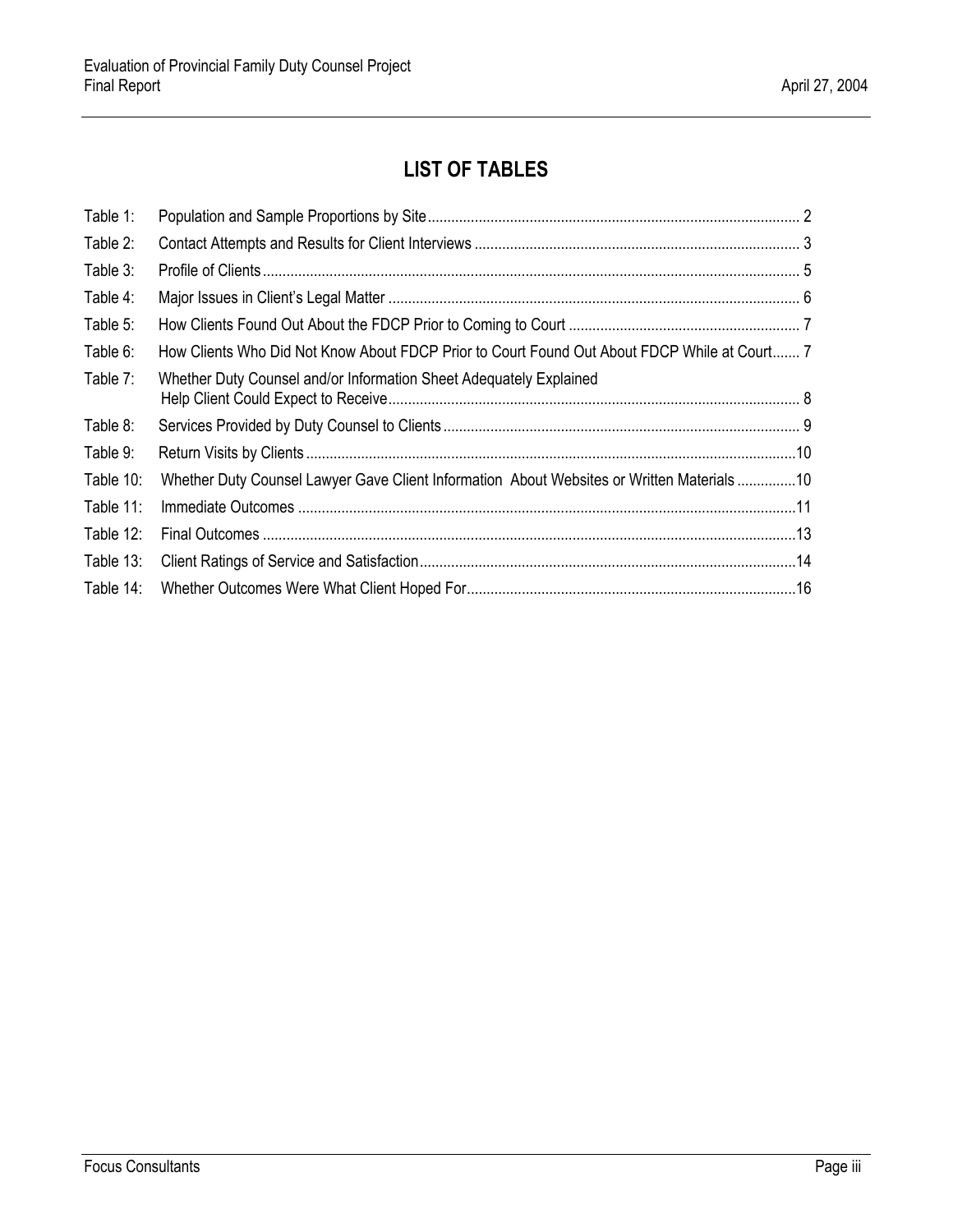# **APPENDICES**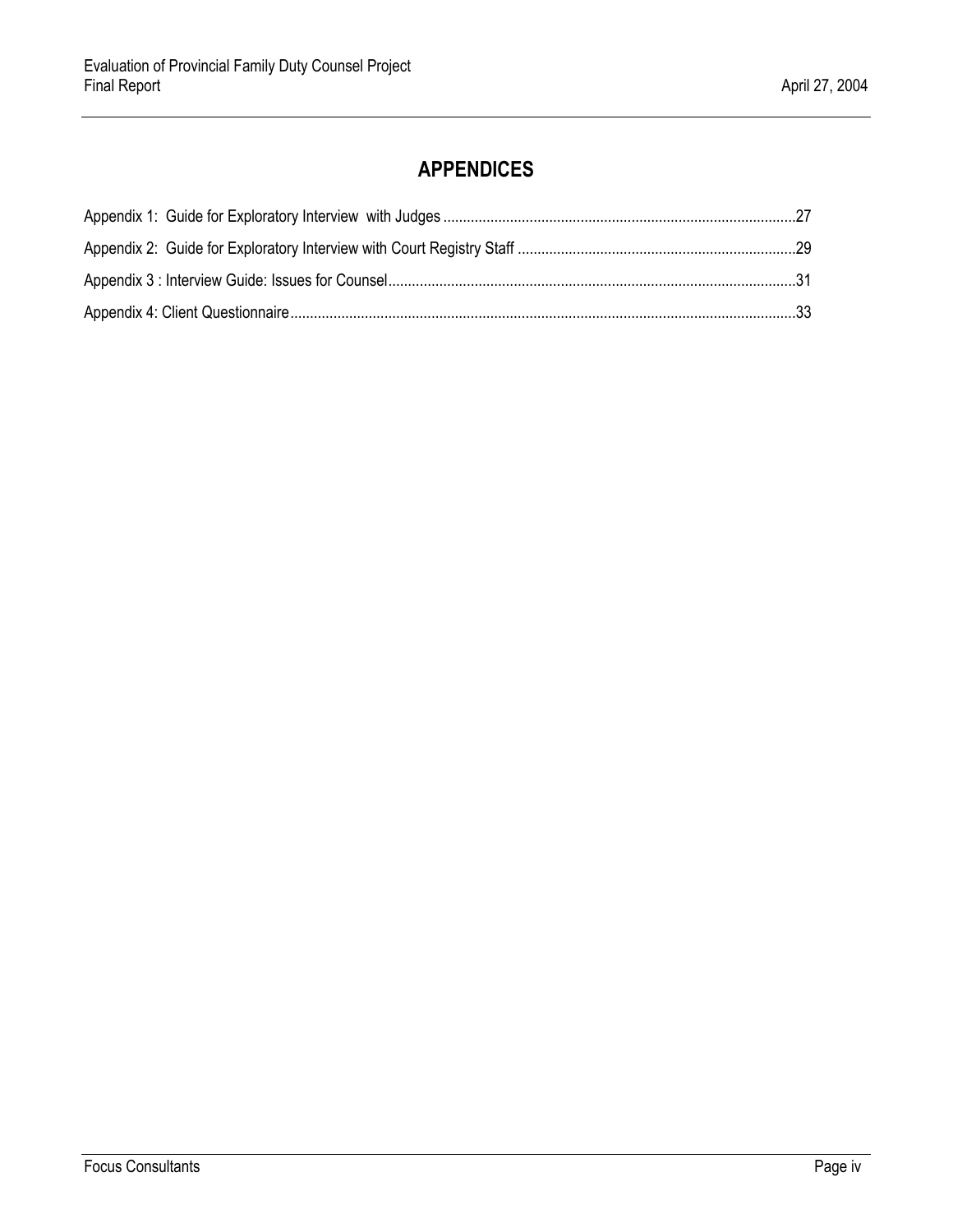# **ACKNOWLEDGEMENTS**

<span id="page-4-0"></span>I should like to acknowledge the assistance and expertise of Heidi Mason and Sherry MacLennan of the Legal Services Society in the evaluation and data analysis process that led to this report.

I also appreciate the time and consideration given in telephone interviews by clients, judges, registry staff and of duty counsel in each of the six study locations, and of counsel who have forwarded case file data that was the basis of our sample selection for the client survey.

Peggie-Ann Kirk and Beth Kope conducted telephone interviews with clients, and Raincoast Business Centre has word processed this report.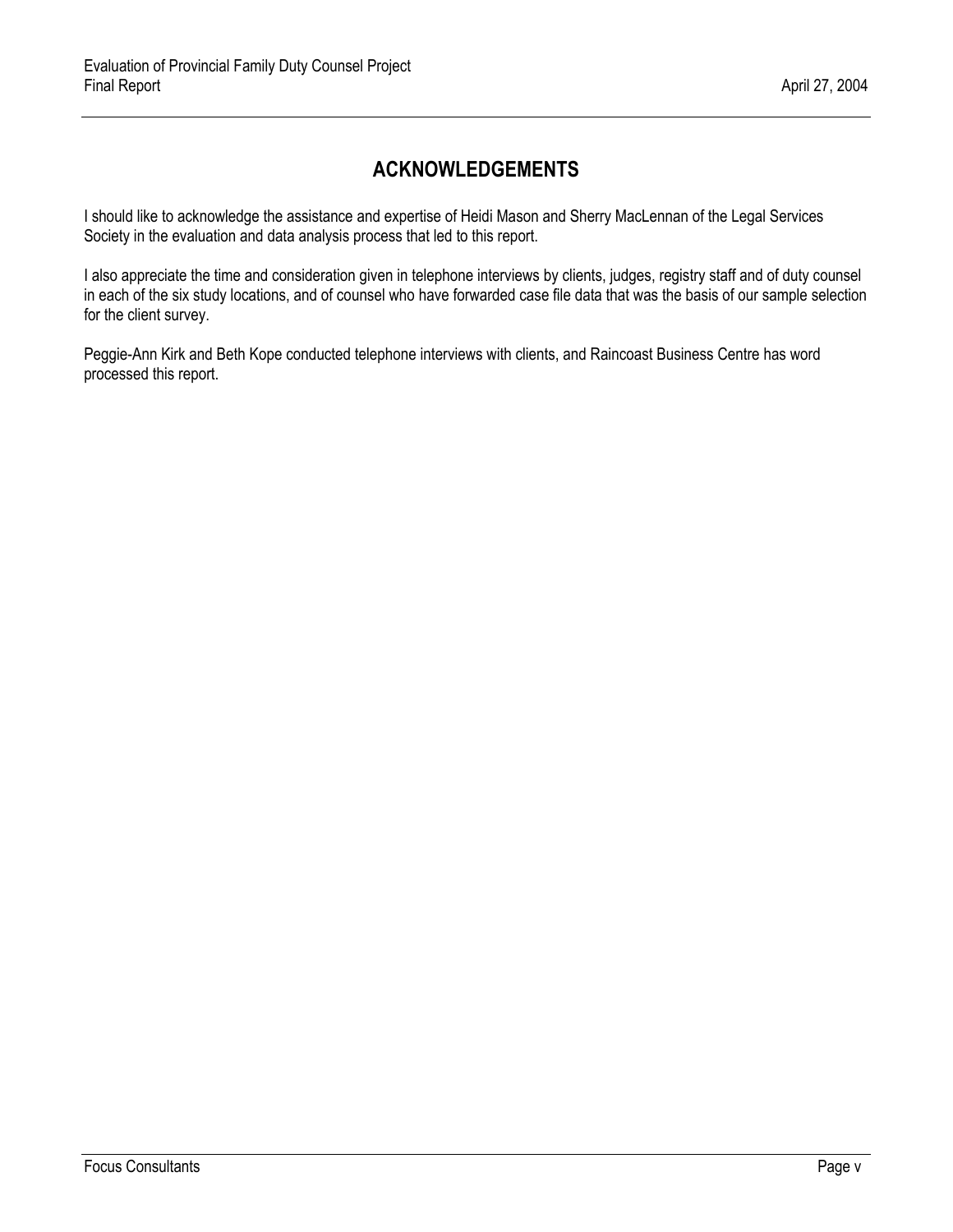# **EXECUTIVE SUMMARY**

<span id="page-5-0"></span>This is the second and final report of an evaluation of the provincial Family Duty Counsel Project (FDCP). The project was introduced on a staggered basis at 44 family court locations in British Columbia between January and December 2003. The study has involved gathering data on six of the earliest established of these locations (Surrey, Prince George, Kelowna, Victoria, Nanaimo and Kamloops). It has consisted of 22 key respondent interviews with judges, registry supervisor or clerk, and two duty counsel from most of the sites, and 300 client interviews drawn randomly from the six sites.

#### **Overall client population at the six sites:**

- Overall, 1,393 client cases in the period March 1<sup>st</sup> to mid-October 2003 were identified and forwarded from the six sites.
- Approximately 20% (279/1393) of these overall cases could not be used in the study, for lack of necessary contact or client permission information.
- The sample for this client survey consisted of 300 respondents drawn from cases in the period March 1 to December 31, 2003.

#### **Client feedback:**

*Demographics*

- 58% (175/300) were female
- 52% (115/219,; NR =81) had high school graduation or less
- 31% (69/221; NR=79) were unemployed
- 22% (57/259; NR=41) had previously seen a lawyer
- 55% (143/259; NR=41) had previously seen a FJC
- 50% (130/262; NR=38)) had attended a Parenting After Separation workshop

#### *Major issues*

- 66% (198/299; NR=1) of cases involved custody and access matters
- 47% (142/299; NR=1) of cases involved child maintenance

#### *Knowledge*

- 60% (179/297; NR=3) of clients said they had not known a duty counsel service was available in family matters prior to their arrival in the court house. Forty percent (118/297; NR=3) had known about the service prior to arrival. This group identified a significant range of information sources about the project.
- 66% (196/298; NR=2)) of clients felt the lawyer and/or acknowledgement sheet adequately explained the parameters of the service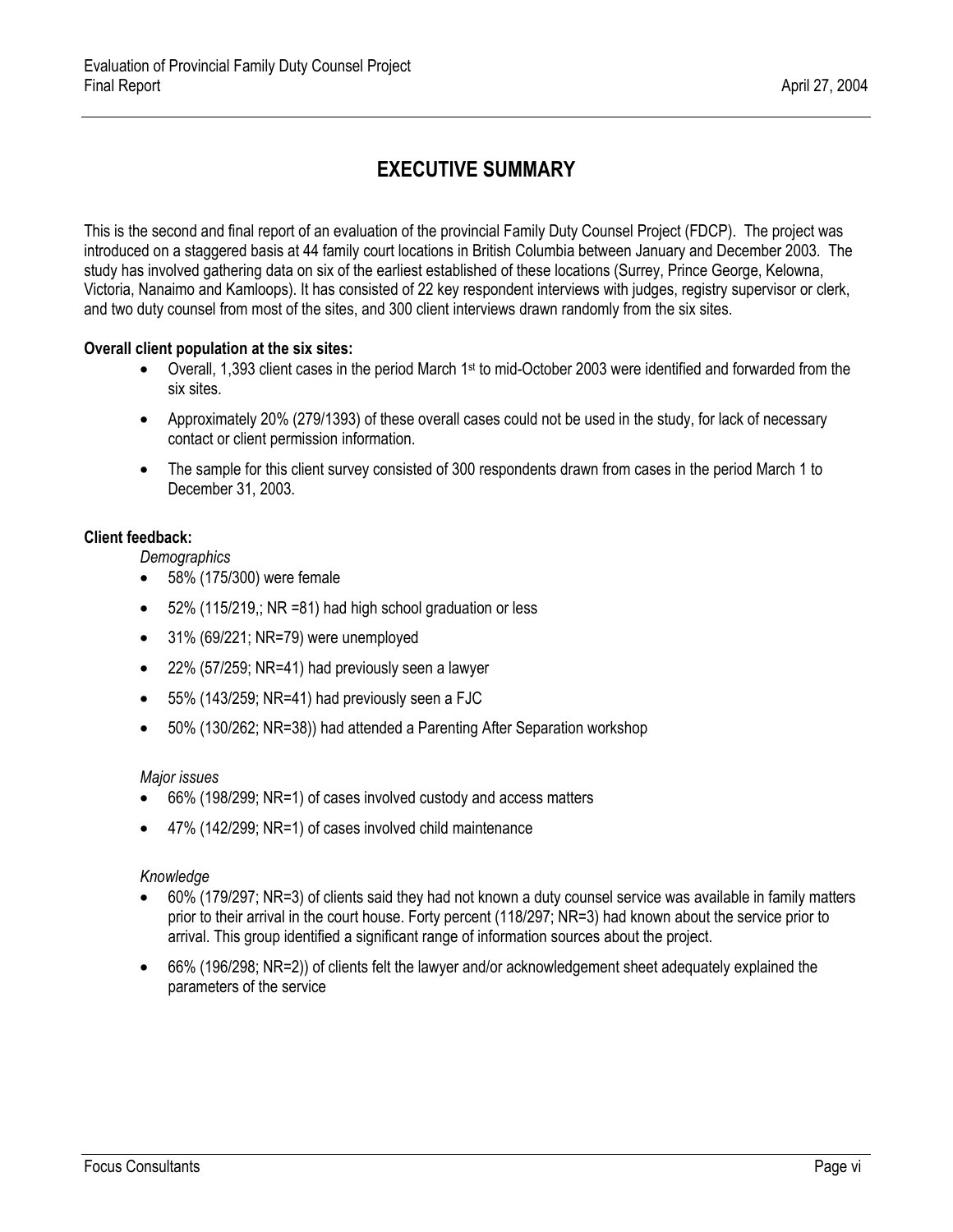*Primary Duty Counsel Services* 

- 74% (221/300) of cases involved explaining legal issues
- 65% (194/300) involved explaining procedures
- 55% (166/300) involved actual assistance in court
- 36% (106/298) of clients claimed that the lawyer informed him/her that he/she could come back for further service (20% could not remember)
- 31% (95/300) actually did return
- Only 11% (32/295) of clients stated that the duty counsel gave him/her information about websites or written materials. Another 25% (75/295; NR=5) were not informed about websites, but felt this would have been useful had it been done.

#### *Outcomes*

- In 35% (105/299) of cases the immediate outcome was that the duty counsel got or prevented a court order for the client; in 21% of cases (62/299) at this stage the client was referred to another service; in 24% (62/299) the client was given information with the expectation of proceeding on his/her own; in 14% (42/299) counsel arranged an adjournment.
- At the time of the evaluation interview with clients (2-6 months after duty counsel service), 39% (118/300) of cases were still incomplete. Of the completed cases, 74% (134/182) involved a court order. A further 12% (20/182) were resolved by JFC, the client, or by other means. Only 10% (19/182) were abandoned.
- These outcomes reveal quite a different pattern to that of the Enhanced Family Duty Counsel Project (EFDCP) at Robson Street courthouse in Vancouver, which has more diversified outcomes. Specifically, 45% of EFDCP outcomes were court orders compared to 74% for the provincial sites; 16% of EFDCP outcomes were information only versus 2% for the provincial sites, and 15% of EFDCP outcomes were non-court resolutions versus 10% for the provincial sites. These differences reflect the contribution of the advice counsel component in the EFDCP.

#### *Satisfaction*

- Overall satisfaction ratings by clients of various aspects of the FDCP service were moderately positive (in the 5.0 – 5.4 range on a 7 point scale, where 1 is low and 7 high). The overall average client satisfaction rating with the service was 5.5 on the scale (1-very dissatisfied and 7= very satisfied), with 76% of responses above the midpoint.
- The satisfaction ratings for the provincial sites were between .1 and .9 lower than those for the EFDCP in all but two of the eight items.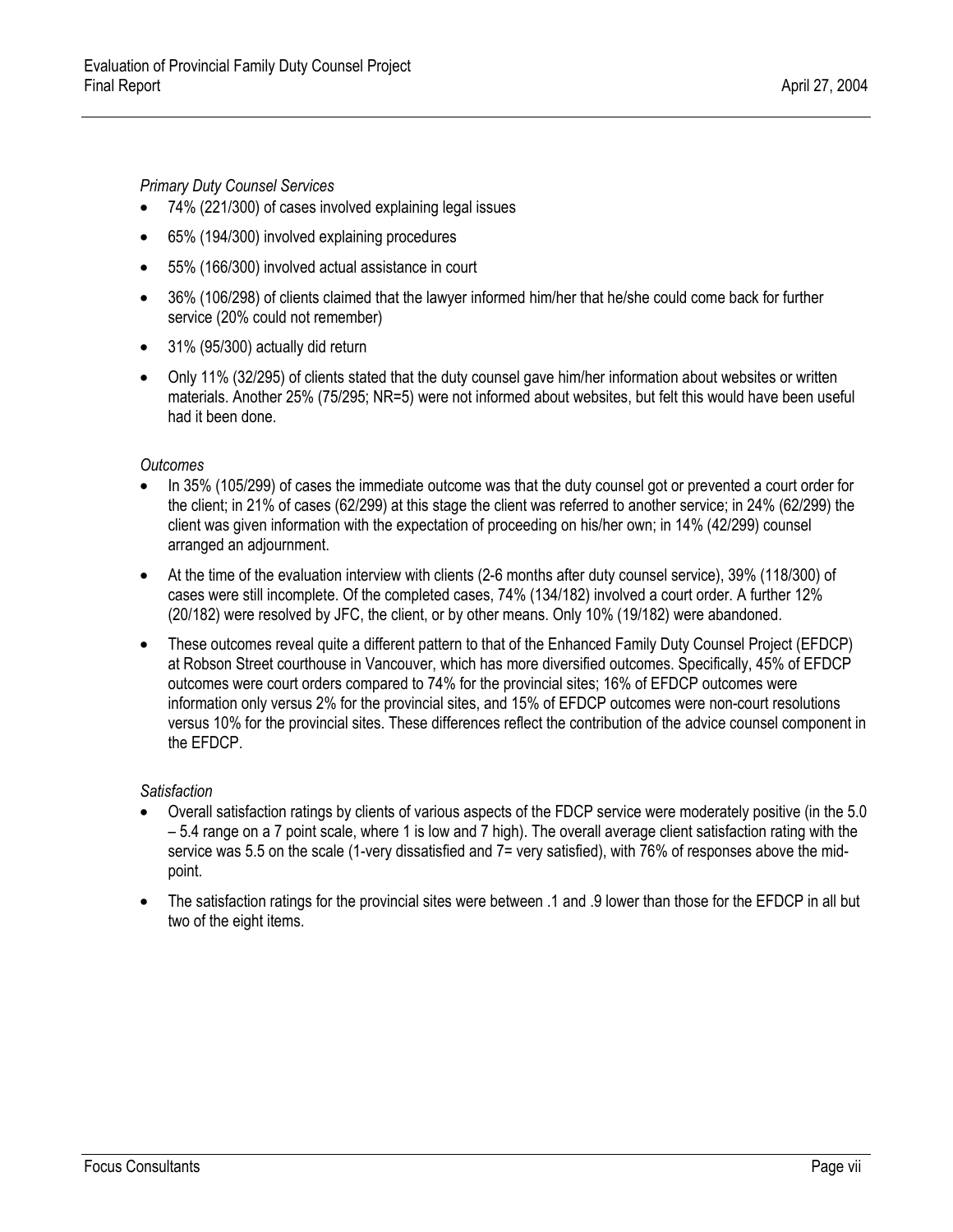#### **Key respondent feedback:**

*Judges (N=5)* 

- All of the five judges interviewed spoke very positively about the impact and utility of the FDCP.
- Principal advantages were seen to be keeping the "emotional temperature" in the court down, encouraging a collaborative atmosphere geared to resolution of cases, requiring fewer and/or shorter hearings, reducing court lists, helping clients understand procedures.
- Two judges stated that it would be preferable to have FJC services on site together with the FDCP.

#### *Registry staff (N=6)*

- Were uniformly supportive of the project.
- Principal advantages for registry staff were being able to direct clients to an immediately accessible resource to answer legal inquiries.

#### *FDCP counsel*

- Felt that a majority of clients understood the parameters of service, but that a significant minority likely did not. Clients seemed nonetheless appreciative of "whatever they could get" in the way of legal assistance.
- The primary factors impacting time spent with clients were whether the other party was present (and therefore whether negotiations were involved), whether there was a hearing, and the number and complexity of issues. Time estimates ranged from a couple of minutes to approximately an hour.
- Most but not all counsel informed clients that they could return for a subsequent visit, even if their matter was not in court.
- Several counsel identified characteristics which helped make a Family Duty Counsel "productive". Most of them stressed a resolution-oriented, collaborative approach (involving the other party) in their dealings with clients.
- Approximately two-thirds of counsel wrote down or encouraged the client to write down next steps that the client should follow in their case.
- Only one counsel gave clients information pamphlets on a legal matter, and three of the eleven gave clients resource sheets identifying services or websites.
- Almost all counsel identified the lack of interview rooms as an inconvenience in dealing with clients. (The issue was also identified by some judges.)
- Several counsel stated they would like to have the capacity to offer brief services to clients (i.e. to offer more extended advice and assistance with documents, as advice counsel).
- The use of Elizabeth Fry volunteers intake workers was seen as an important contribution in two sites, and in a third site the counsel felt that intake assistance would be a considerable enhancement of their services.
- Several counsel advocated for one or more combinations of services (e.g. legal aid, FJC, LINKS kiosks) to be housed in the court complex as a way of facilitating cross-referrals, triage and supplementary information for clients.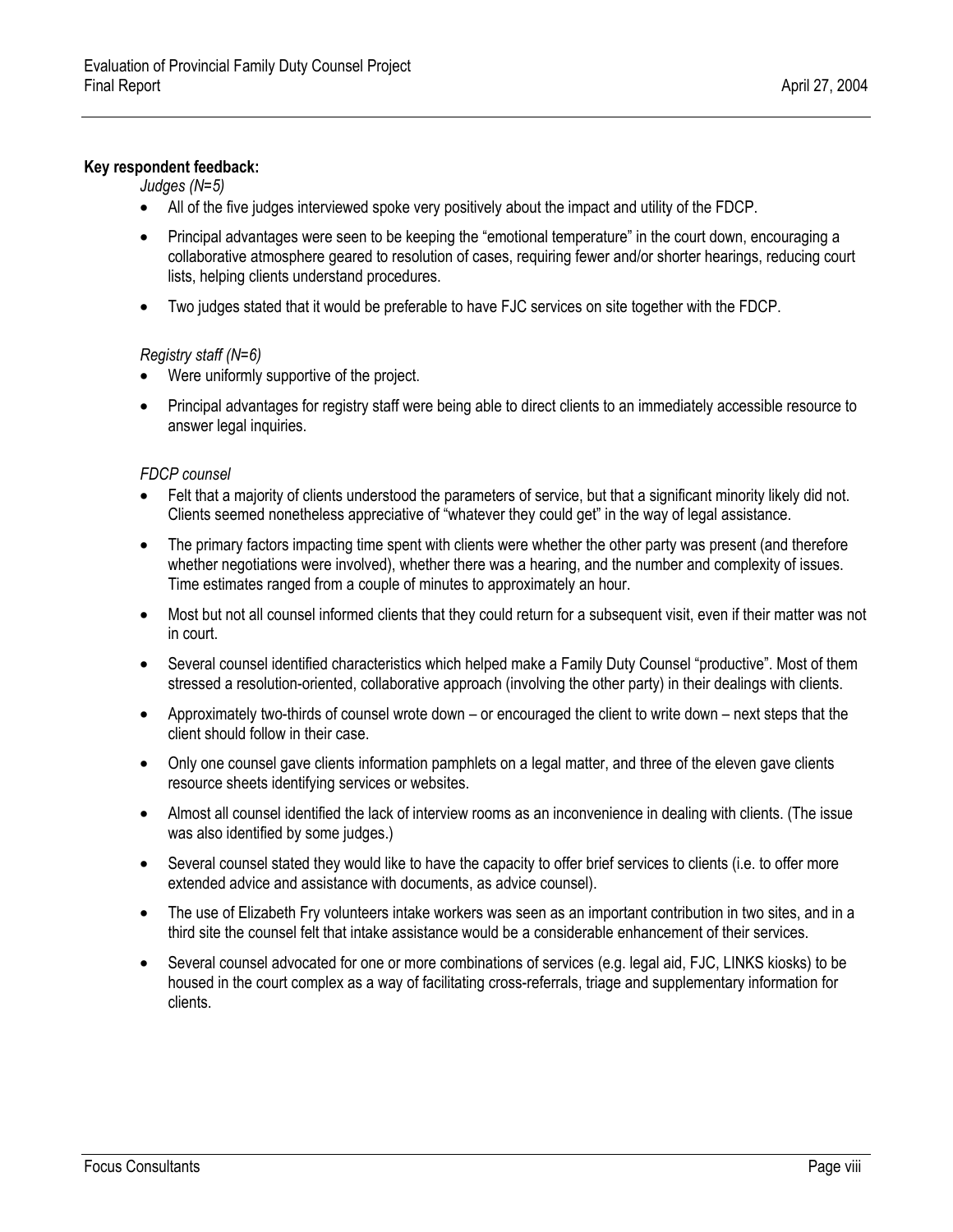#### **Recommendations:**

- 1. *That the LSS provide ongoing support for this model*.
- 2. *That the LSS consider incorporation of an enhanced duty counsel model involving advice counsel on one or more days per week depending on client volume and the availability of ancillary services at each location.*
- 3. *That approaches to on-site collaboration between FDCP and FJC services be explored with a view to facilitating cross-referrals.*
- 4. *That FDCP counsel be encouraged to complete "Next Step" sheets for clients wherever possible.*.
- 5. *That FDCP counsel be trained in identifying relevant family law websites and public access kiosk locations, and encouraged to inform clients of these resources where appropriate.*
- 6. *That duty counsel systematically inform clients of their right to return for advice at appropriate times.*
- 7. *That selection of counsel for FDCP locations include as significant criteria an orientation towards a collaborative*  approach to resolving client disputes, and an orientation towards developing client skills and knowledge to support *self-litigation*.
- 8. *That, wherever possible, LSS attempt to secure interview rooms for duty counsel.*
- 9. *That the FDCP explore the use of volunteers to help complete the client acknowledgement and client information forms.*
- 10. *That the client information form be reduced in length.*
- 11. *That signage, advance advertising and/or Registry information be provided to clients should emphasize the importance of bringing any relevant forms, documents or financial information when they come to the court expecting to see duty counsel.*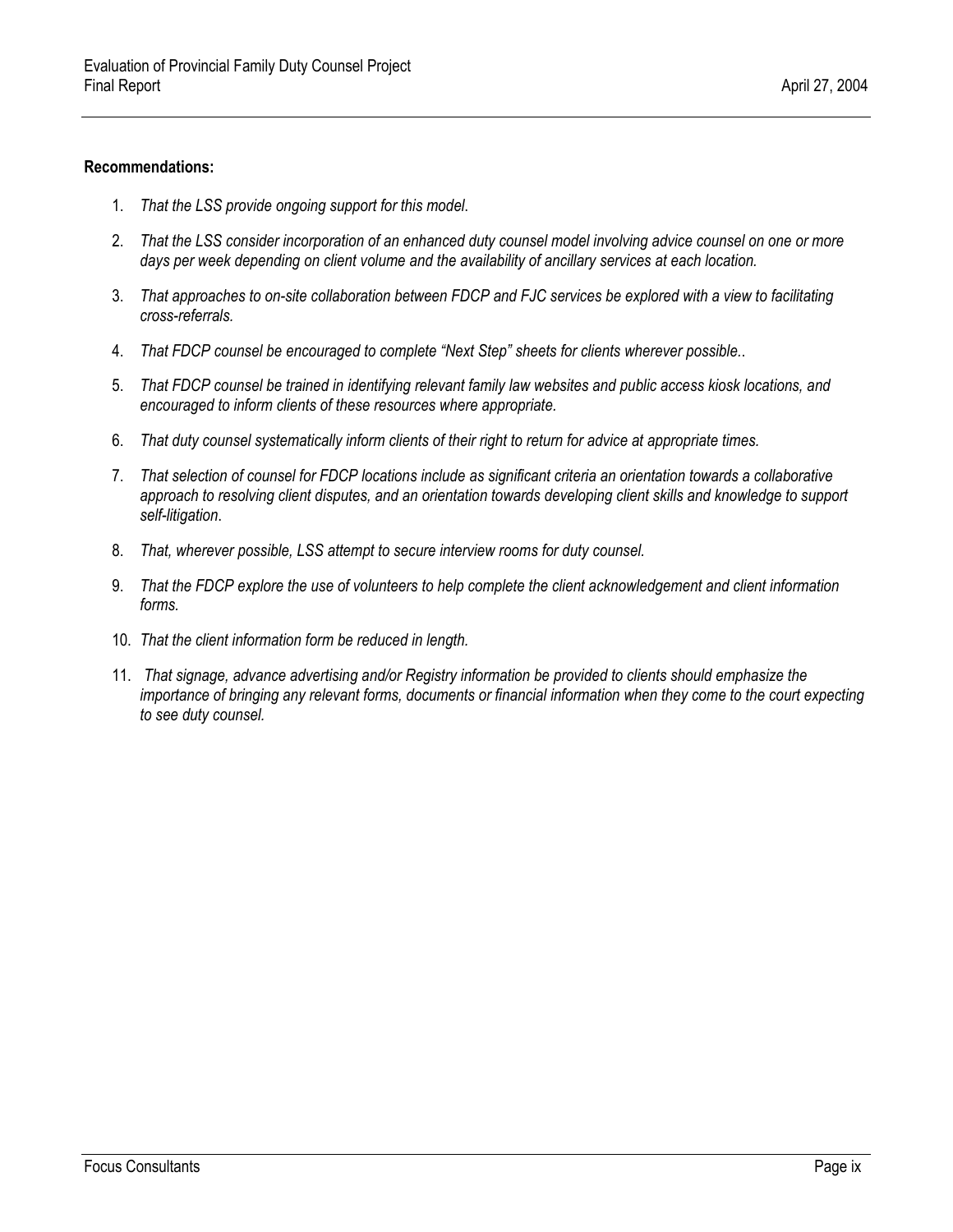# **1.0 INTRODUCTION**

## <span id="page-9-1"></span><span id="page-9-0"></span>**1.1 Background**

This is the final evaluation report of the Family Duty Counsel Project (FDCP), a service that as of December 2003 had been introduced in 44 Family court locations in the province. This study focuses on six of these centres which were implemented earliest:

- Surrey (January 2, 2003)
- Kelowna (April 2, 2003)
- Victoria (March 5, 2003)
- Nanaimo (March 5, 2003)
- Kamloops (April 24, 2003)
- Prince George (February 3, 2003)

This report presents:

- A description of the study methodology (Section 2.0).
- Quantitative or qualitative data gathered from 300 interviews with clients in each of the six locations (Section 3.0).
- Qualitative feedback from 22 key respondent interviews with a judge, registry staff and FDCP counsel in each location (Section 4.0). These interviews were conducted in October and November 2003 for an interim report submitted November 28, 2003. No further interviews were undertaken for this final report, but this section is reproduced here for convenience.

# <span id="page-9-2"></span>**1.2 Project Overview**

Duty counsel services are usually provided by two counsel at each site on scheduled list days in cases involving the Child Family and Community Service Act (CFCSA), Family Relations Act (FRA), Family Maintenance Enforcement Program and Family Maintenance Programs. In Surrey a third counsel is provided on FRA list days.

The Surrey, and more recently, Port Coquitlam FDCP are the only projects which also have advice counsel on scheduled days to meet with clients on an appointment basis, or on a drop-in basis if time is available. If clients are eligible financially, they can receive brief services such as extra guidance with forms and applications needed for subsequent court appearances. As there is no secretarial help at any site, client files are not developed or maintained centrally.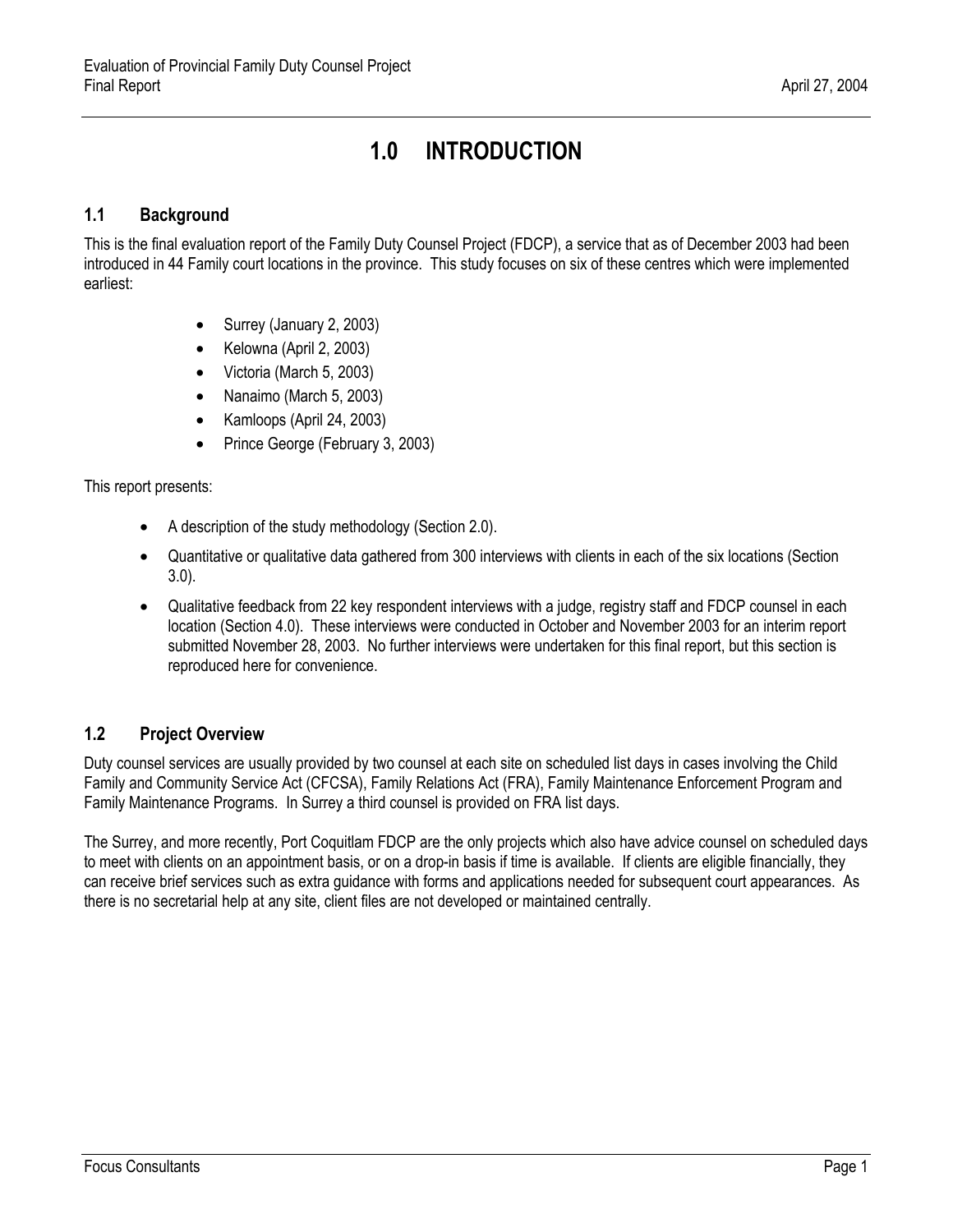# **2.0 METHODOLOGIES**

<span id="page-10-0"></span>Two methodologies were used in this study. The first was a set of interviews conducted in October and November 2003 with 22 key respondents. Interviews were targeted with one judge (usually the administrative judge), a registry supervisor or clerk, and two counsel (either an LSS staff lawyer, contract lawyer or roster lawyer) at each site. One judge and one lawyer did not participate in the interviews. A summary of key findings from these interviews is presented in section 4.0. The interview guides are shown in Appendices 1-3. The second methodology was a survey of a representative group of clients who used family duty counsel services in the six sites between March 2003 and December 31, 2003. A sample of 300 clients were interviewed by telephone between two and six months following their contact with duty counsel. The client interview questionnaire is shown in Appendix 4.

<span id="page-10-1"></span>Table 1 shows the overall population of FDCP during the 10 month study period, the number of unusable cases, and the sample size by community. Fully 20% (279/1393) of the acknowledgement forms used as the basis for drawing a sample were unusable for reasons noted in the table. These problems were particularly acute in Nanaimo where no phone number was recorded for 63% (73/115) of clients. This has resulted in a significant underrepresentation of Nanaimo cases relative to that location's proportion of the overall population of cases. Although Surrey has the largest absolute number of cases, its sample size is an under-representation of its population; the Victoria sample is commensurately over-represented.

In most instances the small number of cases in Nanaimo, Prince George and (to a lesser extent) Kelowna makes it impossible to make inter-site comparisons for these locations, because the number of cases in any given cell is too small. This fact does not invalidate the representativeness of the sample overall, but is simply a limitation on reporting. Where appropriate, intersite comparisons are made for the Surrey, Victoria, Kamloops and, in some instances, Kelowna settings.

| <b>Site</b>   | <b>Total Cases</b> |      | <b>Unusable</b> | <b>Net Usable Cases</b> |      | Sample Interviewed |      |
|---------------|--------------------|------|-----------------|-------------------------|------|--------------------|------|
|               | <b>Frequency</b>   | $\%$ | Cases           | Frequency               | %    | <b>Frequency</b>   | $\%$ |
| Nanaimo       | 115                | 8%   | 75              | 40                      | 4%   | 8                  | 3%   |
| Surrey        | 693                | 50%  | 86              | 607                     | 54%  | 133                | 44%  |
| Victoria      | 249                | 18%  | 59              | 190                     | 17%  | 81                 | 27%  |
| Kelowna       | 132                | 9%   | 16              | 116                     | 10%  | 28                 | 9%   |
| Prince George | 22                 | 2%   | 2               | 20                      | 2%   | 13                 | 4%   |
| Kamloops      | 182                | 13%  | 41              | 141                     | 13%  | 37                 | 12%  |
| Total         | 1,393              | 100% | 279             | 1,114                   | 100% | 300                | 99%  |

# **Table 1: Population and Sample Proportions by Site**

Notes 1) Reasons why cases were unusable: 252 no phone number on client acknowledgement sheet, 4 no client signature, 1 no client name, and 22 no paragraph on the client acknowledgement form giving permission to be interviewed.

2) Percentages do not necessarily total 100% due to rounding.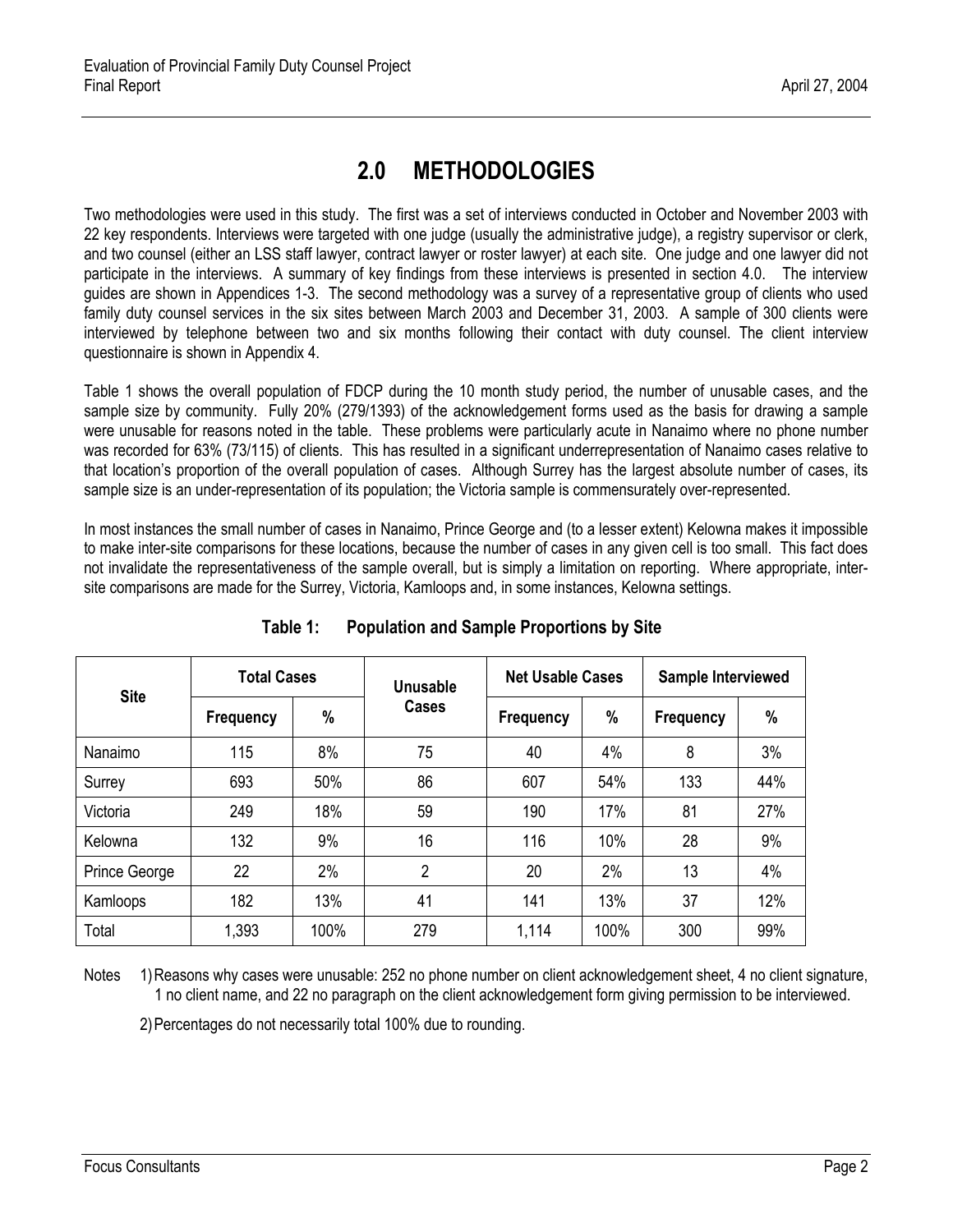Table 2 shows the results of contact attempts to conduct evaluation interviews. In fully a third of cases, the phone number given on the information sheet was no longer in service, was incorrect or there was no person by the given name at the number listed. In 18% of cases the interviewer was able to reach the household but not the client despite repeated attempts (up to 6 calls), or the individual failed to be present one or more times at a scheduled interview time. Only 7 individuals refused to do interviews, 2 for reasons of language.

In a small number of cases, the response to the interviewer's call suggested that errors had been made in cases that were forwarded. Two were with respondents who had been served by duty counsel but were under age 19. As soon as this was determined, the researcher explained that she could not proceed with the interview. Another three had already done an evaluation survey. These individuals must have seen duty counsel on several different occasions. Since there is no filing system kept by duty counsel there was no reliable way of eliminating repeat clients, so in some cases the same client name was forwarded to the evaluation researchers twice. This suggests also that the number of clients is slightly less than the "net usable cases" shown in Table 2. A final non-included category was 3% of individuals who claimed they did not use duty counsel. Some individuals claimed they had completed the form and had intended to see duty counsel, but their case was heard before they had the opportunity. Other possible explanations for this claim are embarrassment at needing the service or talking about it in front of another family member, an error by duty counsel, genuine confusion about what party was seen, or desire to avoid an interview. In any event, the researcher did not try to second guess the individual when this response was given.

Analysis of the contact results by location shows that contact attempts with Surrey clients involved both a moderately higher rate of numbers not in service and a significantly higher rate of repeated unsuccessful attempts than in Victoria. These factors contributed to the under- and over-representation in the two communities mentioned above.

<span id="page-11-0"></span>

| Total population of usable cases (from Table 1): 1,114<br>Total number of clients with whom contact attempted: 691 (62%)     |                  |                   |  |  |  |
|------------------------------------------------------------------------------------------------------------------------------|------------------|-------------------|--|--|--|
| <b>OUTCOME OF CONTACT</b>                                                                                                    | <b>FREQUENCY</b> | <b>PERCENTAGE</b> |  |  |  |
| Interview completed                                                                                                          | 300              | 43%               |  |  |  |
| No phone, incorrect number, number not in service, wrong name                                                                | 238              | 34%               |  |  |  |
| Contact made at telephone number, but repeated attempts to reach<br>appropriate person or to book the interview unsuccessful | 122              | 18%               |  |  |  |
| Person claimed they did not use duty counsel                                                                                 | 19               | 3%                |  |  |  |
| Refusal to do interview                                                                                                      |                  | 2%                |  |  |  |
| Had already done survey (had used service more than once, and name<br>was forwarded in error)                                | 3                |                   |  |  |  |
| Under age (should not have been in sample)                                                                                   | 2                |                   |  |  |  |
| Total contacted:                                                                                                             | 691              | 100%              |  |  |  |

## **Table 2: Contact Attempts and Results for Client Interviews**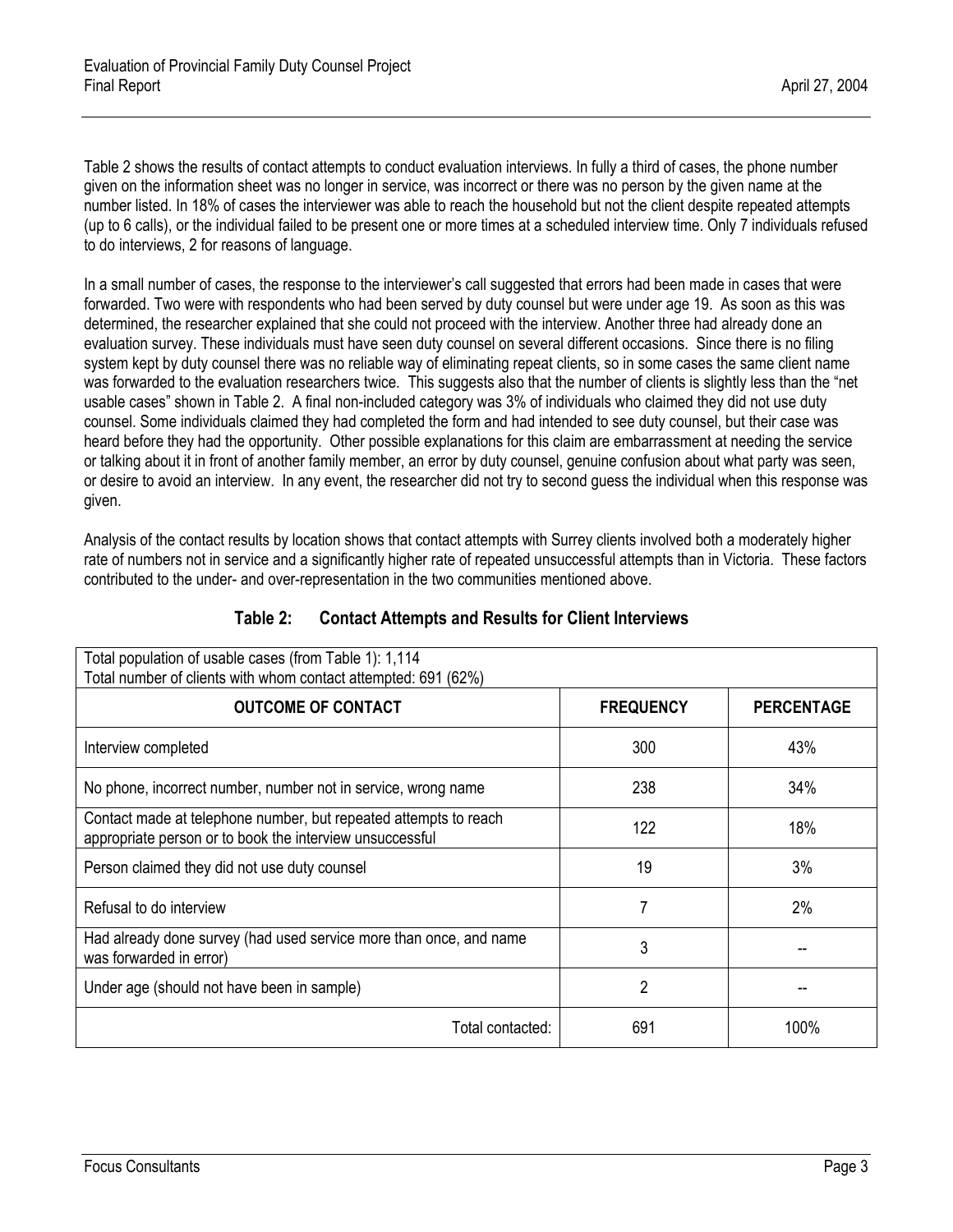# **3.0 CLIENT FEEDBACK**

<span id="page-12-0"></span>This section presents data from 300 interviews with a sample of clients who used the EFDCP between March and December 2003.

### <span id="page-12-1"></span>**3.1 Profile of Clients and their Legal Matter**

Table 3 presents data on various demographic variables of clients. These data were intended to be collected on the Client Information Form completed by duty counsel. However, in most cases these data were not collected, primarily because of the time-pressured circumstances in which counsel worked in court. Whenever possible, the researchers collected these data during the evaluation interview. Completeness of data depended on the variable. For the variable "financial eligibility", data were available in only 40% of cases; however, for all other variables they were available for 73% or more of cases.

Table 3 describes the major issues involved in the client's legal matter handled by duty counsel. Custody and Access and child maintenance are clearly the primary issues.

Key patterns that are evident in this table are:

- The majority of clients are female, are financially eligible for assistance by LSS legal aid criteria, are overwhelmingly of Canadian citizenship, are employed full-time, and have not seen a lawyer prior to duty counsel.
- Approximately 50% have only high school graduation or less, but there is an equal proportion of clients with some technical or higher education.
- Slightly over 50% have seen a family justice counselor, and 50% have attended a Parenting After Separation workshop.

Other points that are not presented in the table, but rather result from further data analysis, include the following:

- Analysis of clients for whom there is both financial eligibility and employment data reveals that 53% (25/47) of full-time employed clients are assessed as financially eligible. These "working poor" clients thus lack financial resources, but need in many cases to juggle work schedules or actually miss work to attend court. The provision of an immediate, one-step service is thus likely of considerable significance.
- The two types of case issues in which the percentage of males was almost equal to or exceeded females were child maintenance (49%; 69/142) and maintenance enforcement (61%; 27/44).
- The issues in which a majority of clients had not seen a family justice counselor were spousal maintenance, maintenance enforcement, divorce and child protection (child removal/threat of removal). None of these issues are central to the FJCs' mandate, so if a client saw a FJC, it was likely concerning another, more primary issue such as custody and access or child maintenance.
- The issues correlated with the highest participation in Parenting After Separation (PAS) workshops were custody and access, child maintenance and "other" cases (most commonly to do with guardianship).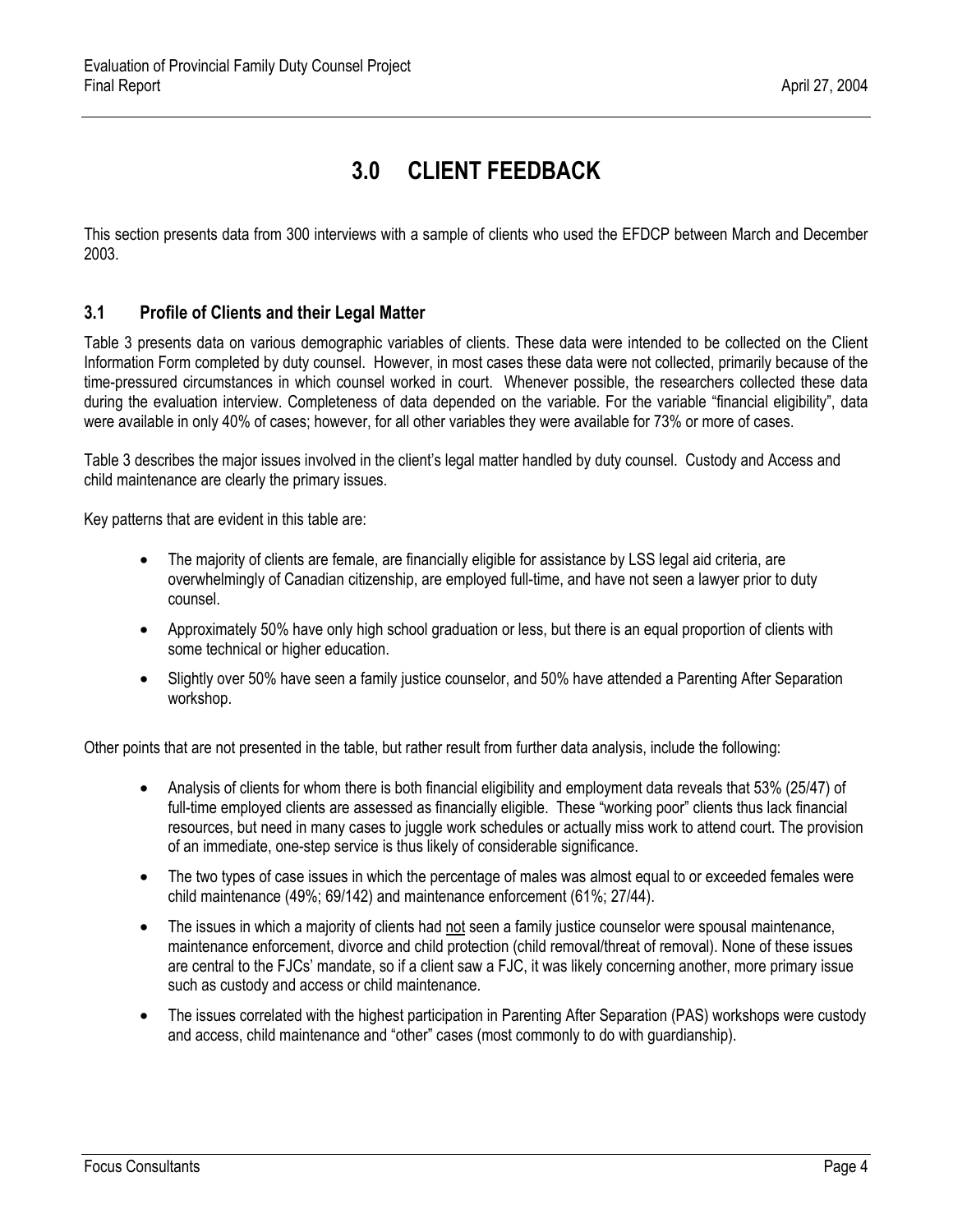# **Table 3: Profile of Clients**

<span id="page-13-0"></span>

| PROFILE ITEM AND RESPONSE                                                          | <b>FREQUENCY</b> | <b>PERCENTAGE</b> |
|------------------------------------------------------------------------------------|------------------|-------------------|
| Financially Eligible? (N=121; NR=179)                                              |                  |                   |
| Yes                                                                                | 83               | 69%               |
| <b>No</b>                                                                          | 38               | 31%               |
| Gender (N=300)                                                                     |                  |                   |
| Male                                                                               | 125              | 42%               |
| Female                                                                             | 175              | 58%               |
| Age (N=263; NR=37)                                                                 |                  |                   |
| Under 29                                                                           | 51               | 19%               |
| 30-39                                                                              | 110              | 42%               |
| 40-49                                                                              | 74               | 28%               |
| $50 +$                                                                             | 28               | 10%               |
| Citizenship (N=271; NR=29)                                                         |                  |                   |
| Canadian                                                                           | 261              | 96%               |
| Other                                                                              | 10               | 4%                |
| Education (N=219; NR=81)                                                           |                  |                   |
| Less than grade 12                                                                 | 40               | 18%               |
| High school graduation                                                             | 75               | 34%               |
| Some technical or university                                                       | 81               | 37%               |
| University graduation                                                              | 23               | 11%               |
| Employment (N=221; NR=79)                                                          |                  |                   |
| Unemployed                                                                         | 69               | 31%               |
| Part-time                                                                          | 19               | 9%                |
| Full-time                                                                          | 133              | 60%               |
| Whether client has seen a lawyer (N=259; NR=41)                                    |                  |                   |
| Yes                                                                                | 57               | 22%               |
| <b>No</b>                                                                          | 202              | 78%               |
| Whether client has seen a family justice counsellor (N=259; NR=41)                 |                  |                   |
| Yes                                                                                | 143              | 55%               |
| <b>No</b>                                                                          | 116              | 45%               |
| Whether a client has attended a parenting after separation workshop (N=262; NR=38) |                  |                   |
| Yes                                                                                | 130              | 50%               |
| <b>No</b>                                                                          | 132              | 50%               |

Source of data: Client Information Forms and/or Client Survey.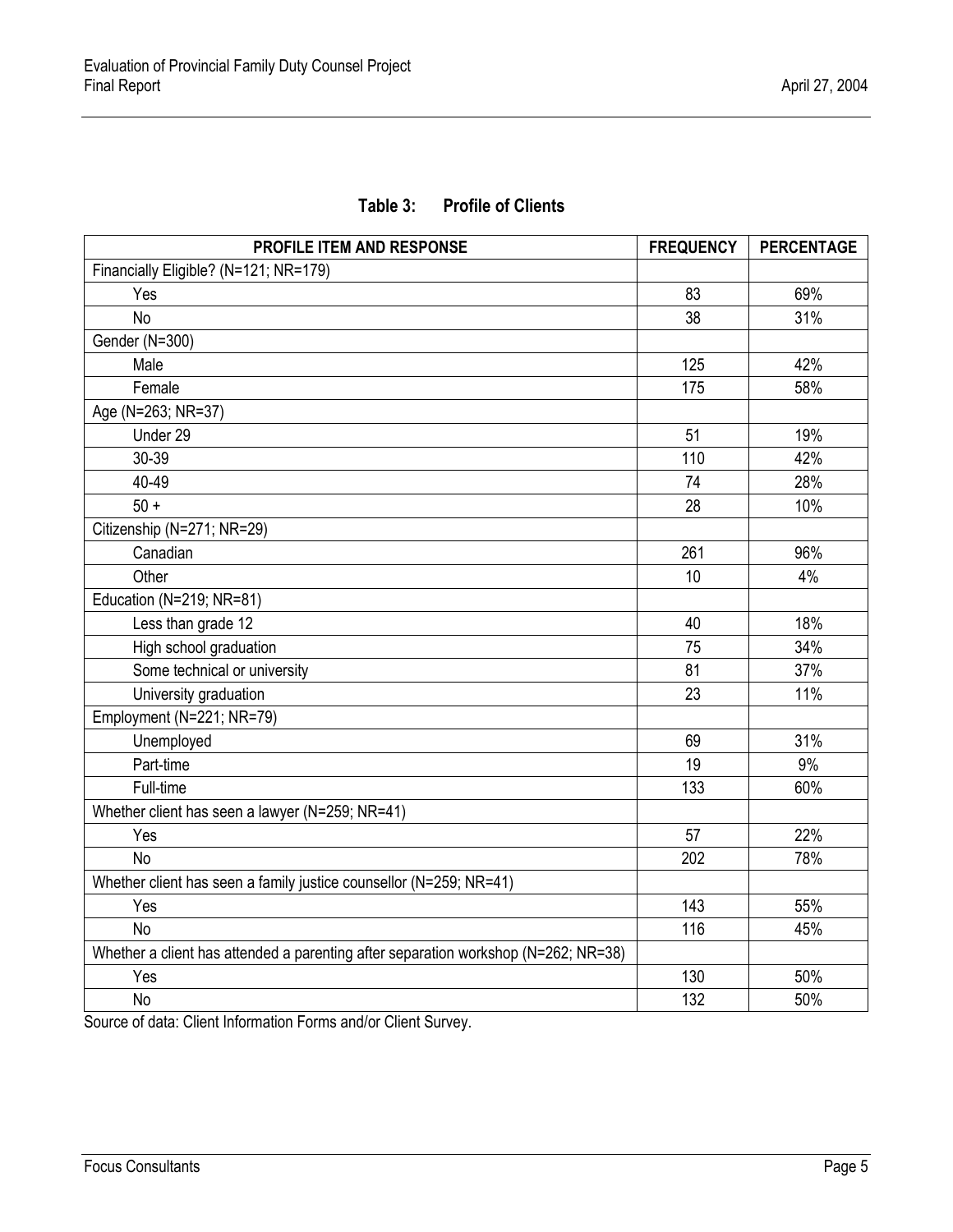<span id="page-14-1"></span>

| (N=299; NR=1) | Percentage       |
|---------------|------------------|
| 23            | 8%               |
| 198           | 66%              |
| 142           | 47%              |
| 10            | 3%               |
| 44            | 15%              |
| 5             | 2%               |
| 9             | 3%               |
| 23            | 8%               |
| 29            | 10%              |
|               | <b>Frequency</b> |

#### **Table 4: Major Issues in Client's Legal Matter**

Source: Client Survey

Notes:

- 1. More than one answer possible, so percentages do not total 100%. Since the total number of issues totals 483, there was an average of 1.6 issues per case.
- 2. "Other" issues included guardianship (10) restraint order (3), maintenance arrears (3), extra expenses calculations (3), paternity (2), ex parte order (2), and 6 individual items. Many of these issues could logically have been included in other categories in the table, so are not significant.

### <span id="page-14-0"></span>**3.2 Initial Client Knowledge About Duty Counsel Service**

Forty percent (118/297; NR=3) of clients said they knew about the FDCP prior to arriving in court. As shown in Table 5, there were a large number of referral agents. The largest single information source was the family justice counselor (19%), followed by some form of social service (12%), the court registry clerk (11%) and friends or family (10%). On one hand, the fact that 40% of clients knew about FDCP prior to coming to court suggests that word has spread relatively rapidly about the service (which for any given location, had been operating for only three to six months). On the other hand, the wide range of referral agents emphasizes the importance of advertising the service with intermediaries.

For the sixty percent (179/297; NR=3) who did not know about the FDCP prior to arriving in court, Table 6 shows that the Registry Clerk, Judge and Duty Counsel him/herself are the primary conveyors of information. Referrals by judges were particularly high at the Surrey and Victoria sites (38% and 39% respectively).

There were considerable differences across sites in regard to the extent of advance knowledge about the program (from 25% to 54%).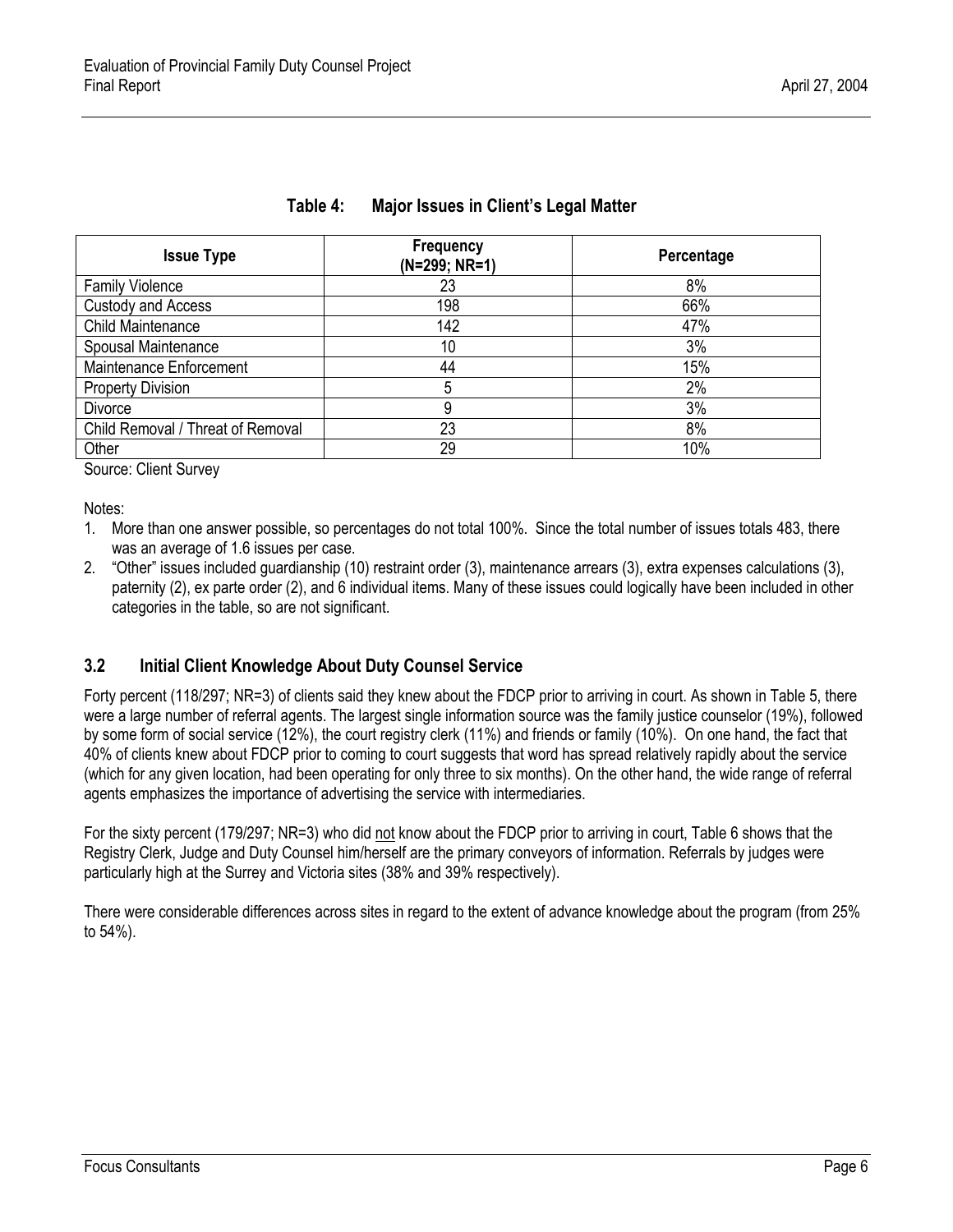<span id="page-15-0"></span>

| SOURCE OF REFERRAL OR INFORMATION ABOUT FDCP                                                                                                          | <b>FREQUENCY</b> | <b>PERCENTAGE</b> |
|-------------------------------------------------------------------------------------------------------------------------------------------------------|------------------|-------------------|
| <b>Family Justice Counsellor</b>                                                                                                                      | 21               | 19%               |
| Social Service Department or community organization (family services, MCFD,<br>transition house, MSS, Salvation Army, single parent resource centre). | 14               | 12%               |
| <b>Court Registry Clerk</b>                                                                                                                           | 12               | 11%               |
| Family / friend                                                                                                                                       | 11               | 10%               |
| Client found FDCP on own                                                                                                                              | 10               | 9%                |
| <b>Legal Services Society</b>                                                                                                                         | 9                | 8%                |
| Judge                                                                                                                                                 |                  | 6%                |
| Lawyer                                                                                                                                                |                  | 6%                |
| Other justice services (RCMP, sheriff, PAS, FMEP)                                                                                                     |                  | 6%                |
| Previous usage of service                                                                                                                             | 6                | 5%                |
| Other                                                                                                                                                 | 5                | 4%                |
| Don't remember                                                                                                                                        | 4                | 4%                |
|                                                                                                                                                       | 113              | 100%              |

# **Table 5: How Clients Found Out About the FDCP Prior to Coming to Court**

Source: Client Survey

Note: 118 clients said they found out about FDCP prior to coming to court, so 5 persons did not respond to this question.

## <span id="page-15-1"></span>**Table 6: How Clients Who Did Not Know About FDCP Prior to Court Found Out About FDCP While at Court**

| <b>SOURCE OF INFORMATION ABOUT FDCP</b>                         | <b>FREQUENCY</b> | <b>PERCENTAGE</b> |
|-----------------------------------------------------------------|------------------|-------------------|
| <b>Registry Clerk</b>                                           | 49               | 27%               |
| Judge                                                           | 46               | 26%               |
| Duty Counsel approached client                                  | 34               | 19%               |
| On own                                                          | 8                | 4%                |
| Other lawyers                                                   |                  | 4%                |
| Friends                                                         | 3                | 2%                |
| <b>Mediators</b>                                                | 3                | 2%                |
| Elizabeth Fry                                                   | 3                | 2%                |
| Other (LSS, social worker, police, interpreter, another client) | 8                | 4%                |
| Don't know                                                      | 18               | 10%               |
|                                                                 | 179              | 100%              |

Source: Client Survey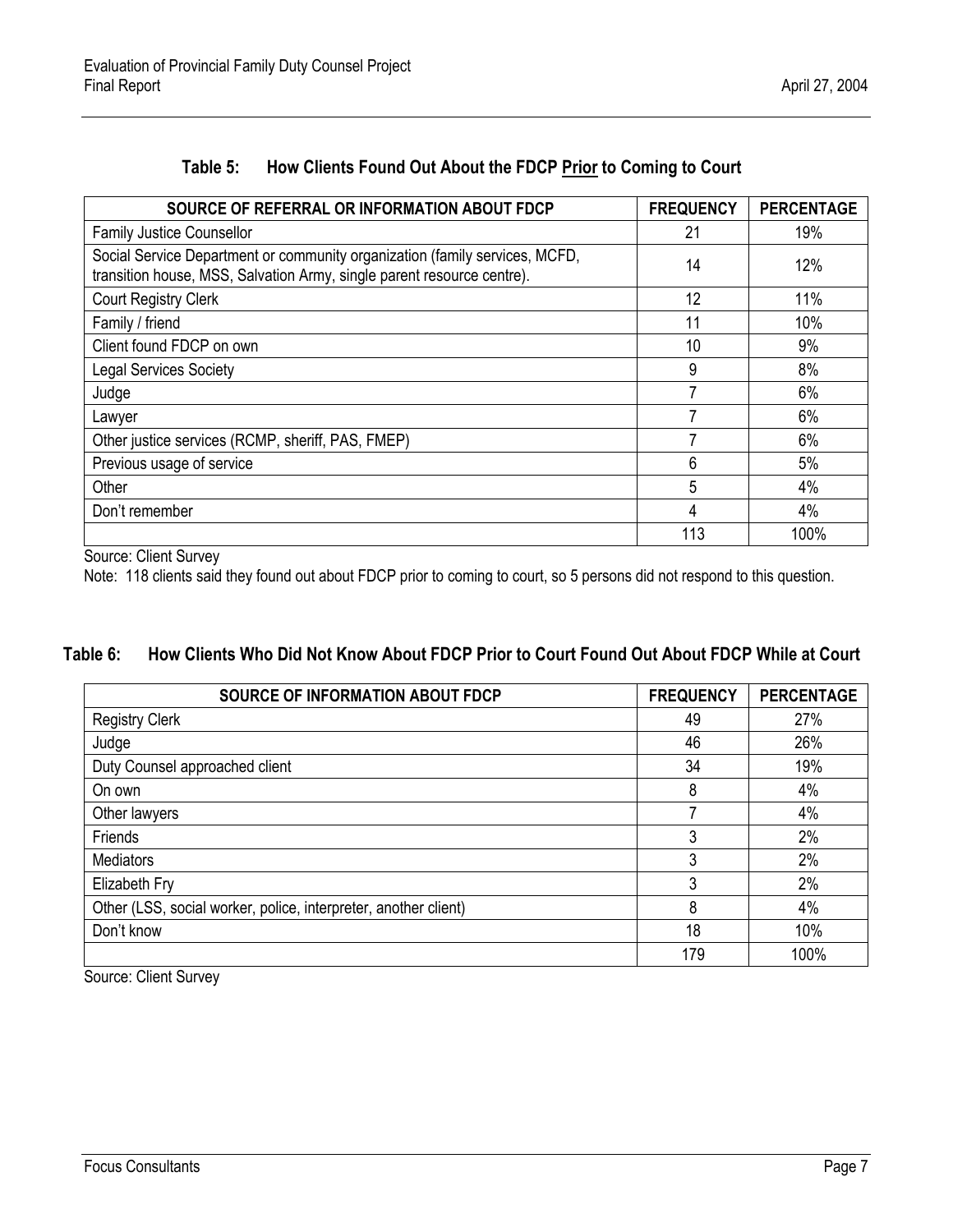When first meeting with the duty counsel, clients are given an acknowledgement sheet which describes the overall nature and limits of the services duty counsel can provide. Table 7 shows that even though the majority of clients felt that the lawyer and information sheet completely explained the type of help the client could expect to receive, a significant minority (34%) felt they only partially understood, or not at all, the parameters of service.

Among clients who gave reasons why they felt the explanation was unclear, 37% (33/89) stated the explanation was too rushed, and 27% (24/89) felt that they were simply being told there was little help they could get ("told could see duty counsel only for matters we could agree on"; "basically no help"; "explained, but couldn't help"). Interpreting this second category, it appears that in many cases duty counsel very clearly stated the limitations of the service, but that clients found it difficult to accept that the limitations were so decisive. A third category of reasons (11/89) was that the client was stressed and confused ("didn't understand the process I needed nor the repercussions of getting an order"; "it was all confusing"; "honestly, it was stressful, and I was not paying full attention").

## **Table 7: Whether Duty Counsel and/or Information Sheet Adequately Explained Help Client Could Expect to Receive**

<span id="page-16-1"></span>

| <b>WHETHER EXPLANATION WAS ADEQUATE</b> | <b>FREQUENCY</b> | <b>PERCENTAGE</b> |
|-----------------------------------------|------------------|-------------------|
| Yes, completely                         | 196              | 66%               |
| Only partially                          | 65               | 22%               |
| No, not at all                          | 37               | 12%               |
|                                         |                  |                   |
| otal                                    | 298              | 100%              |

<span id="page-16-0"></span>Source: Client Survey

### **3.2.1 Use of FJCs and PAS in Surrey prior to Duty Counsel**

Surrey is a Rule 5 site, where the court requires the client to meet with a FJC to explore the option of mediation. This is done in cases where the issues include family violence, custody and access, child maintenance and/or spousal maintenance, except where there is an emergency.

Ninety-five cases with these characteristics were considered, with the following results:

- 21% (20/95) of clients said they met with a FJC in the triage process
- 23% (22/95) actually attempted mediation to resolve their problem (a couple of these cases may have actually occurred after seeing duty counsel)
- 11 of the 22 mediated cases (50%) did not resolve the issues; 5 reached a verbal or written agreement; 2 didn't get an agreement but clarified issues; 4 felt the mediation helped in some other way

Surrey clients were also asked about whether they attended Parenting After Separation workshops prior to seeing duty counsel. Of 88 whose case types were relevant to PAS, 11 (13%) went to a workshop prior to seeing duty counsel. (As shown in Table 3, 50% of clients said they went to PAS, so most did so after seeing duty counsel.) The 11 clients were asked whether they felt PAS helped them to deal with their problem when they saw duty counsel. Eight replied and, of these, four felt that PAS had helped in this way.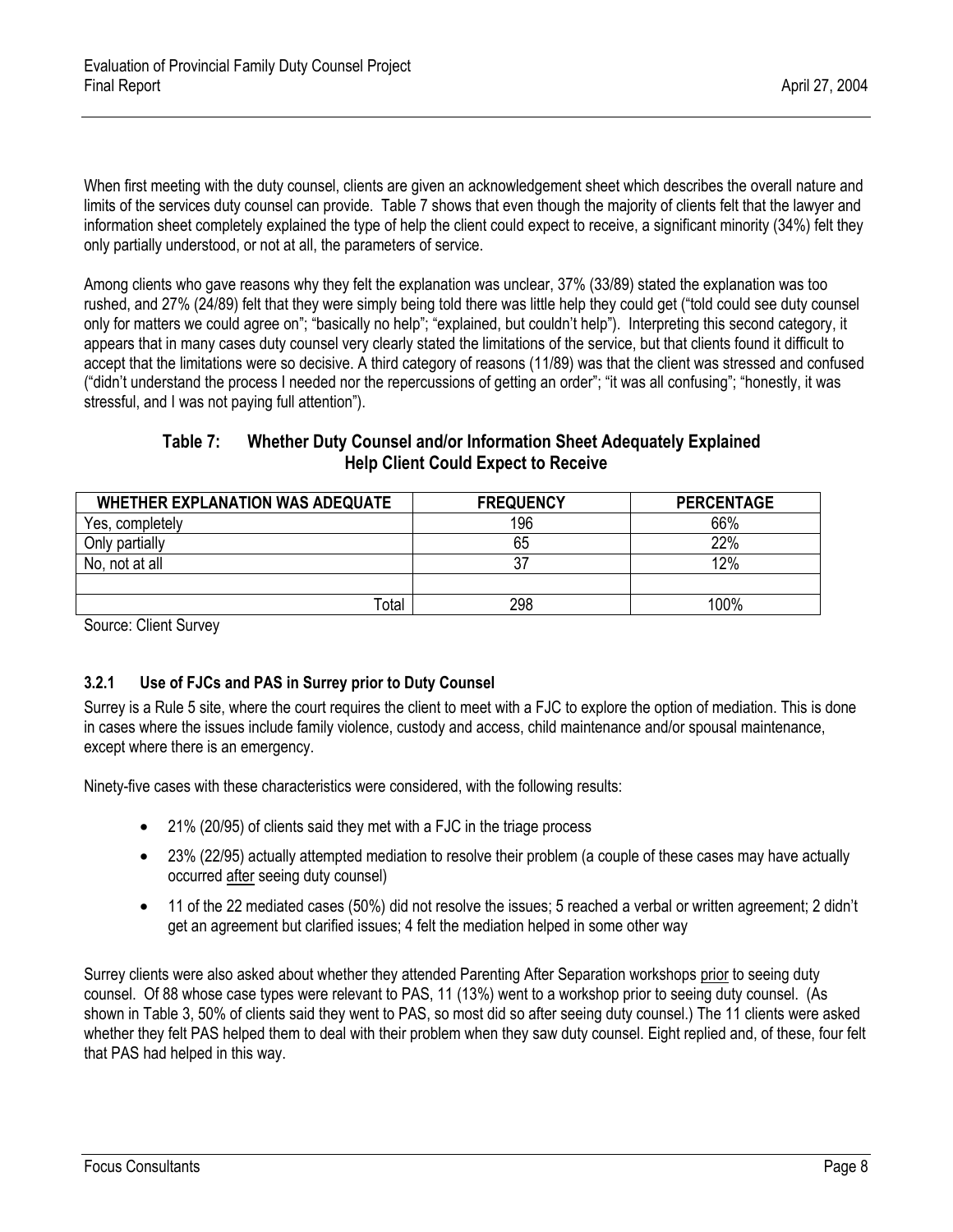### <span id="page-17-0"></span>**3.3 Services Provided by Duty Counsel**

Table 8 outlines the types of services which the client claims were provided to him/her by the duty counsel. On average, 2.7 services were provided to clients per case. Explaining legal issues and explaining legal procedures featured in approximately two-thirds of cases. The duty counsel assisted the client directly in court in over half the cases.

The emphasis on certain types of activities differed depending on sites. For example, direct assistance in court was higher in Kamloops (76% of cases; 28/37) than in all other sites, but counsel's explanation of issues or procedures (51%; 19/37) or help in completion of applications (5%; 2/37) was lower than all other sites. Surrey had the lowest rate of direct assistance in court (47%; 63/133), but a high rate of explaining legal issues (77%; 102/133) and of explaining procedures (68%; 90/133) and over double the rate of helping to complete court applications (47%; 62/132) than any other site. These emphases in Surrey are likely attributable to the availability of advice counsel in addition to duty counsel at the site. This allows greater latitude for counsel to "help the clients help themselves" and to spend more time than is available to duty counsel to explain points of law and procedures.

<span id="page-17-1"></span>

| <b>Type of Service</b>              | <b>Number of Cases In Which</b><br><b>This Service Was Provided</b><br>$(N=300)$ | <b>Percentage of Cases in</b><br><b>Which This Service Was</b><br><b>Provided</b> |
|-------------------------------------|----------------------------------------------------------------------------------|-----------------------------------------------------------------------------------|
| Assisted client in court            | 166                                                                              | 55%                                                                               |
| Referred client to other service    | 61                                                                               | 20%                                                                               |
| <b>Explained legal issues</b>       | 221                                                                              | 74%                                                                               |
| Explained procedures, what to do    | 194                                                                              | 65%                                                                               |
| Helped complete a court application | 90                                                                               | 30%                                                                               |
| Negotiated with other side          | 67                                                                               | 22%                                                                               |
| Assisted in case conference         | 14                                                                               | 5%                                                                                |

**Table 8: Services Provided by Duty Counsel to Clients** 

Source: Client Survey

Note: More than one answer possible, so percentages do not total 100%

Although duty counsel were instructed to tell clients that they can return to the court to talk with them on another day, as shown in Table 9, in practice these instructions appear to have been given in less than half the cases. The table also shows that in fact 31% (95/300) of clients actually did return one or more times. The rate of return visits was significantly higher in Surrey (46%; 61/132) than in any other site (the other sites ranged from 14% to 32%). This is likely due to the fact that Surrey, as explained above, has an advice counsel component, and is therefore more able to help the clients handle their own case through successive visits.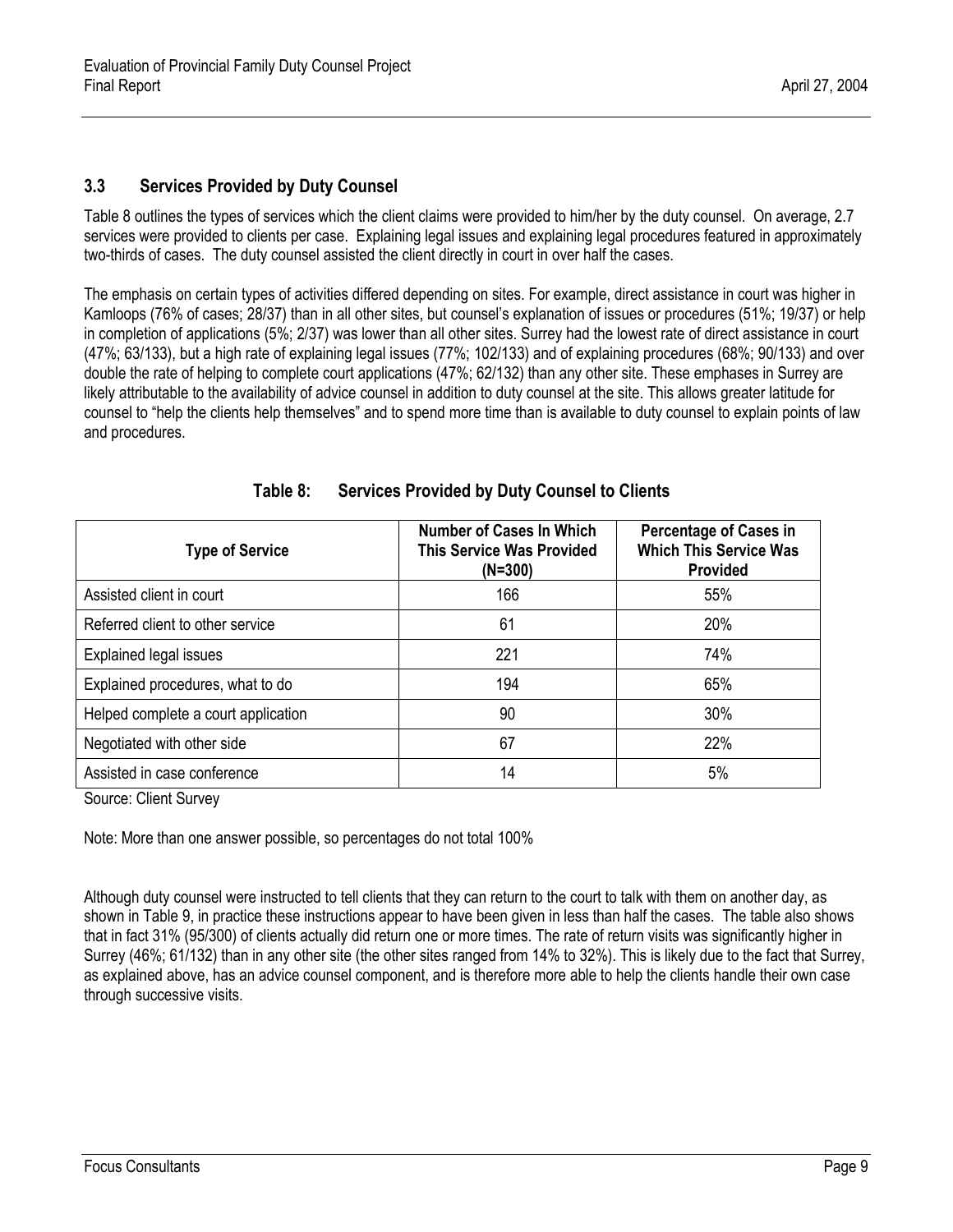As shown in Table 10, in only 11% (32/295) of cases duty counsel gave clients information about websites or written materials. Although over half of the 295 respondents felt it was not necessary to access website information, a quarter felt it would have been helpful had it been offered. Twenty of the 32 clients (63%) who were told about the websites actually did access the site. An additional six persons found the website on their own without being told. Of this combined total of 26 who actually visited a site, 88% (22/25; NR=1) felt it was a useful resource. These results suggest that for some clients supplementary material (either in hard copy or on websites) can be a useful aid in developing their own case, but that currently duty counsel are not identifying all potential users of these resources.

In the latter two-thirds of the study, clients were asked whether the lawyer gave them any written instructions about the next steps that needed to be taken in their case. In the study of the Enhanced Family Duty Counsel Project (EFDCP), approximately half the clients were given such instructions, and 80% considered them useful. In the provincial sites the practice is less common: 17% (33/199) of clients said they were given written instructions, and an additional 3% were helped to write out steps for themselves. However, as with the EFDCP, 80% of clients receiving those instructions found them useful, and almost all followed them. It would therefore appear useful to increase the use of written instructions by duty counsel whenever feasible.

<span id="page-18-1"></span><span id="page-18-0"></span>

|    | <b>Question and Response</b>                                                                      | <b>Frequency</b> | Percentage |
|----|---------------------------------------------------------------------------------------------------|------------------|------------|
| 1. | Did lawyer tell client he/she could come back for advice when matter<br>was not in court? (N=298) |                  |            |
|    | No                                                                                                | 133              | 45%        |
|    | Yes                                                                                               | 106              | 36%        |
|    | Can't remember                                                                                    | 59               | 20%        |
| 2. | Overall, how many times did client use the same or different duty<br>counsel? (N=300)             |                  |            |
|    | Once                                                                                              | 205              | 68%        |
|    | Twice                                                                                             | 58               | 19%        |
|    | Three times                                                                                       | 25               | 8%         |
|    | Four times                                                                                        | 12               | 4%         |

| Table 9: | <b>Return Visits by Clients</b> |
|----------|---------------------------------|
|----------|---------------------------------|

### **Table 10: Whether Duty Counsel Lawyer Gave Client Information About Websites or Written Materials**

| <b>Client Response</b>          | Frequency | Percentage |
|---------------------------------|-----------|------------|
| No, but could have been helpful | 75        | 25%        |
| No, but was not necessary       | 188       | 64%        |
| Yes                             | 32        | 11%        |
| <b>Total</b>                    | 295       | 100%       |

Source: Client Survey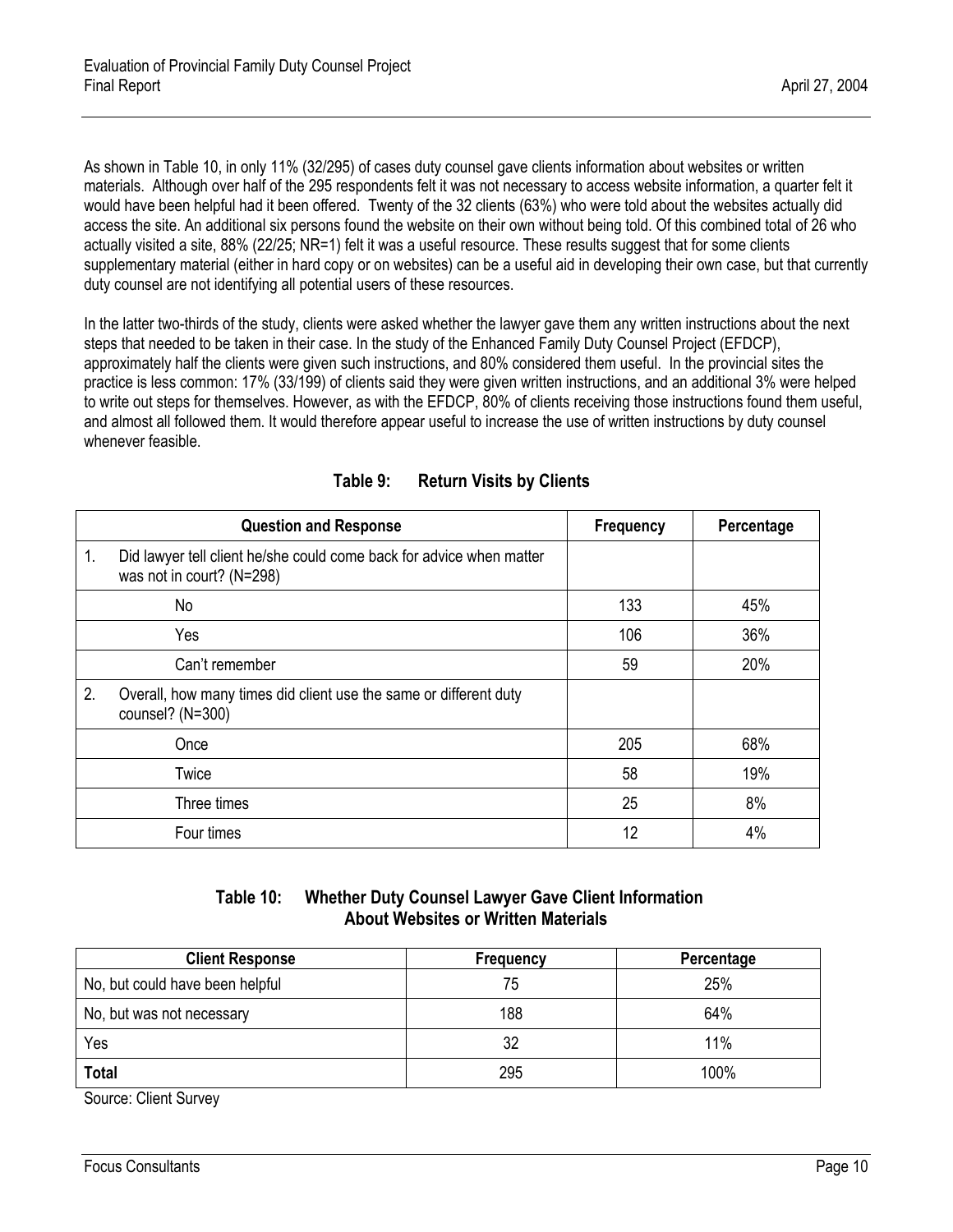#### <span id="page-19-0"></span>**3.4 Immediate Outcomes**

Table 11 summarizes the immediate outcomes of the service. The major outcome was the achievement or prevention (whichever was desired) of an order by the duty counsel. The vast majority of the 120 orders were either interim consent orders (52%, 59/114; NR=6) or final consent orders (38%, 43/114; NR=6).

Of the 62 clients who identified the referral that was made for them, the main categories were LSS (26%, 16/62), the private bar (26%, 16/62) and FJCs (21%, 13/62). Seventy percent (42/62) of clients followed through on the referral. Reasons for not going to the referral service varied (had already been to the resource, lawyer was too expensive, other party not interested, decided on other strategy, issues settled or case abandoned).

Of those who followed through on the referral, 74% (31/42) found it useful. The main positive reactions were to mediation and private lawyer referrals for solving the issue; the main negative reactions were also to private lawyers (for reasons of cost) and LSS (for reasons of non-eligibility).

<span id="page-19-1"></span>

| <b>Immediate Outcome</b>                                                | Frequency (N=299) | Percentage |
|-------------------------------------------------------------------------|-------------------|------------|
| Duty Counsel got/prevented court order for client                       | 105               | 35%        |
| Duty Counsel tried, but failed to get/prevent court order for<br>client | 8                 | 3%         |
| Client got/prevented court order on own                                 | 17                | 6%         |
| Client tried, but failed to get/prevent court order on own              | $\overline{2}$    | 1%         |
| Client referred                                                         | 62                | 21%        |
| Duty Counsel arranged for an adjournment                                | 42                | 14%        |
| Client only wanted information; no expectation for further action       | 10                | 3%         |
| Client given information, and was intending to proceed on own           | 72                | 24%        |
| Case abandoned                                                          | 7                 | 2%         |
| Other                                                                   | 58                | 19%        |

### **Table 11: Immediate Outcomes**

Source: Client Survey

Note: 1) More than one answer possible, so percentages do not total 100%

 2) "Other" comments are predominately qualifications of previously identified outcomes, or describe aspects of the case that are still pending (e.g. new court date, helped with case conference, filed paperwork, mediation).

In the few cases that were abandoned at the immediate stage, all but one were for reasons that would likely be considered negative by the client (e.g. money, stress, length of process, disruption of client's life). However, half of those clients felt that the duty counsel did all they could reasonably do, whereas three felt that having the same duty counsel on subsequent visits, providing more encouragement and more information would have helped.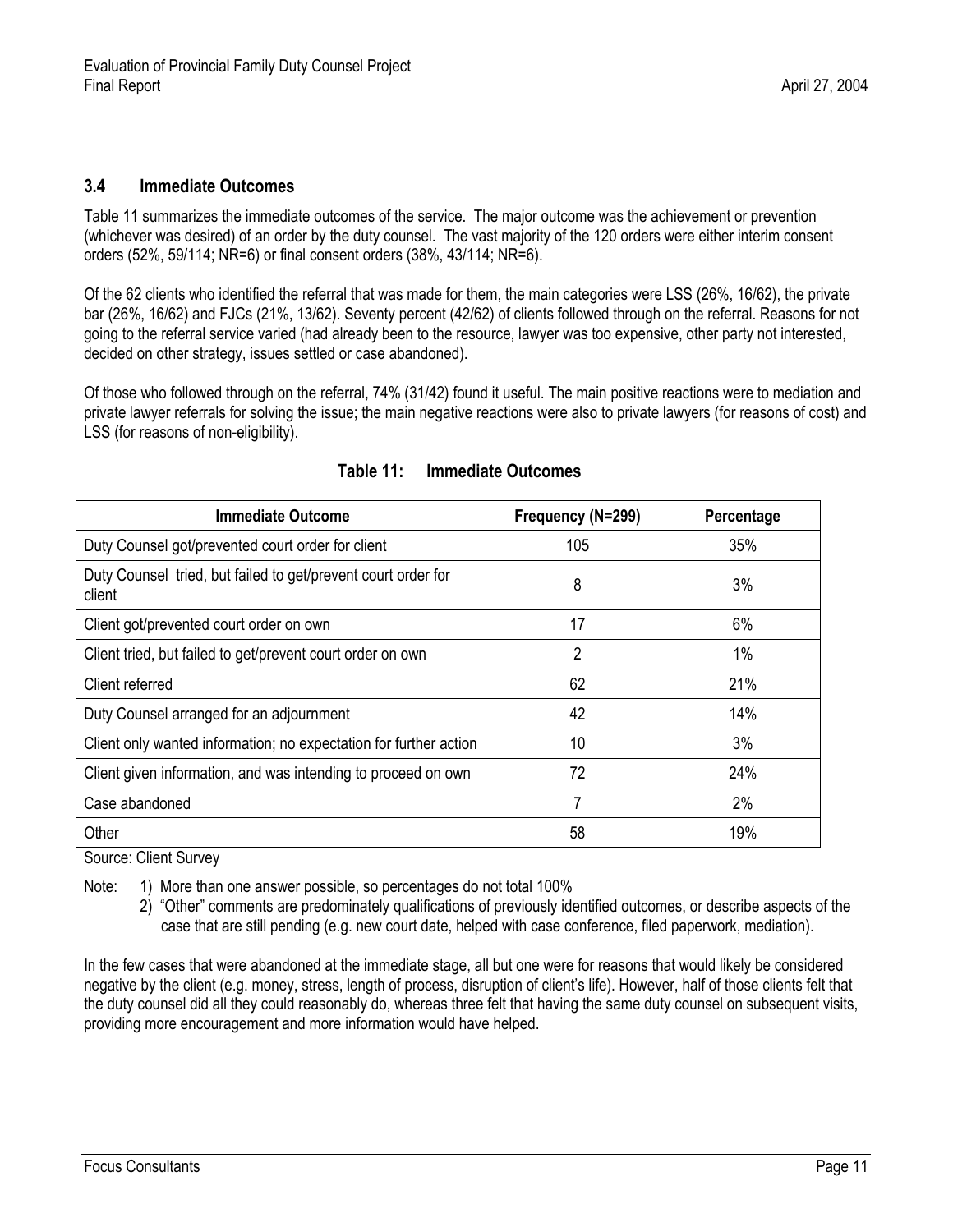## <span id="page-20-0"></span>**3.5 Final Outcomes**

Most of the immediate outcomes described in the previous section were temporary in nature, and carried an expectation that more steps would be taken; a court order which was an interim or procedural order, a referral which was intended to assist the client to take a subsequent step, or information provided by duty or advice counsel which was intended to help the client take next steps on their own.

Table 12 shows that 225 of the 300 cases (75%) ultimately involved further steps. Even results at the immediate stage that had the appearance of a final result (e.g. a final order, "case abandoned", or "information only, no expectation of further action") often went on to a subsequent outcome. This fact simply emphasizes the constantly shifting and fluid dynamics of family cases. It also suggests that "final outcomes" presented in this table will, in some cases, likely not remain "final outcomes", or that the current status of a "still pending" case may become a final outcome.

The table shows that 39% of all cases (118/300) were still not complete at the time of the interview, 2-6 months after the provision of duty counsel services. Of the completed cases, 74% (134/182) involved a court order. Of the court orders that the client could specify at this stage, 69% (38/55) were final orders, and 31% (17/55) were interim. Of the remaining completed cases, a further 12% (20/182) were resolved by FJC, by the client, or by other means. Only 10% (19/182) were abandoned.

Of interest from the standpoint of self-litigation are final outcomes for clients who were given information or other assistance at the immediate stage and were expected to proceed on their own. There were 72 such cases (as per Table 11) and 67 clients in these cases provided feedback at the final outcome stage. Half of these cases (34/67) were still pending. Of the remaining 33 cases, 16 involved a court order, 11 resolution by other means, and only 6 were abandoned.

Comparison of final outcomes at the six provincial sites can be made with similar data from the study of the Enhanced Family Duty Counsel Project (EFDCP) model at Robson Street Courthouse in Vancouver. Table 12 shows that 74% (134/182) of cases in the provincial sites that reached a final outcome involved a court order, compared to 45% (77/173) in the EFDCP (see p.20, Table 13 in EFDCP study). This outcome is not surprising given that the EFDCP model involves a significant information component offered by advice counsel. Only 2% of provincial outcomes versus 16% of EFDCP outcomes involved information only. Non-court resolution in the EFDCP comprised 15% of cases, versus only 10% provincially. Case abandonment was virtually the same in both models (10% for provincial, 9% for EFDCP), but this outcome had a more predominantly negative tone in provincial cases than in the EFDCP cases.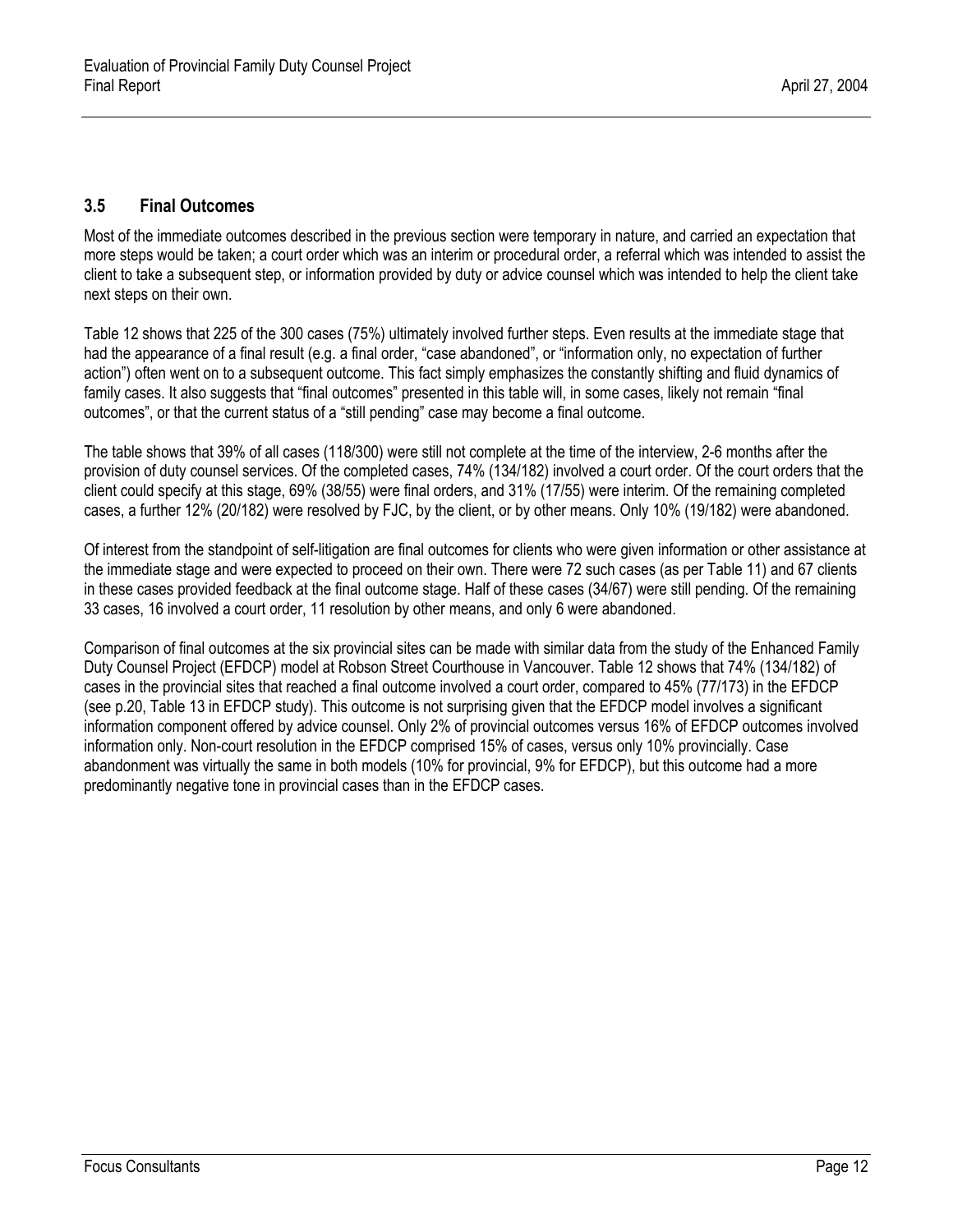<span id="page-21-1"></span>

|                                                                                     | <b>Immediate</b>                           |                                    |                | <b>Total Final Outcomes</b>           |                                                    |
|-------------------------------------------------------------------------------------|--------------------------------------------|------------------------------------|----------------|---------------------------------------|----------------------------------------------------|
| <b>Type of Outcome</b>                                                              | <b>Outcome Remains</b><br>as Final Outcome | <b>New Final</b><br><b>Outcome</b> | Frequency      | Percentage of<br><b>Overall Cases</b> | Percentage of<br>Completed<br><b>Cases (N=182)</b> |
| Court order                                                                         | 67                                         | 67                                 | 134            | 45%                                   | 74%                                                |
| Resolved by FJC                                                                     |                                            | 4                                  | 4              | 1%                                    | 2%                                                 |
| Resolved on own                                                                     |                                            | 8                                  | 8              | 3%                                    | 4%                                                 |
| Resolved by other means (FMEP,<br>lawyer, case conference, other party<br>abandons) |                                            | 7                                  | 8              | 3%                                    | 4%                                                 |
| Information only; no expectation of<br>further action                               | 4                                          |                                    | 4              | 1%                                    | 2%                                                 |
| Case abandoned or indefinitely<br>adjourned                                         | 3                                          | 16                                 | 19             | 6%                                    | 10%                                                |
| Client lost case                                                                    | --                                         | $\overline{2}$                     | $\overline{2}$ | 1%                                    | $1\%$                                              |
| Other unspecified                                                                   |                                            | 3                                  | 3              | 1%                                    | 2%                                                 |
| Final outcome still pending                                                         |                                            | 118                                | 118            | 39%                                   |                                                    |
|                                                                                     | 75                                         | 225                                | 300            | 100%                                  | 99%                                                |

**Table 12: Final Outcomes** 

<span id="page-21-0"></span>Source: Client Survey

Note: Percentages do not necessarily total 100% due to rounding.

### **3.6 Satisfaction**

Clients' average ratings of various dimensions of the service they received are presented in Table 13. Some perspective on these ratings can be achieved by comparing them with identical items in the EFDCP. Average ratings for all items except two are higher in the EFDCP than in the provincial sites. They are most markedly higher for EFDCP in the clarity of lawyer's explanations of legal issues (5.8 versus 5.4), clarity of lawyer's explanations of next steps to take (6.1 versus 5.2) and overall satisfaction with service (5.8 versus 5.5). These three items likely reflect the greater amount of time than can be directed to cases through the provision of EFDCP's advice counsel, the more extensive use of "next steps" sheets by EFDCP, and the fact that duty counsel services in provincial sites are often provided in very compressed timeframes.

EFDCP average ratings slightly exceeded those of the provincial sites for helping the client achieve a resolution to their issues (5.2 versus 5.1), achieving them faster (5.2 versus 5.0) and helping the client feel more prepared (5.3 versus 5.1). One might expect closer ratings in these items because the client is equally dependent on the pace of court scheduling and procedures in both models.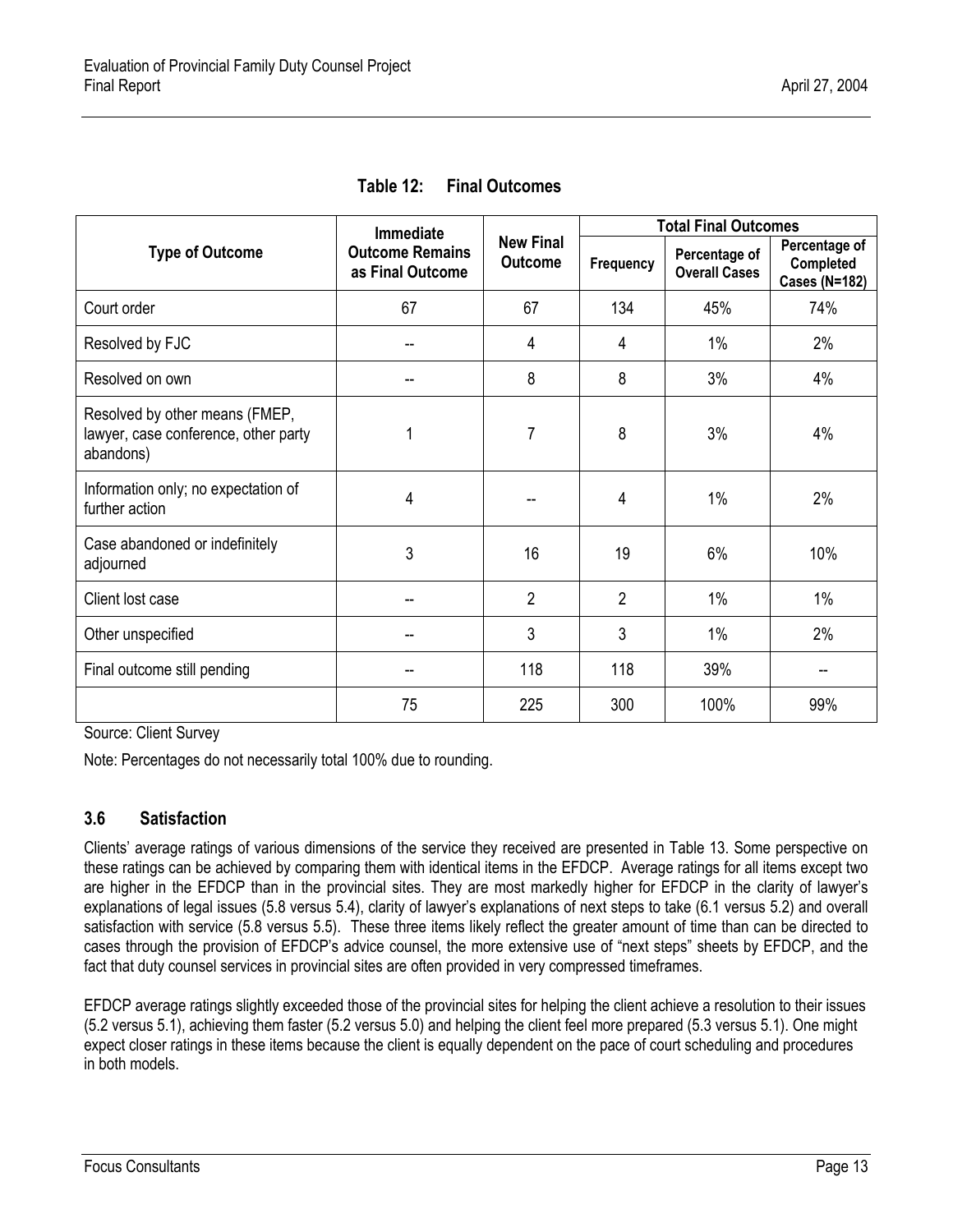EFDCP and the provincial sites had identical ratings (6.0) for assistance provided in filling out documents, but in each case respondent were restricted to those clients who had documents to fill out. The provincial site rating exceeded that of the EFDCP (5.3 versus 5.2) for helping the client feel more confident in dealing with his/her issue. This is perhaps to be expected because duty counsel in the provincial sites usually appear for the client. Although this is also true for duty counsel in the EFDCP, the rating includes service by advice counsel. The advice counsel spends more time preparing clients to be selflitigants, which requires a higher measure of confidence than appearing together with duty counsel.

<span id="page-22-0"></span>

|                  | <b>ITEM RATED, AND RATING DIMENSIONS</b>                                                                                                                                              | <b>NUMBER OF</b><br><b>RESPONDENTS</b> | <b>NUMBER &amp; PERCENTAGE WHOSE</b><br><b>RATING WAS:</b> |         |           | <b>AVERAGE</b> |
|------------------|---------------------------------------------------------------------------------------------------------------------------------------------------------------------------------------|----------------------------------------|------------------------------------------------------------|---------|-----------|----------------|
|                  | <b>ON 7-POINT SCALE</b>                                                                                                                                                               | $(N=300)$                              | $1 - 3$                                                    | 4       | $5 - 7$   | <b>RATING</b>  |
| $\mathbf{1}$ .   | How clearly the lawyer explained to client the<br>legal issues that applied to their case.<br>1=not clearly at all; 7=very clearly                                                    | 286                                    | 43 (15%)                                                   | 19 (7%) | 224 (78%) | 5.4            |
| $\overline{2}$ . | How much help the client received from the<br>lawyer in guiding them to fill out forms or<br>documents<br>1=no help at all; 7=a lot of help                                           | 112                                    | 13 (11%)                                                   | 5(4%)   | 94 (84%)  | 6.0            |
| $\overline{3}$ . | How clearly the lawyer explained to client the<br>next steps that were needed in his/her case.<br>1=not clearly at all; 7=very clearly                                                | 242                                    | 55 (23%)                                                   | 15(6%)  | 172 (72%) | 5.2            |
| 4.               | Client's assessment of project's effectiveness in<br>helping him/her achieve a resolution to his/her<br>issues.<br>1=not effective at all; 7=very effective                           | 259                                    | 64 (24%)                                                   | 12(5%)  | 183 (71%) | 5.1            |
| $\overline{5}$ . | Client's assessment of project's effectiveness in<br>helping him/her achieve a resolution faster than<br>had he/she not used the service.<br>1=not effective at all; 7=very effective | 201                                    | 55 (26%)                                                   | 4(2%)   | 142 (70%) | 5.0            |
| 6.               | Client's assessment of project's effectiveness in<br>helping client feel more confident in dealing with<br>issue in his/her case.<br>1=not effective at all; 7=very effective         | 276                                    | 63 (22%)                                                   | 11(4%)  | 202 (73%) | 5.3            |
| 7.               | Client's assessment of project's effectiveness in<br>helping him/her feel more prepared.<br>1=not effective at all; 7=very effective                                                  | 262                                    | 60 (23%)                                                   | 12(5%)  | 190 (72%) | 5.1            |
| 8.               | Overall client satisfaction with the service.<br>1=very dissatisfied; 7=very satisfied                                                                                                | 298                                    | 46 (15%)                                                   | 23 (8%) | 229 (76%) | 5.5            |

Source: Client survey

Note: The overall number of respondents was 300. In many cases there were some respondents who did not answer some of these questions, which account for the varying number of respondents. There were significantly fewer respondents for item 2 because the question was frequently not applicable to the client's case (i.e. no documents or appointments were required).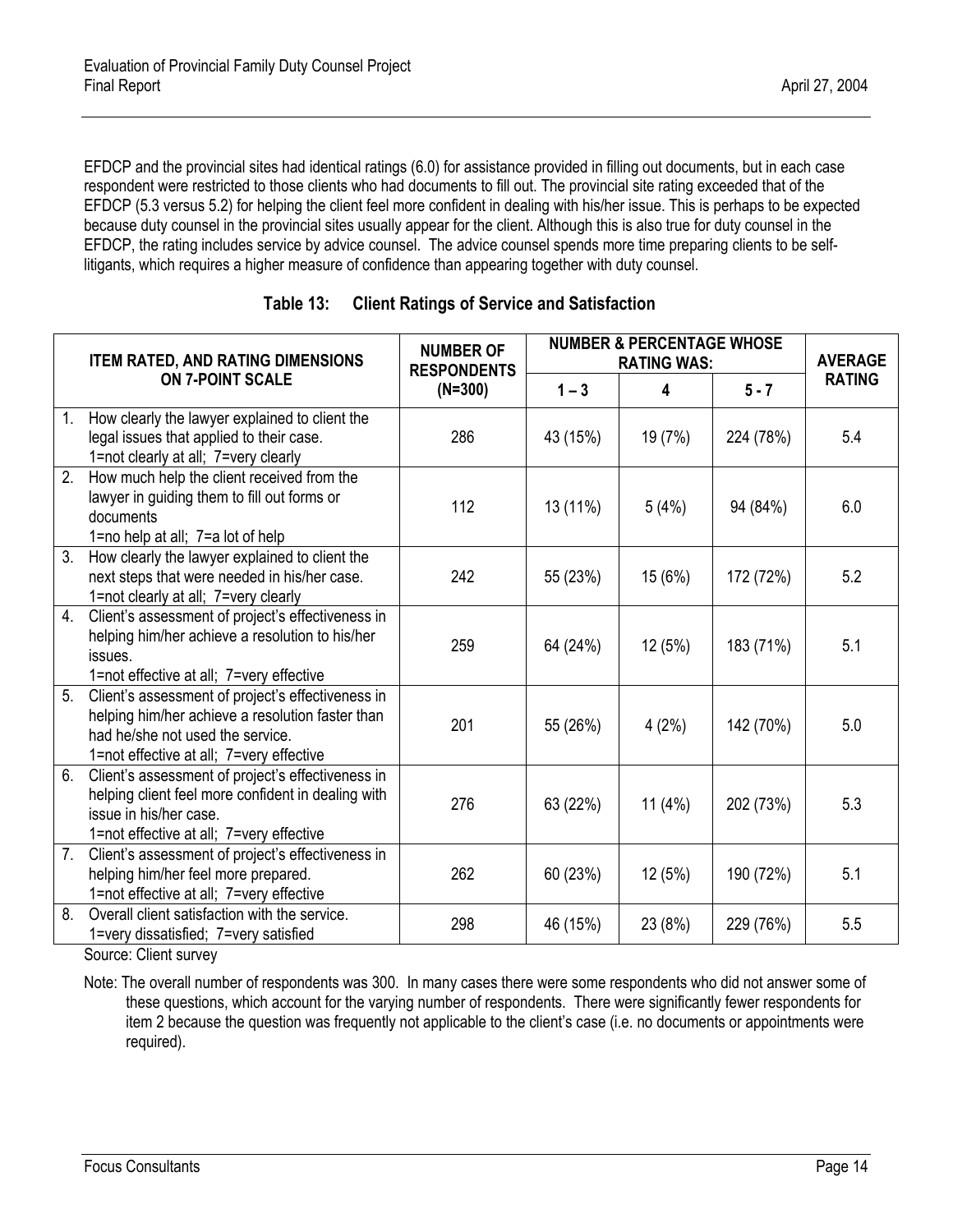Respondents provided additional feedback on the first three items in Table 13.

• *Clarity of explanation of legal issues (N=89)*

Although the overall quantitative ratings were strongly positive, negative qualitative comments (N=49) slightly exceeded positive ones (N=40). Positive comments were usually appreciative but unspecific, or simply repeated the concept of clarity ("top notch", "a very good job", 100% help", "very clear", incredible help"). A few comments contained additional qualifiers ("duty said it how it is, was blunt but fair", "was difficult situation, he was patient, but not much time", "duty made sure I understood").

Negative comments focused on three areas that reduced clarity of explanation. The first was that duty counsel gave less help than desired by clients or – in the perception of the client – the information counsel gave them was wrong (N=20) ("no help"; "duty answered minimally, not that precise"; "gave bad advice"; "I realized at the end he had it all worked out beforehand"; "I was getting different information from different sources"; "one duty told me one thing and the judge told me another"). The second (N=18) was that there was too little time to receive clear information ("in 5 minutes of time!"; "really rushed"; "was in a hurry, so not enough time to clearly explain"; "difficult, as there was very little time, I hadn't been in court before, I didn't understand procedures, but there was no time to ask questions"). The third (N=10) was that the client had difficulty absorbing information because he/she was confused and/or stressed ("I was stressed, hard to take it in"; "I wasn't familiar with the lingo, there's a lot of information, but it's still useless in helping"; "duty made me fee dumb in the way that they explained").

• *Help with filling out forms or documents (N=35)*

There were few qualitative comments, the vast majority of them positive (29/35). Most of the positive comments were non-specific ("very helpful", "did all that he could"; "duty made sure it was done properly"), while others emphasized the helpful function of checking and reviewing the forms or directing the client to the proper forms. A small number of negative comments focused either on the inability of counsel to offer the extent of help desired, or on the feeling that the process was too rushed.

- *Clarity of explanation about next steps for client to take (N=50)*
	- Qualitative comments in regard to the clarity of explanation about next steps were almost evenly divided between negative and positive. Twenty-four clients gave positive comments and emphasized counsel's supportiveness or thoroughness, or simply stated the nature of the next steps, including referrals ("thorough"; "duty was very clear, I was very impressed with her"; "got all information for me"; "explained that should adjourn, get more information"). Negative comments (N=26) tended to focus on the rushed nature of the explanation or the confused state of the client ("5 minutes extra would have helped me more"; "would have liked more time to be effective, still had questions, had no details"; "poor – duty counsel was asked to help someone else, so no follow up outside of court"; "I was very anxious, hard to say how clear duty was if he was her only resource – not really").

Another method of assessing client satisfaction is presented in Table 14, which shows how clients assess their outcomes in relation to their original expectations. Seventy-two percent (112/154) felt that the outcome at the immediate stage (just after seeing duty counsel) was wholly or partly what they had hoped for, and at the final stage 52% (97/186) had this response. Combining all responses over both stages, the positive response was 61% (209/340).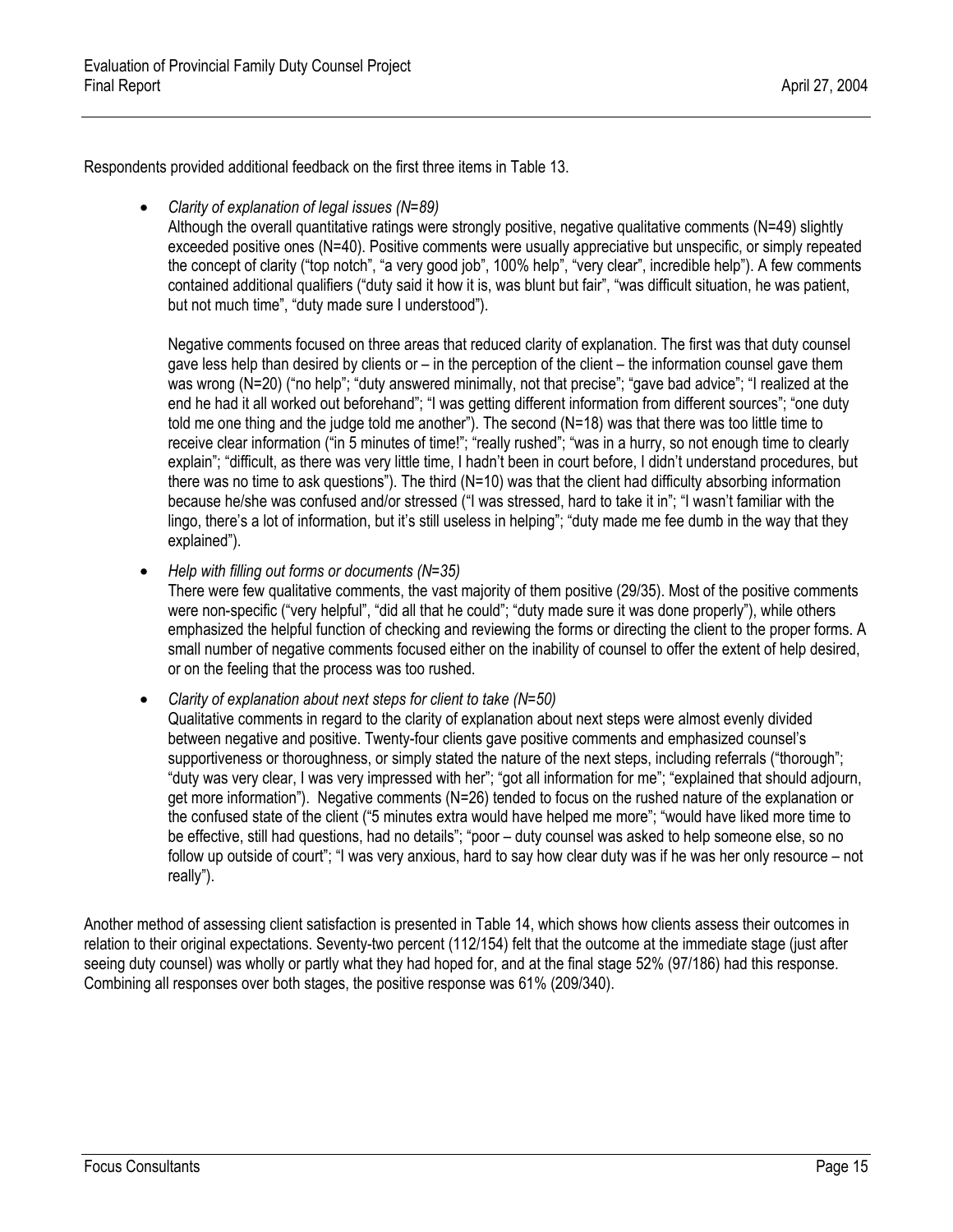At the immediate stage, the main positive comments related purely to the outcome, i.e. the clients got what they wanted. Among 33 respondents who provided reasons for a negative response, the reasons were disappointment with the result (9/33), the fact that the case was still not resolved at this stage (17/33), and concern about the perceived lack of help received from duty counsel (5/33). At the "final" stage, positive comments were again about having achieved what they wanted. Fortyfive of the 73 negative comments at this stage were about the fact that the case was still not resolved, 16 about disappointment with the result, 4 about the perceived lack of help from duty counsel, and 8 involved diverse reasons.

In general, these data re-emphasize the fact that satisfaction with duty counsel service (as per Table 13) does not necessarily translate into satisfaction with the outcomes of the service (as per Table 14). Furthermore, final outcomes, either in court or through secondary interventions by other agents (JFCs, LSS, FMEP, private lawyers), are often not attributable to the inputs of the duty counsel service.

<span id="page-24-0"></span>

| <b>Client Reaction</b>                | <b>Immediate</b><br><b>Outcome Stage</b> |      | Long Term<br><b>Outcome Stage</b> |      | <b>Combined</b><br><b>Stages</b> |      |
|---------------------------------------|------------------------------------------|------|-----------------------------------|------|----------------------------------|------|
|                                       | Frequency                                | $\%$ | Frequency                         | %    | Frequency                        | $\%$ |
| No, was not what originally hoped for | 42                                       | 27%  | 89                                | 48%  | 131                              | 39%  |
| Yes, was what originally hoped for    | 79                                       | 51%  | 58                                | 31%  | 137                              | 40%  |
| Was partly what had hoped for         | 33                                       | 21%  | 39                                | 21%  | 72                               | 21%  |
| Total responses                       | 154                                      | 99%  | 186                               | 100% | 340                              | 100% |

# **Table 14: Whether Outcomes Were What Client Hoped For**

Notes:

1. Source: Client Survey

2. Frequencies in the Immediate Outcome and Long Term Outcome stages are of the number of clients. Frequencies in the "Combined Stages) column refer to responses. Overall, these responses are from 263 of a possible 300 individual clients. Of these, 77 answered only at the immediate stage, 109 only at the long term stage, and 77 at both stages.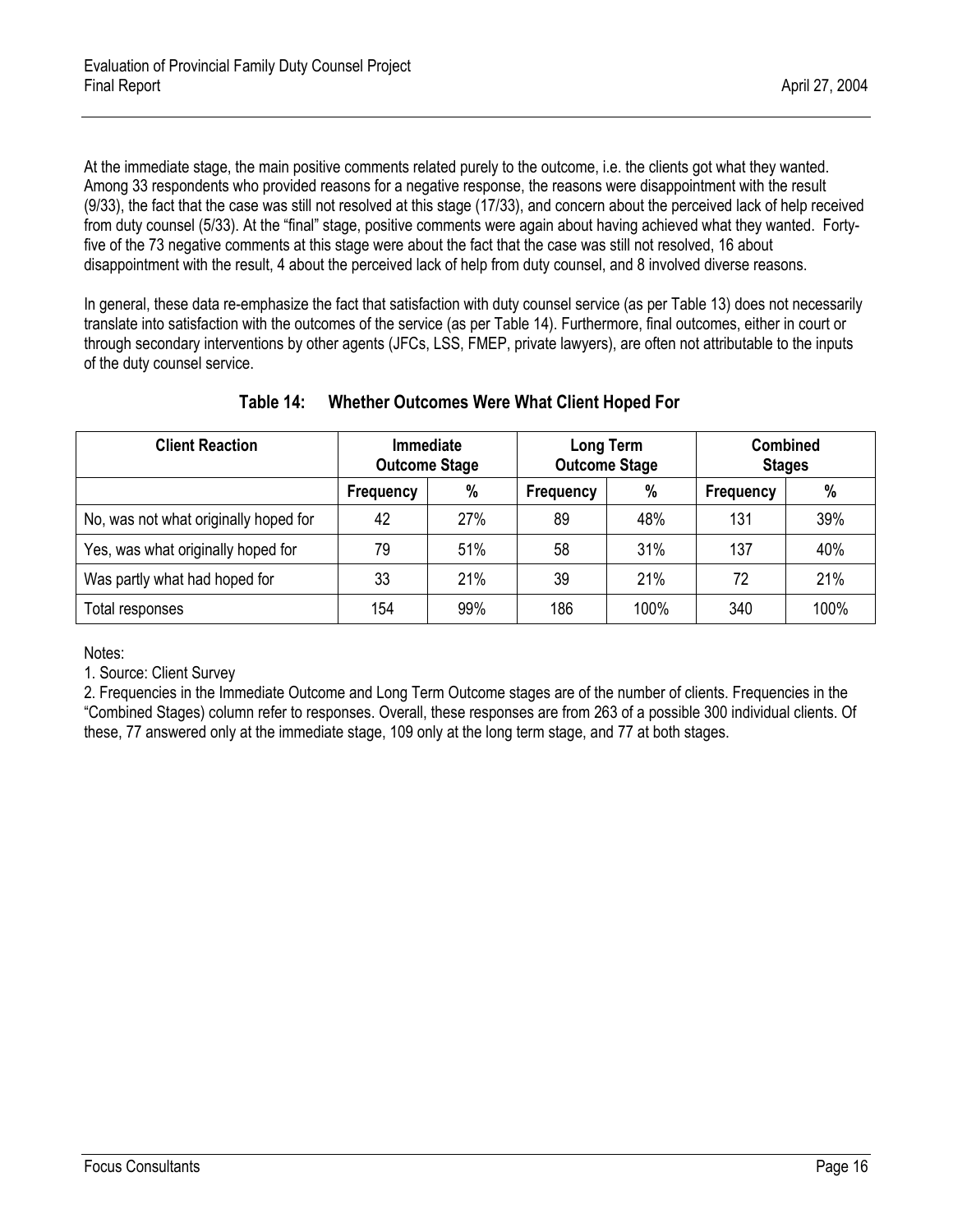# **4.0 KEY RESPONDENT FEEDBACK**

<span id="page-25-0"></span>In October and November 2003, interviews were undertaken with three key respondent groups: judges, registry staff and duty counsel. Although the findings presented below were part of the November 28 Interim Report, they are included here for ease of reference, and because the findings are also relevant for the conclusion and recommendations reported in Section 5.0.

### <span id="page-25-1"></span>**4.1 Judges**

Judges were interviewed from five sites. Three of the five judges stated that they had solicited responses from other of their colleagues and were thus frequently able to reflect on experiences with duty counsel in more than one family court.

All four judges spoke in superlatives about the impact and utility of the FDCP: "I am a strong supporter of the project.", "It's absolutely spectacular", "phenomenal", "I can say nothing but good about it". More specific observations include the following:

- The FDCP keeps the "emotional temperature" in the court down; one result of this is that it also significantly lessens concerns around security needs.
- Parties who have used the duty counsel begin to see family court as a collaborative rather than adversarial process; the court is seen as more "user-friendly"; parties tend to listen to the judge more readily; cases that are determined collaboratively tend not to re-litigate.
- Matters tend to be resolved without or in shorter hearings, or in a more "professional atmosphere".
- Court lists (especially FRA matters) tend to be reduced (fewer adjournments resulting in cases carried over); there are fewer appearances per case.
- Duty counsel are especially valuable in helping clients understand procedures.
- Judges are required to spend less time on educating the parties and explaining procedures, and can concentrate on hearing cases that are ready to proceed.

One judge said that 95% of the cases in the court in that location were being handled by self-litigants. In this type of context, the role of duty counsel in contributing to the above outcomes is especially significant.

In terms of recommendations, the following were mentioned by one or more judges:

- Ideally, duty counsel should have interview rooms where they and the client have more privacy. Frequently this is an insurmountable logistics and space problem.
- Two judges mentioned that an on-site combination of an FJC and duty counsel service would be preferable; there is a tendency to use duty counsel more readily because they are located in the court complex. Going to an FJC involves a client having to go off-site and also having a delay of at least a week, so judges are more likely to choose the solution that will immediately clear the list, even when they feel a FJC-mediated approach might be appropriate.
- Duty counsel should arrive at least 30 minutes before court and announce their presence, so as many cases as possible can be prepared prior to the court.
- (Where an advice component exists) there is a major add-on benefit of counsel helping clients complete their application or financial documentation. This assistance advances the case to a new level, and likely lessens the frequency with which cases are abandoned.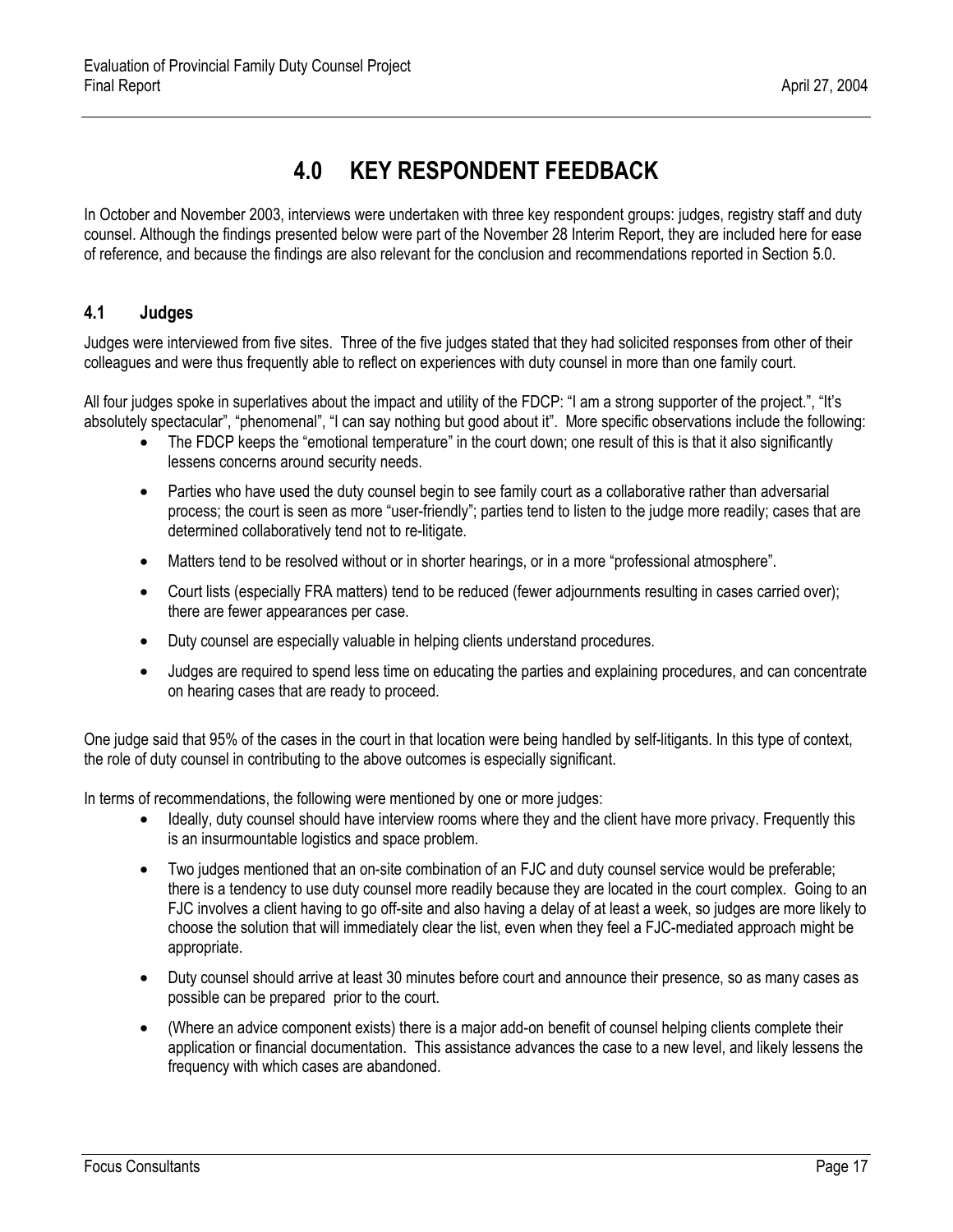### <span id="page-26-0"></span>**4.2 Registry Staff**

A registry supervisor or clerk was interviewed at each of the six sites. The respondents were uniformly supportive of the project, although the impacts on registry functions were not as dramatic as those expressed by the judges. The main feedback can be summarized as follows:

- Having duty counsel available removes pressure registry staff feel from individuals who expect them to answer legal questions. Although the staff are all aware that they cannot respond to such questions, clients frequently do not understand that limitation in their roles.
- Duty counsel are available immediately in the court house. Other referral choices for free legal information or advice (e.g. pro bono clinic, lawyer referral service, internet sites) or for alternative dispute resolution (FJCs) require a greater expenditure of time and a different location, and are therefore viewed as impractical if an individual has an immediate court appearance. The referral process to duty counsel is seen as effortless and smooth.
- In general, FDCP is not perceived as greatly impacting the Registry workload. Although a client who has seen a duty counsel will often leave a more properly completed and relevant application than others who have not received assistance, Registry staff still have to process the application and any resulting order.
- Most registries now have information sheets describing the FDCP and other resources, that they give to individuals who are filing an application or making an inquiry.
- Two registry staff stated that an advice service attached to the FDCP would greatly assist in ensuring that individuals would file relevant and complete applications.
- One respondent noted that there is often an informal networking process that occurs between individuals who have used family court and those who are considering it. Over time, this will become a useful source of referral to the FDCP even prior to an individual's coming to court.

#### <span id="page-26-1"></span>**4.3 FDCP Counsel**

<span id="page-26-2"></span>The following are key responses from eleven FDCP counsel at the six sites on a range of themes.

#### **4.3.1 Client understanding of limitations of service**

- All counsel felt that most clients understood the limitations, but that a reasonable minority likely did not.
- In general, it was felt that clients appreciate whatever they can get, and are therefore not too concerned about the limitations.
- If a client is immediately going into court, the duty counsel usually has less time to explain the parameters of service; if the client is not in court that day, the duty counsel will spend more time explaining limitations, to forestall unreasonable expectations.
- Several counsel stated that the client information form is not helpful and too long to be completed in pressured circumstances.
- A couple of counsel felt that sometimes judges (rather than clients) had service expectations that were beyond that which could be delivered by the duty counsel in their pressured circumstances.
- In at least one site a volunteer worker helps locate individuals requiring duty counsel services and helps them complete the client acknowledgement form.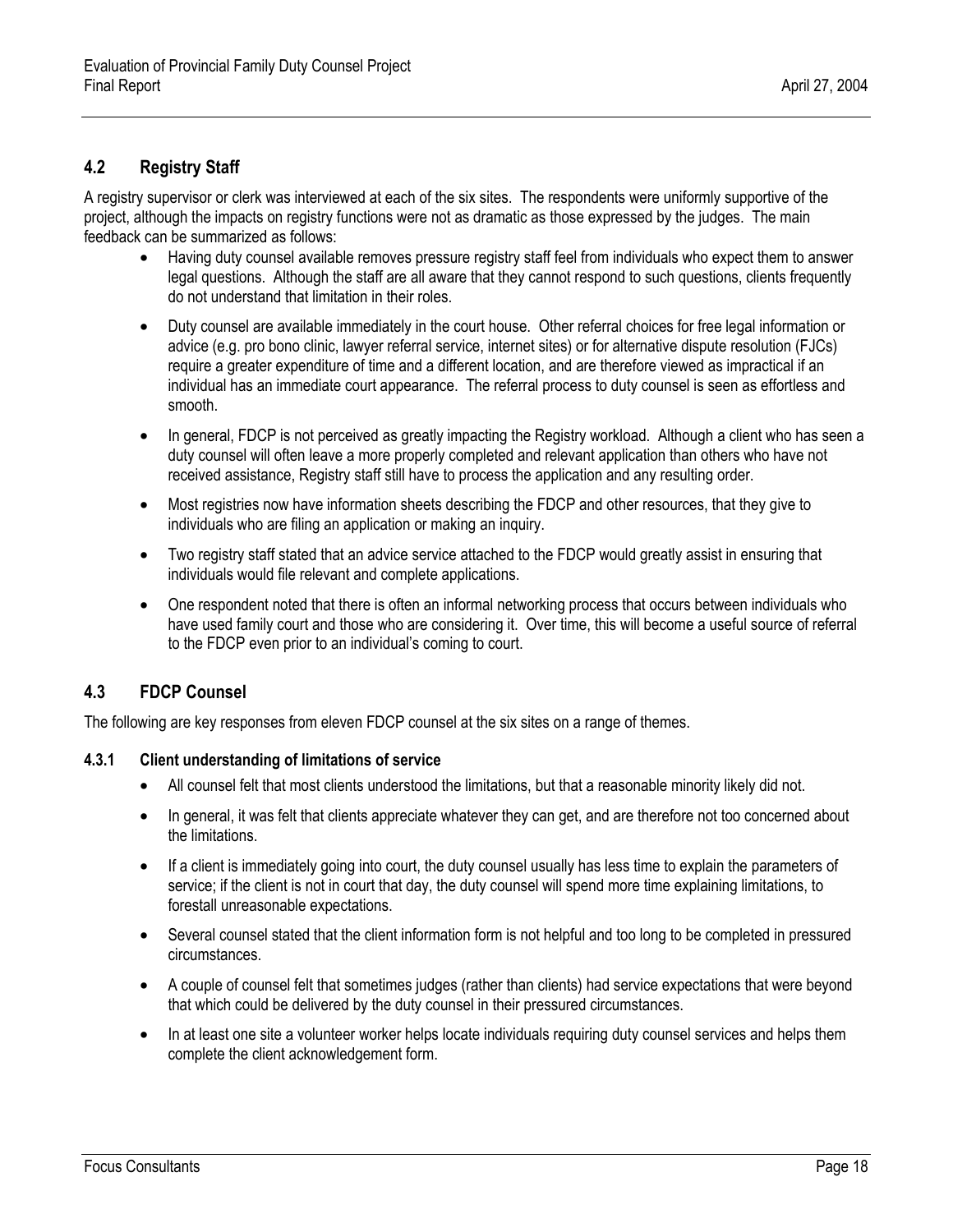#### <span id="page-27-0"></span>**4.3.2 Client capacities**

Counsel developed a rich array of descriptions to characterize the multi-leveled capacities of their clients to act as selfrepresented clients. In broad terms the typology is similar to that described by duty counsel in the Interim Report of the Expanded FDCP (Robson Street Court House in Vancouver). The typology will be expanded and presented in the final report for this study.

#### <span id="page-27-1"></span>**4.3.3 Time spent with client**

- Counsel estimates of time they spend on cases ranged from one or two minutes (e.g. seeking an adjournment) to one hour.
- The primary variables affecting time spent were:
- Whether the other party was present, and therefore whether a resolution could be negotiated (often would require 45 – 60 minutes). If the other party was not present, average time per client was estimated at 20 – 25 minutes.
- If there was a hearing;
- The number and complexity of issues.
- Most counsel stated that they routinely informed clients that if they were financially eligible they could return on another court day, but stressed that they might not have the same counsel. Several stated that they did not tell clients about the availability of help on a subsequent visit.
- Some counsel were asked what characteristics helped make a family duty counsel lawyer "productive" in his/her role. The following were emphasized:
- A facilitating, helping, resolution-oriented approach;
- Excellent interviewing skills;
- Three or more years' prior experience in family law matters;
- A fast read on issues (one respondent characterized this skill as being like "triage in an emergency ward of a hospital);
- A real interest in litigants' issues.
- A good feel for what the court will order in a specific case.

#### <span id="page-27-2"></span>**4.3.4 Additional resources given to clients**

Counsel were asked if they used any type of "follow-up" or "next steps" sheet to give clients instruction about what to do next.

- While no counsel had a formal sheet on which to write out instructions, approximately two-thirds would write out simple two or three step notes on what to do next in a at least some of their cases.
- Where the service was related to a court appearance that day only, the instructions were usually not necessary.
- Rather than write notes themselves, several counsel encouraged the client to write steps down as their own reminder.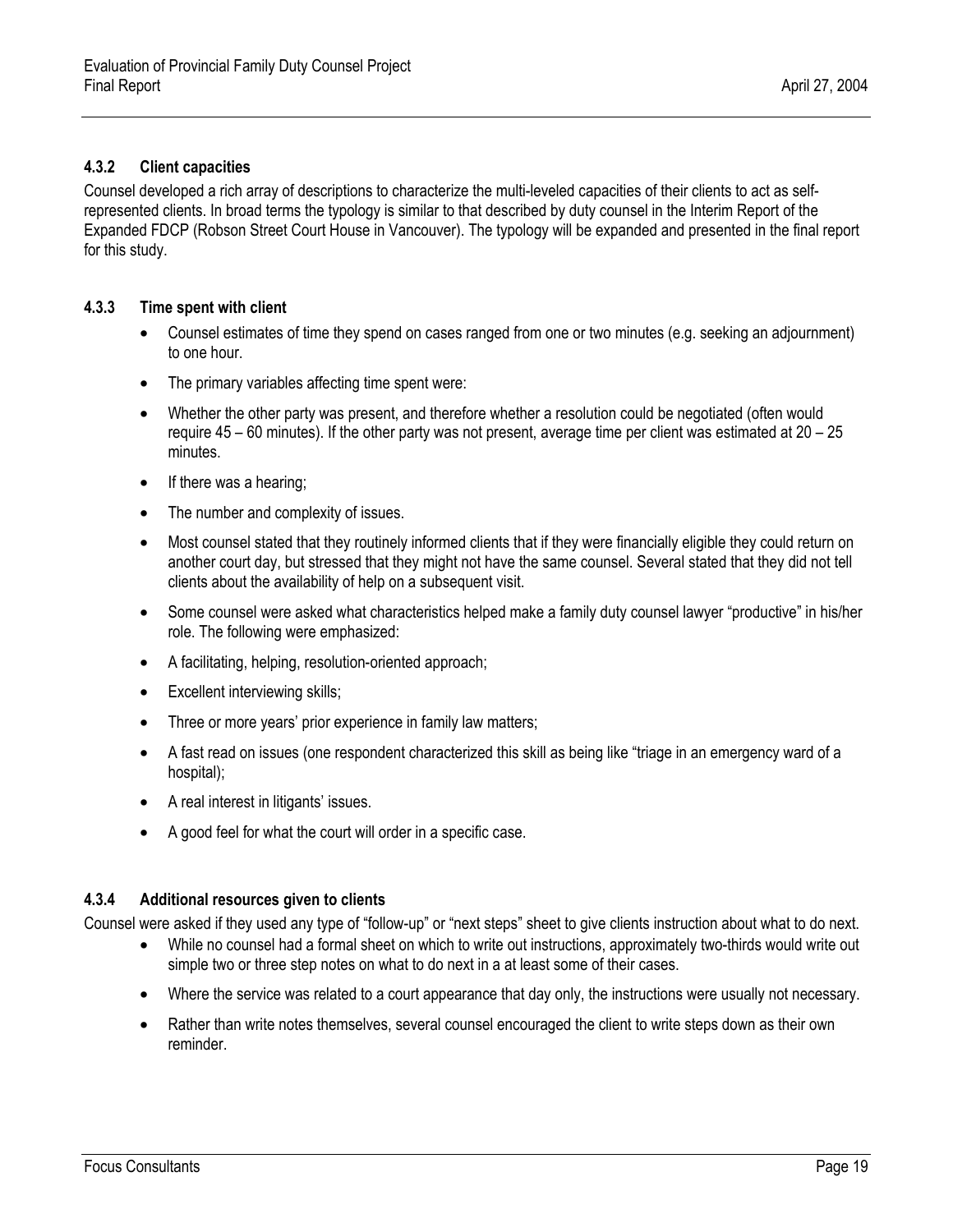### <span id="page-28-0"></span>**4.3.5 Structural issues**

Counsel were asked to describe structural factors that have hindered or enhanced their effectiveness as counsel for selfrepresented litigants. The most frequently identified issues were:

- Almost all stated that the lack of interview rooms affects the privacy of their interview with clients. Much of counsel's activity is conducted in the hallways outside the courtroom, as there are usually too few interview rooms to accommodate private and duty counsel.
- Several counsel stated that they would like to have the capacity to offer brief services to clients (i.e. as advice counsel to give more extended advice, help with documents, etc). Counsel from the one location that does offer advice services (in addition to duty counsel services) felt that this was a significant service to help self-litigants carry their cases to the next step.
- In two of the six locations Elizabeth Fry volunteers acted as intake workers to inform clients about the duty counsel service, and to help clients complete the acknowledgement and client information forms. Counsel considered this service very helpful in ensuring client access and in allowing counsel to concentrate on advising clients. Another counsel in a location without such a worker felt that an intake worker would be a significant addon contribution to their effectiveness.
- Some counsel felt that more careful selection of roster counsel would aid the overall effectiveness of the FDCP. The characteristics that they felt would be desirable are noted in section 4.3.3.
- The highly supportive attitude of the judiciary towards duty counsel was noted by several counsel. This not only contributed to the validation of their roles in the eyes of clients, it made an otherwise pressurized forum a more rewarding environment in which to work.
- The volume of clients in at least one centre was at a burn-out level for staff (necessitating a third duty counsel at the centre on FRA list days). Intake support at this centre would also likely reduce client frustrations about waiting for advice counsel appointments.
- Several counsel advocated for one or more combinations of services to be housed in the court complex to facilitate cross-referrals. One felt that having FJCs separate from the court complex is considered a disincentive in terms of referrals. In one centre there is a legal aid intake officer in the court complex, which again is considered an advantage for clients to ensure speedier access and resolution of cases. Another counsel stated that there would soon be a LINKS terminal accessible to clients and the general public. Each of these services represented potential for triage and more efficient use of the FDCP itself.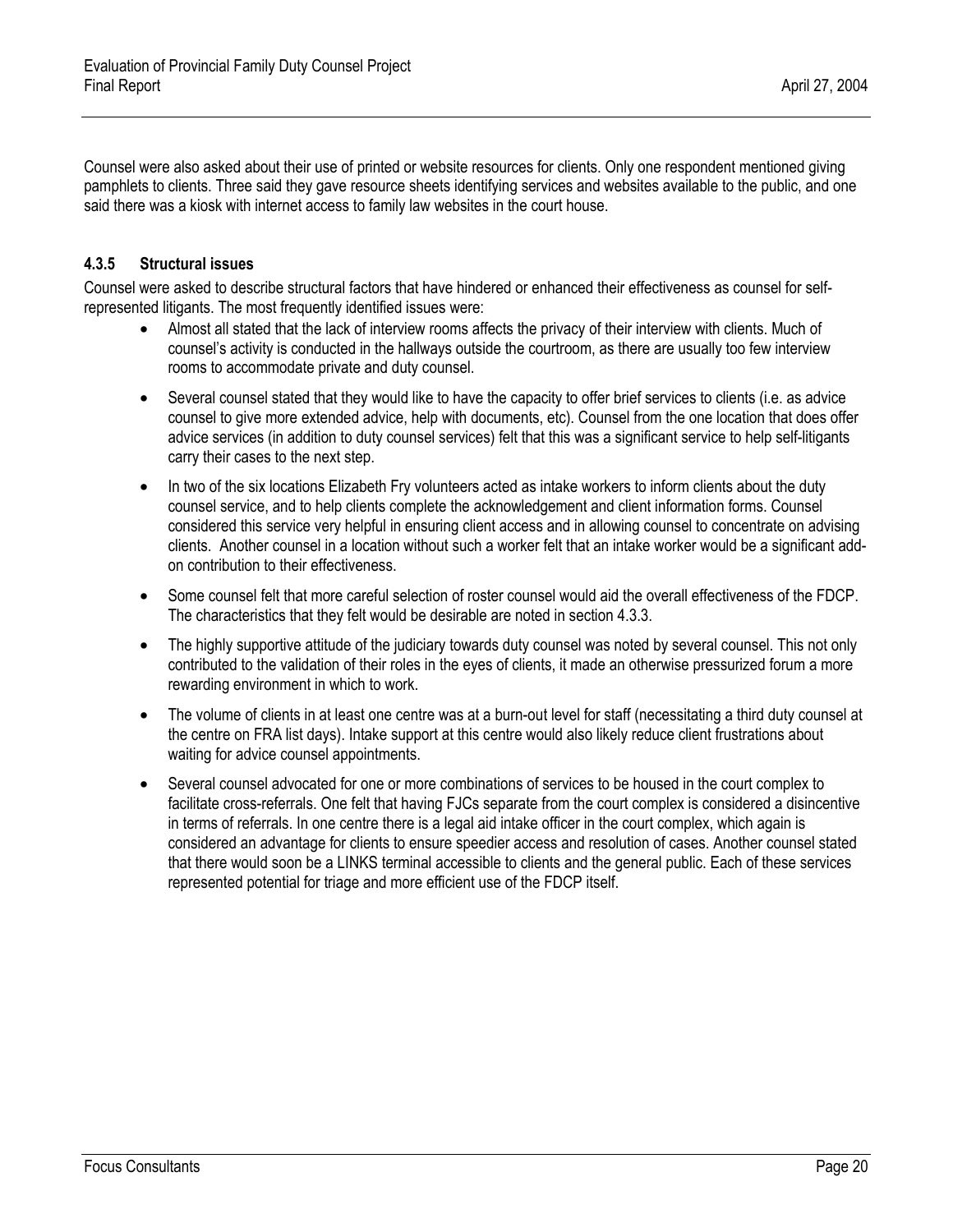The following Individual comments could well reflect a wider base of sentiment among other counsel, as counsel were not offered a checklist of possibilities:

- Signage, advance advertising, or Registry information provided to clients should emphasize the importance of bringing any relevant forms, documents or financial information when they come to the court expecting to see duty counsel. This would reduce duty counsel time in ascertaining facts and issues.
- Information to clients should also highlight that they can meet with duty counsel before court, rather than arrive at the last minute.
- One counsel felt the lack of access to copying machines lessened their capacity to give supplementary legal information to clients.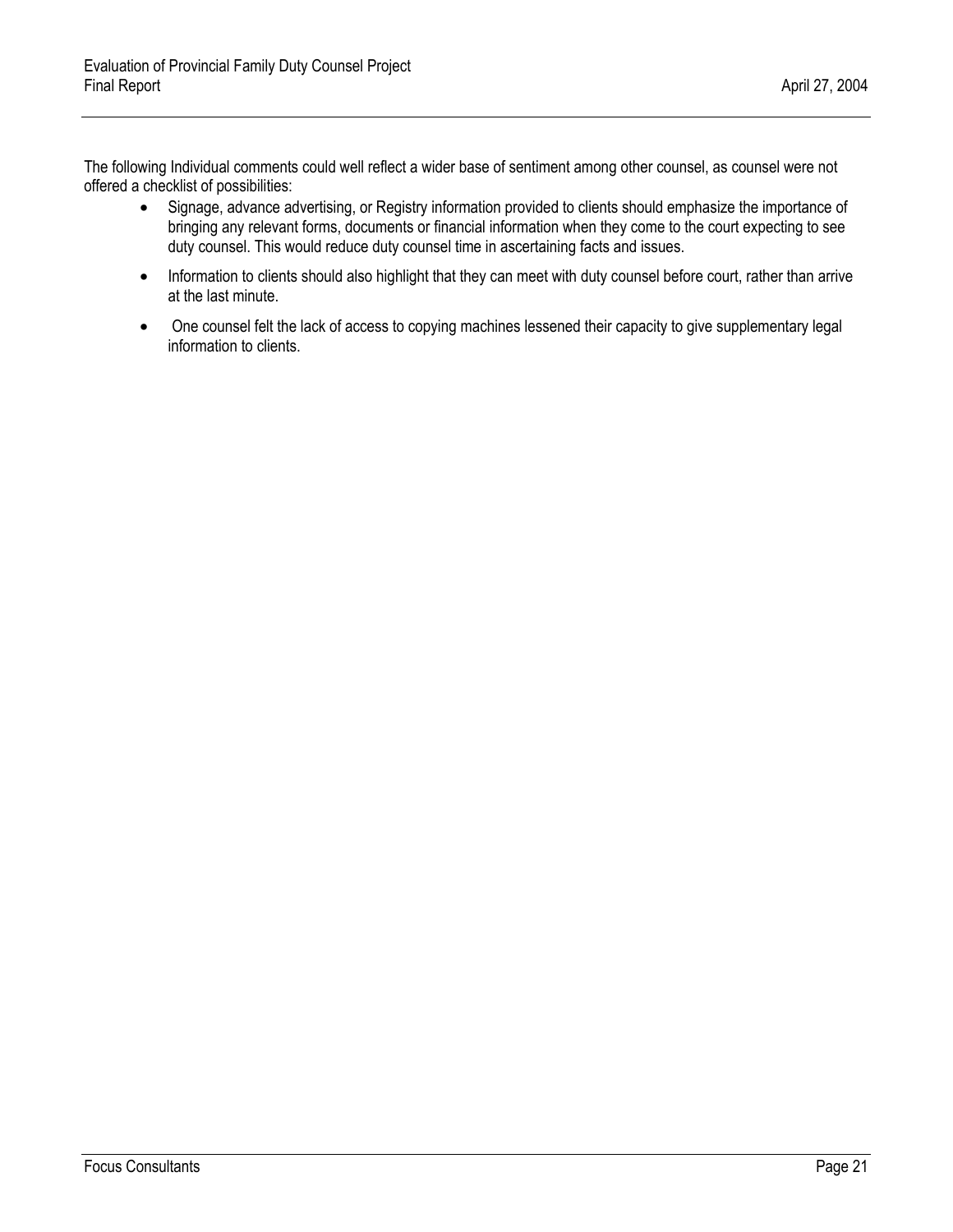# **5.0 CONCLUSIONS AND RECOMMENDATIONS**

## <span id="page-30-1"></span><span id="page-30-0"></span>**5.1 Conclusions**

The following are the key conclusions that have been presented in the report in the form of findings from clients and key respondents.

#### *Client-Related Findings:*

- There was a high degree of financial need among clients using duty counsel services. Even among clients who were full-time employed, over half met the financial eligibility criteria of the LSS.
- Half of FDCP clients had seen a family justice counselor and attended a PAS workshop. These services contributed in part to the development of the client's understanding of issues and procedures affecting their case. In Surrey, 23% (20/95) of clients interviewed in the latter half of the survey stated that they had attempted mediation to resolve their problem.
- Forty percent of clients knew about the FDCP prior to arrival in court. The extent of this prior knowledge ranged from 25% to 54% across sites.
- A significant minority of clients felt they only partially understood the parameters of the service as explained by duty counsel.
- The three primary services offered by duty counsel are explanation of legal issues (75% of cases), explanation of procedures (65%) and direct assistance in court (55%). Patterns of service varied across sites.
- Although duty counsel were instructed to tell clients they could return to court to talk further, according to clients this information was passed on to them in less than 50% of cases.
- In only 11% of cases duty counsel referred clients to websites or written materials, despite the fact that for a large majority of those that used them, the websites provided useful.
- Similarly, only 17% of clients said duty counsel gave them any form of written instructions on next steps to take, despite the utility of such instructions for most clients.
- In 41% of cases, the immediate outcome as a result of duty counsel service was that either the duty counsel or client achieved or prevented a court order. Two activities were preludes to further steps: referrals (21% of cases) and adjournments (14% of cases). In 24% of cases, clients were given information only, with the expectation they would continue on their own.
- 225 of the 300 cases (75%) ultimately involved further steps. Nevertheless, at the point of the evaluation interview, 39% of all cases were still not complete. Of the completed cases, 74% (134/182) involved a court order and 12% involved a non-court resolution. Only 10% were abandoned.
- Clients rated highly the help received from counsel to fill out forms or documents (6.0 on a 7 point scale), but most of the remaining items (clarity of explanation, description of next steps, effectiveness in achieving a resolution, effectiveness in helping client feel prepared or confident) were only moderately positive (5.0 – 5.4 on a 7 point scale).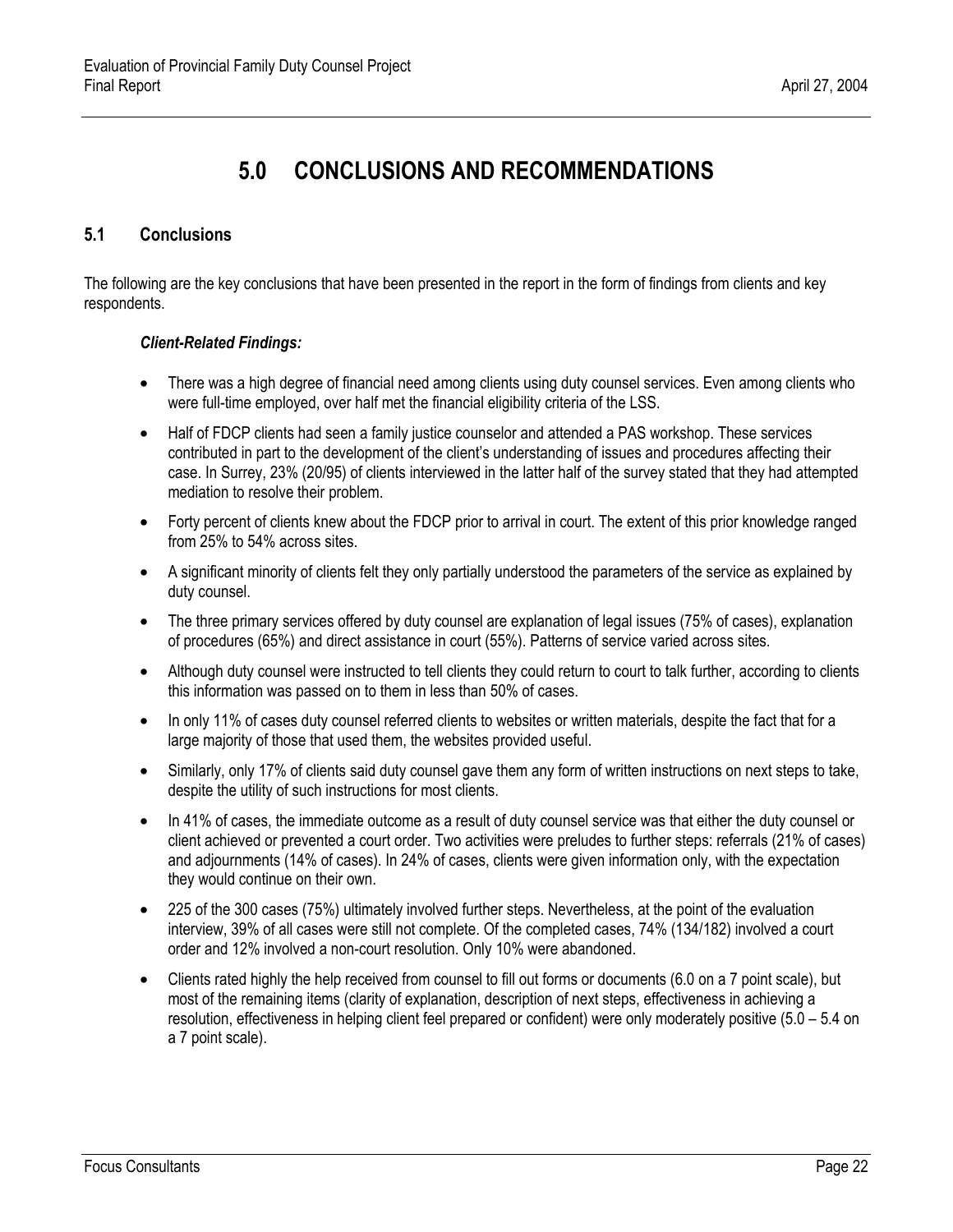- For five of the eight items, the dissatisfaction rate (ratings between 1 and 3) was 22% 26%. Nevertheless, the overall satisfaction with the service was rated at 5.5 (on a 7 point scale), with a dissatisfaction rate of 15%. On almost all dimensions the provincial sites had lower average satisfaction ratings than the EFDCP, usually by .2 or .3 points. The key critical concern of clients was the lack of time for adequate consultation, especially given the stressful emotions clients were often experiencing.
- Sixty-one percent (209/340) of overall assessments made by clients at the immediate and final outcome stages were that the outcome was wholly or partly what the clients had hoped for.

#### *Key Respondent Findings:*

- All the judges that were interviewed spoke very positively about the impact and utility of FDCP, mainly in keeping the "emotional temperature" in the court down, encouraging a collaborative atmosphere, requiring few and/or shorter hearings, reducing court lists, and helping clients understand procedures.
- Registry staff also viewed the project positively, mainly because duty counsel represented an immediately accessible resource for clients.
- FDCP counsel felt that a majority of clients understood the parameters of service, but that a significant minority likely did not. Clients seemed nonetheless appreciative of "whatever they could get" in the way of legal assistance.
- The primary factors impacting time spent with clients were whether the other party was present (and therefore whether negotiations were involved), whether there was a hearing, and the number and complexity of issues. Time estimates ranged from a couple of minutes to approximately an hour.
- Most but not all counsel informed clients that they could return for a subsequent visit, even if their matter was not in court.
- Several counsel identified characteristics which helped make a Family Duty Counsel "productive". Most of them stressed a resolution-oriented, collaborative approach (involving the other party) in their dealings with clients.
- Approximately two-thirds of counsel wrote down or encouraged the client to write down next steps that the client should follow in their case.
- Only one counsel gave clients information pamphlets on a legal matter, and three of the eleven gave clients resource sheets identifying services or websites.
- Almost all counsel identified the lack of interview rooms as an inconvenience in dealing with clients. (The issue was also identified by some judges.)
- Several counsel stated they would like to have the capacity to offer brief services to clients (i.e. to offer more extended advice and assistance with documents, as advice counsel).
- The use of Elizabeth Fry volunteers intake workers was seen as an important contribution in two sites, and in a third site the counsel felt that intake assistance would be a considerable enhancement of their services.
- Several counsel advocated for one or more combinations of services (e.g. legal aid, FJC, LINKS kiosks) to be housed in the court complex as a way of facilitating cross-referrals, triage and supplementary information for clients.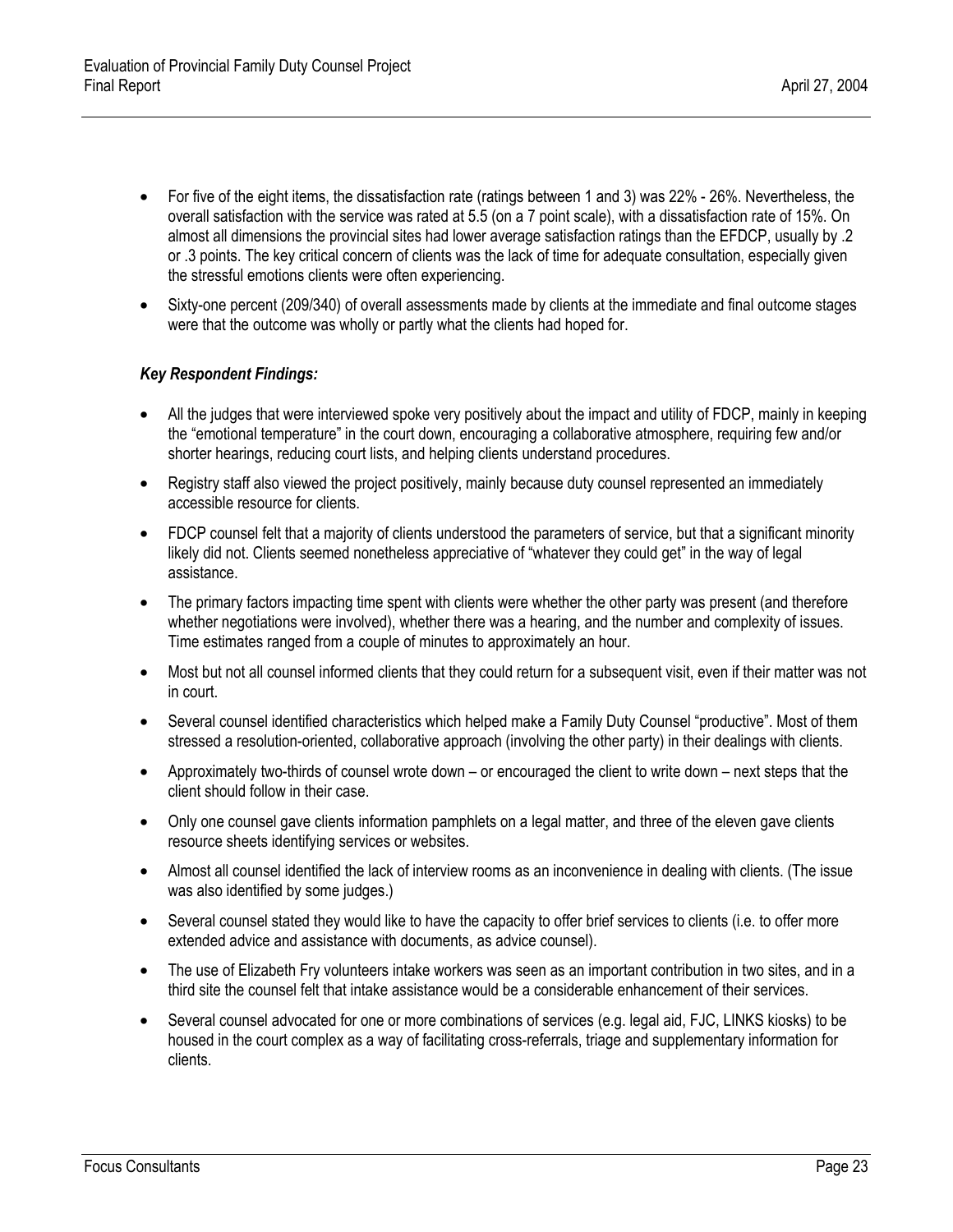#### <span id="page-32-0"></span>**5.2 Recommendations**

Below are eleven recommendations that derive directly from key respondent suggestions in Section 4.0, from consideration of findings from the client survey in Section 3.0, and from recommendations and comments made by clients at the end of each interview. Data related to client recommendations have not been presented in earlier sections of this report, so when appropriate, are provided in the discussion following each recommendation.

- 1. *That the LSS provide ongoing support for this model*. This recommendation should be seen in conjunction with recommendation #2 and is based on several findings. First, the project was overwhelmingly supported by the judges interviewed, who in three cases had also solicited responses from their colleagues. Registry staff also uniformly support the project. Counsel for the project are obviously a self-interested party, but were able to convey clearly ways in which the project was able to help clients who lacked the skills or knowledge to further their own cases without such assistance. Finally, clients, while offering criticisms, were nonetheless appreciative of the service that was provided.
- 2. *That the LSS consider incorporation of an enhanced duty counsel model involving advice counsel on one or more days per week depending on client volume and the availability of ancillary services at each location.* This recommendation was expressed by several judges, registry staff and duty counsel. It is also suggested in response to concerns expressed by a significant minority of clients that they would like more opportunity for consultation, more detailed information or greater clarity from counsel, that they felt too rushed in the court context, and/or that they were too stressed to absorb information quickly.

In the final interview comments, 34% of client recommendations (47/139) related to the need for more time, 20% (28/139) to a desire for more duty counsel on-site, 17% (23/139) to the need for more help from duty counsel, and 15% (21/139) to a perception that expanded legal aid coverage was needed. These recommendations all run together; essentially all are requesting more service. While it is recognized that the FDCP is not intended to be a full support model, from a client standpoint, an expanded model involving an advice component might lessen the sense of pressure and anxiety felt by clients, and might widen their capacity to self-litigate.

A third basis for this recommendation is the fact that in almost all rated items of client satisfaction, the EFDCP model scored higher than the provincial sites.

Finally, in Section 3.5 it was shown that 16% of EFDCP cases involved non-court resolutions, versus 10% of provincial site cases. To the degree that non-court solutions are seen as desirable, the enhanced model may be able to promote them more effectively.

3. *That approaches to on-site collaboration between FDCP and FJC services be explored with a view to facilitating cross-referrals.*

This recommendation should be seen also in relation to the previous comment about non-court solutions. "On-site collaboration" refers to coordination at or near the court house between the two services to provide maximal opportunity for cross-referrals between FJCs and duty counsel, and to provide a greater range of non-court opportunities for resolution to clients.

This recommendation was voiced by two judges, and several registry staff and duty counsel felt that physical separation of the FJC from the court created a disincentive to use that service to its fullest extent. In Section 3.2.1 it was shown how the prior usage by FDCP clients of FJCs either for triage or for mediation was fairly modest. It was also noted in Section 3.1 that half of the fully employed FDCP clientele are in fact working poor, for whom "one-stop shopping" is financially critical rather than a mere convenience.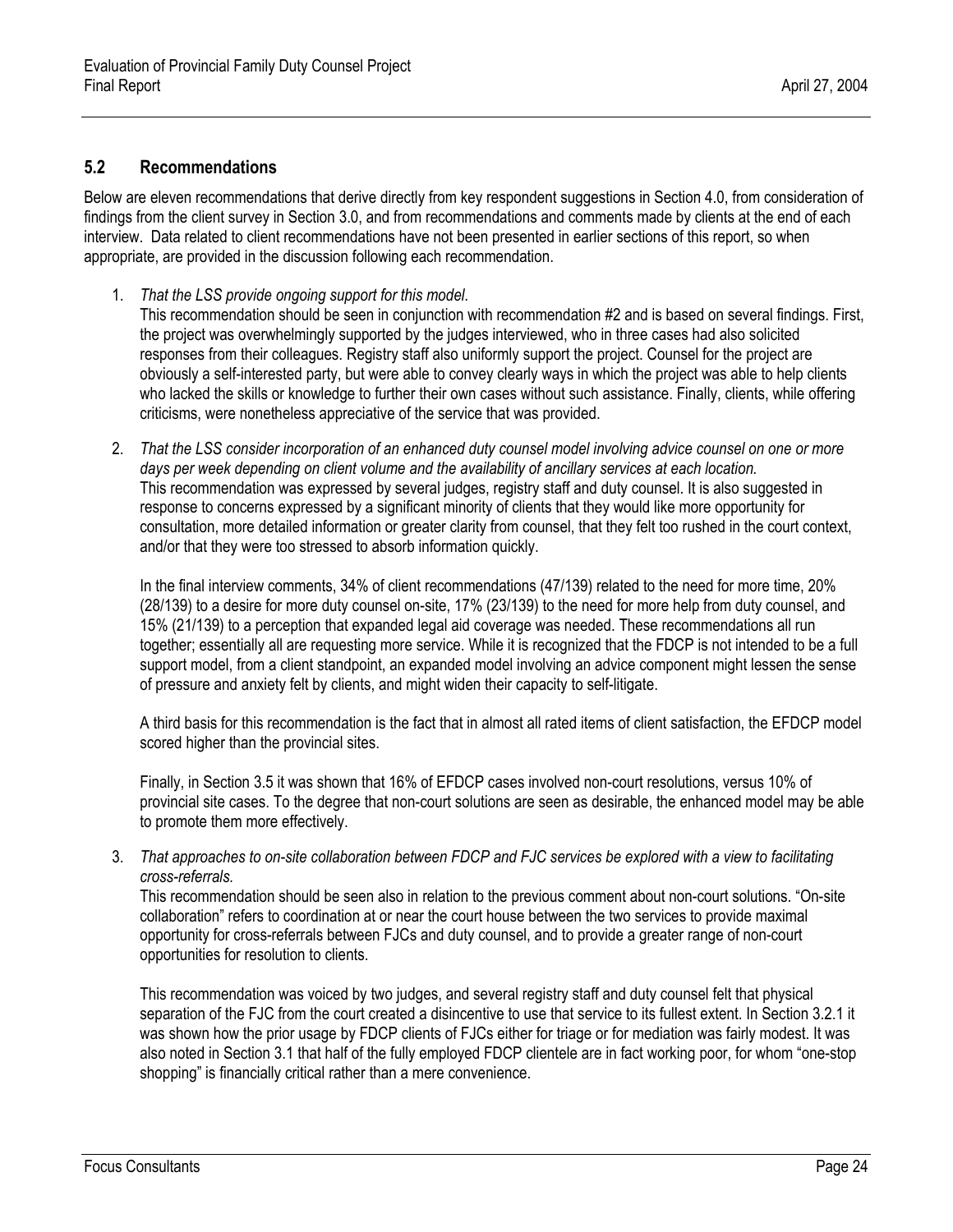It is recognized that philosophically the FJC service wishes to establish clearly that it is a non-court alternative, and that this is easier to do in a location physically separate from the court. This report does not have the mandate to recommend a change either in the FJC philosophy or in its location policy. The intent here is to foster discussion that might lead to more cross-referrals and to increased access for clients to non-court solutions.

- 4. *That FDCP counsel be encouraged to complete "Next Step" sheets for clients wherever possible.*  This recommendation is based on findings in Section 3.3 in which few clients said they were given written instructions (despite counsel statements in Section 4.3.4, in which two-thirds claimed they provided such instructions). This may seem an unimportant issue for counsel who are under considerable stress themselves in a crowded court hallway, but for a client who may have to take steps to further their own case, knowing the route is vital. Eighty percent of clients who did receive such instructions found them useful, and almost all followed them.
- 5. *That FDCP counsel be trained in identifying relevant family law websites and public access kiosk locations, and encouraged to inform clients of these resources where appropriate.*  Based on data in Table 10 (Section 3.3), it is estimated that for approximately a third of clients website information could be a useful add-on resource, but that at present only 11% are being informed of these resources.
- 6. *That duty counsel systematically inform clients of their right to return for advice at appropriate times.* Although it is recognized that not all clients will need or want to return for advice, and that the current level of demand for service may make it difficult for counsel to service requests for advice, it is currently the policy that clients be informed of this opportunity. As shown in Section 3.3, less than half the clients were given this information.
- 7. *That selection of counsel for FDCP locations include as significant criteria an orientation towards a collaborative*  approach to resolving client disputes, and an orientation towards developing client skills and knowledge to support *self-litigation.*

Clearly, legal competence and experience, and specifically experience in family law, are prerequisites to be effective duty counsel. However, as noted by counsel in Section 4.3.3, a facilitative, helping, resolution-oriented approach is especially appropriate for many family matters. In addition, given that duty counsel service is not the same as client representation, it is important that duty counsel conceptualize part of their role as developing and supporting clients' skills, knowledge and self-confidence to self-litigate. Each of recommendations #4, 5 and 6 would be considered as part of that orientation, in that they attempt to increase clarity and support, and reduce stress for the client.

- 8. *That, wherever possible, LSS attempt to secure interview rooms for duty counsel.* Although in most cases implementing this recommendation will be beyond the control of the LSS, it is nonetheless important to emphasize the benefits of privacy for both counsel (see Section 4.3.5) and client. In terms of the latter, the primary client complaint in several disoriented. A private interview room cannot eliminate these stresses, but can provide a greater sense of focus and of being heard.
- 9. *That the FDCP explore the use of volunteers to help complete the client acknowledgement and client information forms.*

As noted in Section 4.3.5, Elizabeth Fry volunteers have assumed this function in two sites, releasing duty counsel to concentrate on more primary tasks. This role helps clients avoid misunderstanding about the parameters of service, described in Section 3.2. This type of extension of existing volunteer service may be feasible in other locations.

10. *That the client information form be reduced in length.* 

This recommendation is not based on a systematic analysis of the form and the utility of specific items. Rather it derives from the fact that although the forms are in theory part of the client intake procedures (and were going to be used as part of the data for the evaluation), few of them were completed at the six sites. As noted in Section 4.3.1, several counsel stated that the forms are much too long to be completed in the pressured circumstances in which duty counsel work.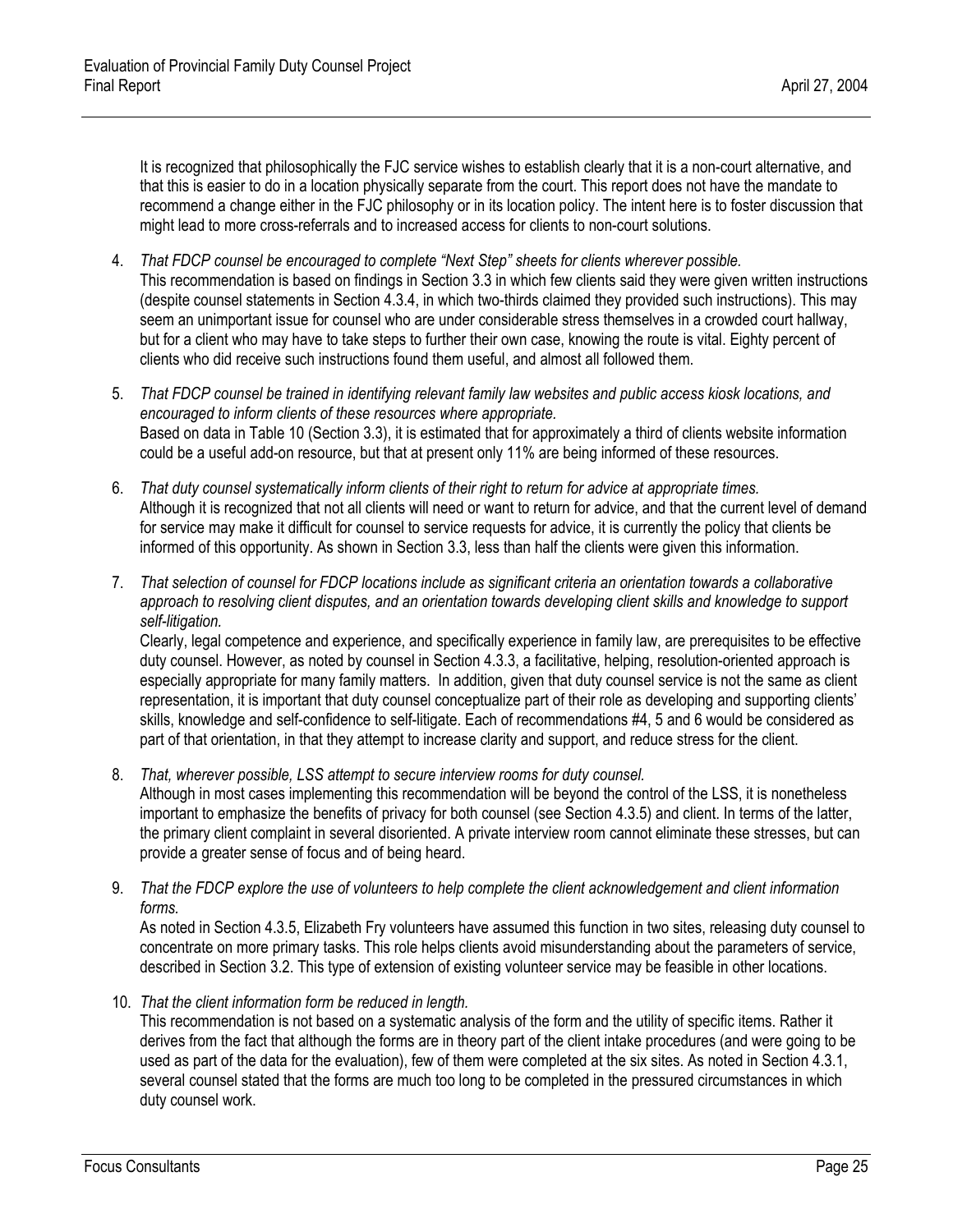11. *That signage, advance advertising and/or Registry information provided to clients should emphasize the importance of bringing any relevant forms, documents or financial information when they come to the court expecting to see duty counsel.*

This is a recommendation of one counsel in Section 4.3.5. Although it is not a helpful recommendation for clients who only learn about duty counsel after they have arrived in court, as shown in Section 3.2, 40% of clients claim to have known about duty counsel before coming to court. In these instances it is possible to increase client preparedness and therefore the effectiveness of duty counsel in the limited time they have at their disposal. FJCs are the source of information about duty counsel in 20% of cases where clients have advance knowledge of the service (see Section 3.2) It would therefore be helpful for the FDCP to make contacts with FJCs in each community to ask them to give clients instructions about gathering key financial and personal information that may be required by duty counsel.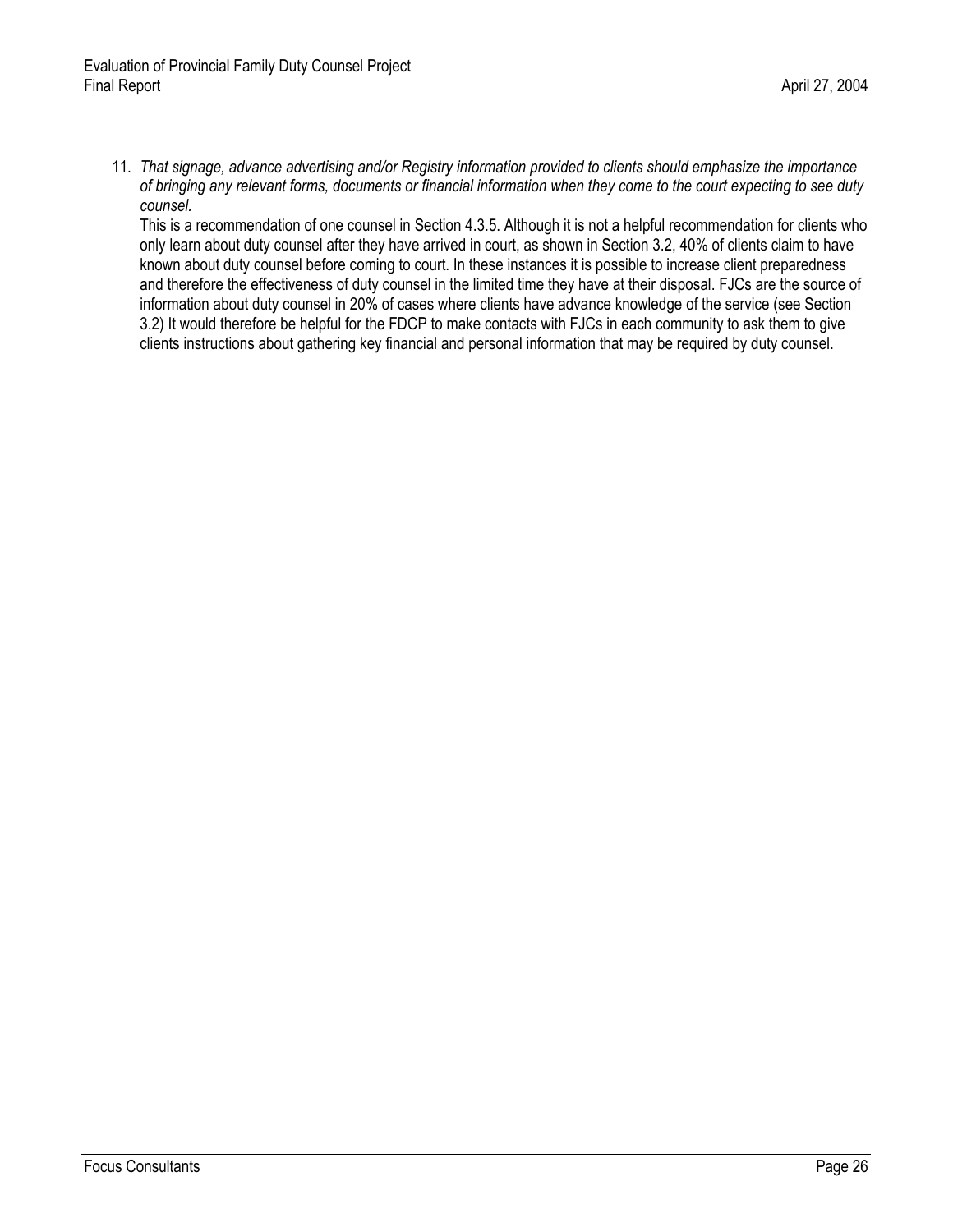# <span id="page-35-1"></span><span id="page-35-0"></span>**Appendix 1: Guide for Exploratory Interview with Judges**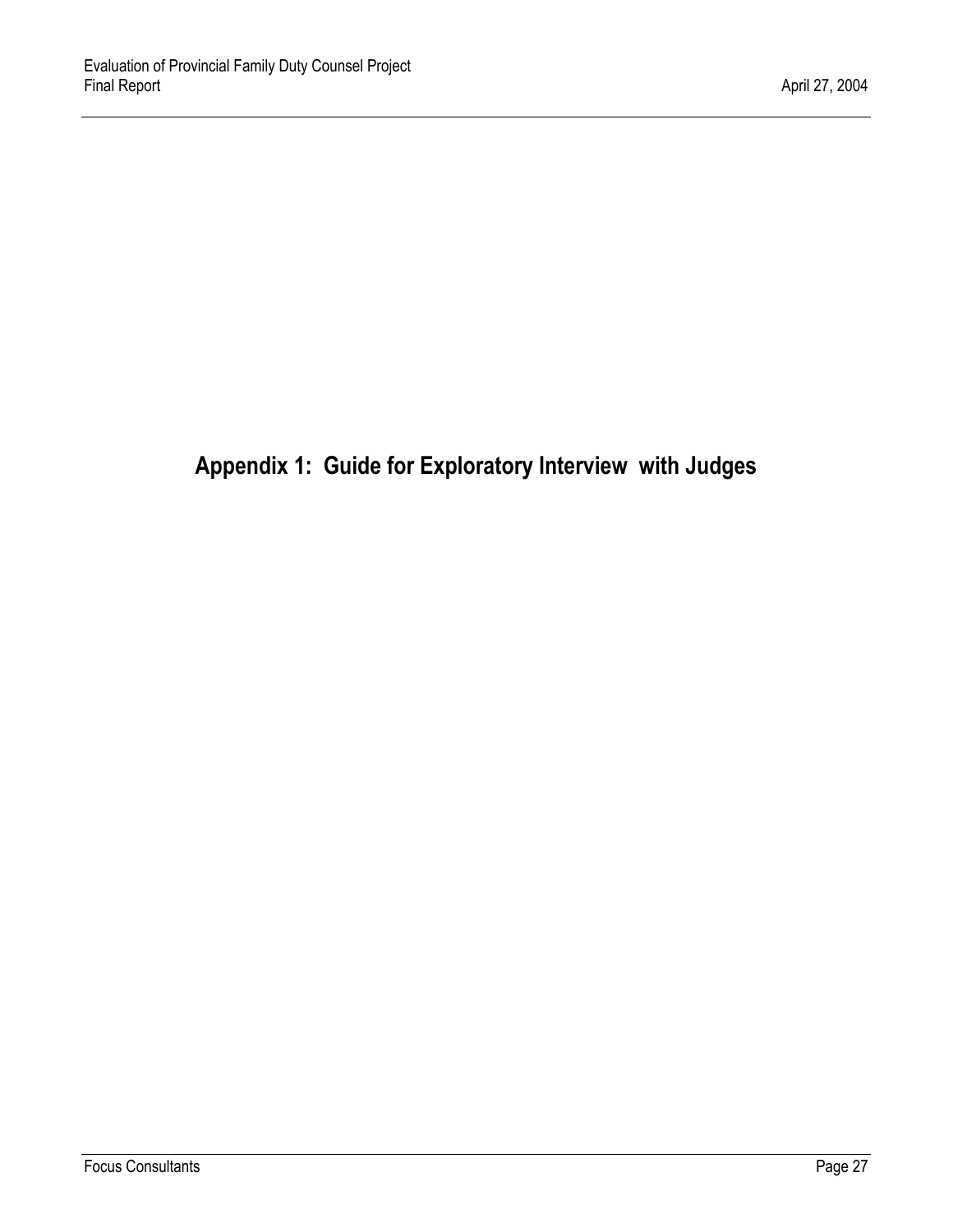## **Guide for Exploratory Interview with Judges**

- 1. In what ways has the provision of duty counsel through the Family Duty Counsel Project (FDCP) affected the operation of the court? For example, has it impacted the amount of court time involved, the ability of the court to resolve cases without multiple adjournments, etc?
- 2. In addition to their function as duty counsel, the lawyers provide limited summary assistance to all individuals, regardless of financial eligibility, who may wish to proceed as self-represented litigants in various family matters. If the individual is financially eligible, the support can extend to assistance in the preparation of financial statements and affidavits (in FRA matters), or other court documents. Have you seen any impacts of the project's activities on the capacity of litigants to represent themselves or resolve their problems more effectively in family law matters? For example, do self-represented litigants seem better prepared, or are they more able to understand procedures than they would have been without the assistance of the project? Have project activities impacted the amount of court time required to deal with self-represented litigants, and if so, how? (It is recognized that assistance a selfrepresented litigant has received from the project will not necessarily be made explicit by the individual, so it is often difficult for a judge to know of project involvement in a case. It would be appreciated if you can explain how you are able to assess the impacts on self-represented litigants.)
- 3. Have you referred a self-represented (or unrepresented) litigant to the project? If so, in what types of circumstance, and with what result?
- 4. Are there specific resources or information that could make a critical add-on difference to increase the capacity of self-represented litigants?
- 5. Do you have any other observations or suggestions as to how this project could operate or provide service to clients in ways that would contribute to more effective utilization of Court time?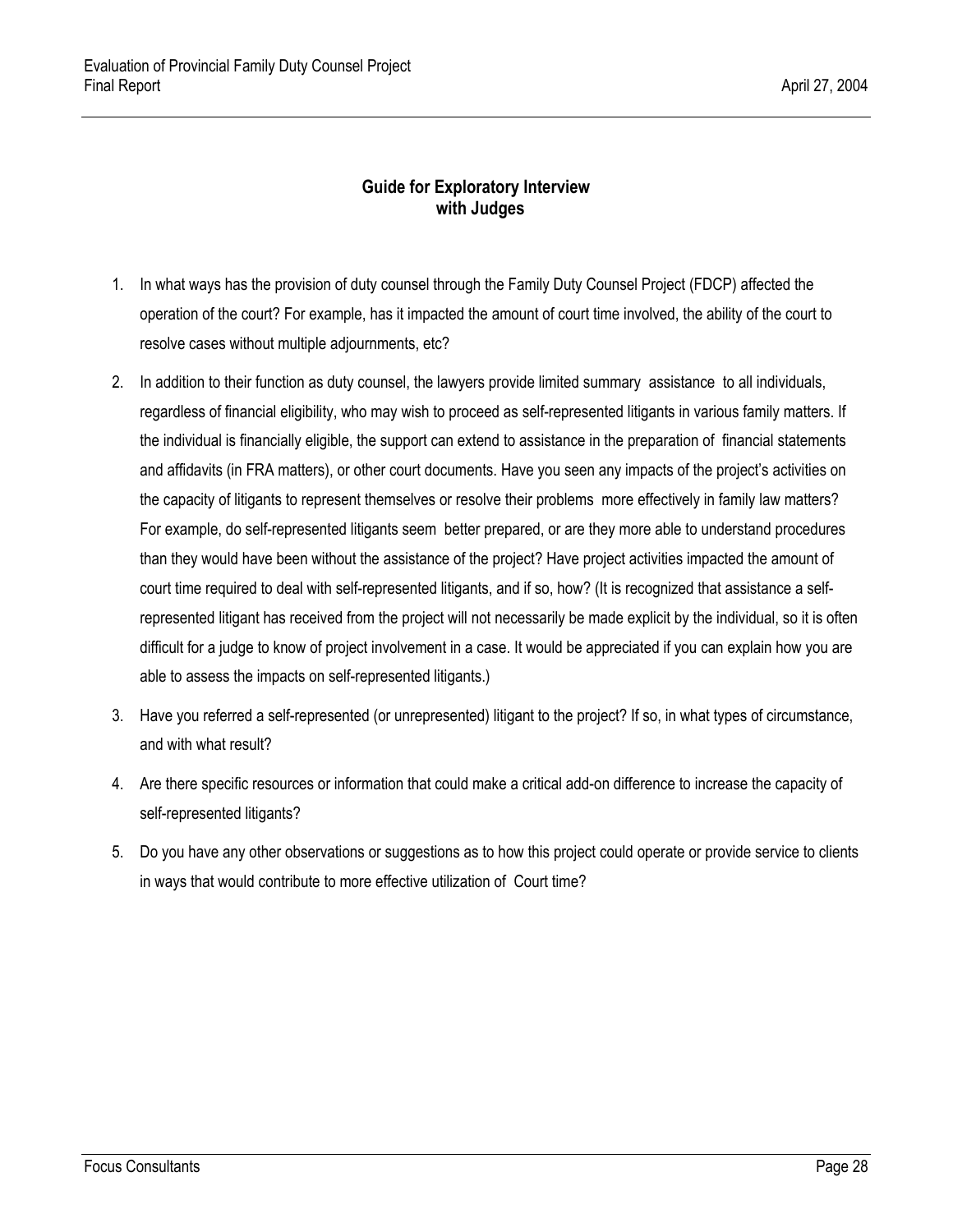<span id="page-37-0"></span>**Appendix 2: Guide for Exploratory Interview with Court Registry Staff**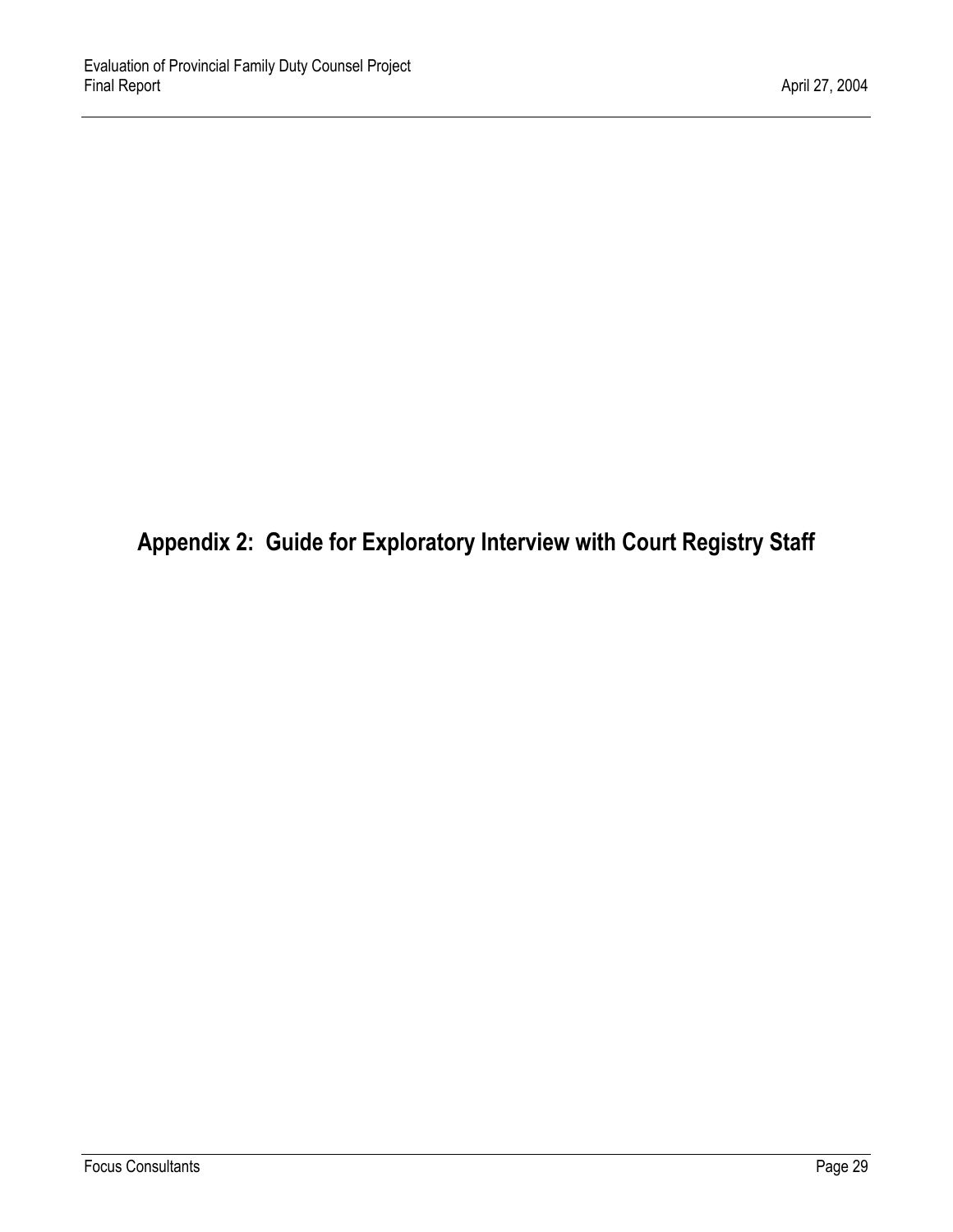## **Guide for Exploratory Interview with Court Registry Staff**

- 1. How project has impacted registry workload and capacity to deal effectively with self-represented litigants. Please identify specific ways in which these changes might be evident or noticeable to you.
- 2. Have referrals to and from the project gone smoothly? Are any changes in procedures necessary to make this work better? What advantages or disadvantages are there in being co-housed with the project?
- 3. What are the ways in which the project has affected the capacity of litigants to represent themselves or resolve their problems in family law matters? Do they seem any better prepared or more able to understand procedures than they would have been without the assistance of the project? Please identify specific ways in which these changes might be evident or noticeable to you.
- 4. Are there specific resources or information that could make a critical add-on difference to increase the capacity of self-represented litigants at your location?
- 5. Any other observations or suggestions for improvement to the project at your location?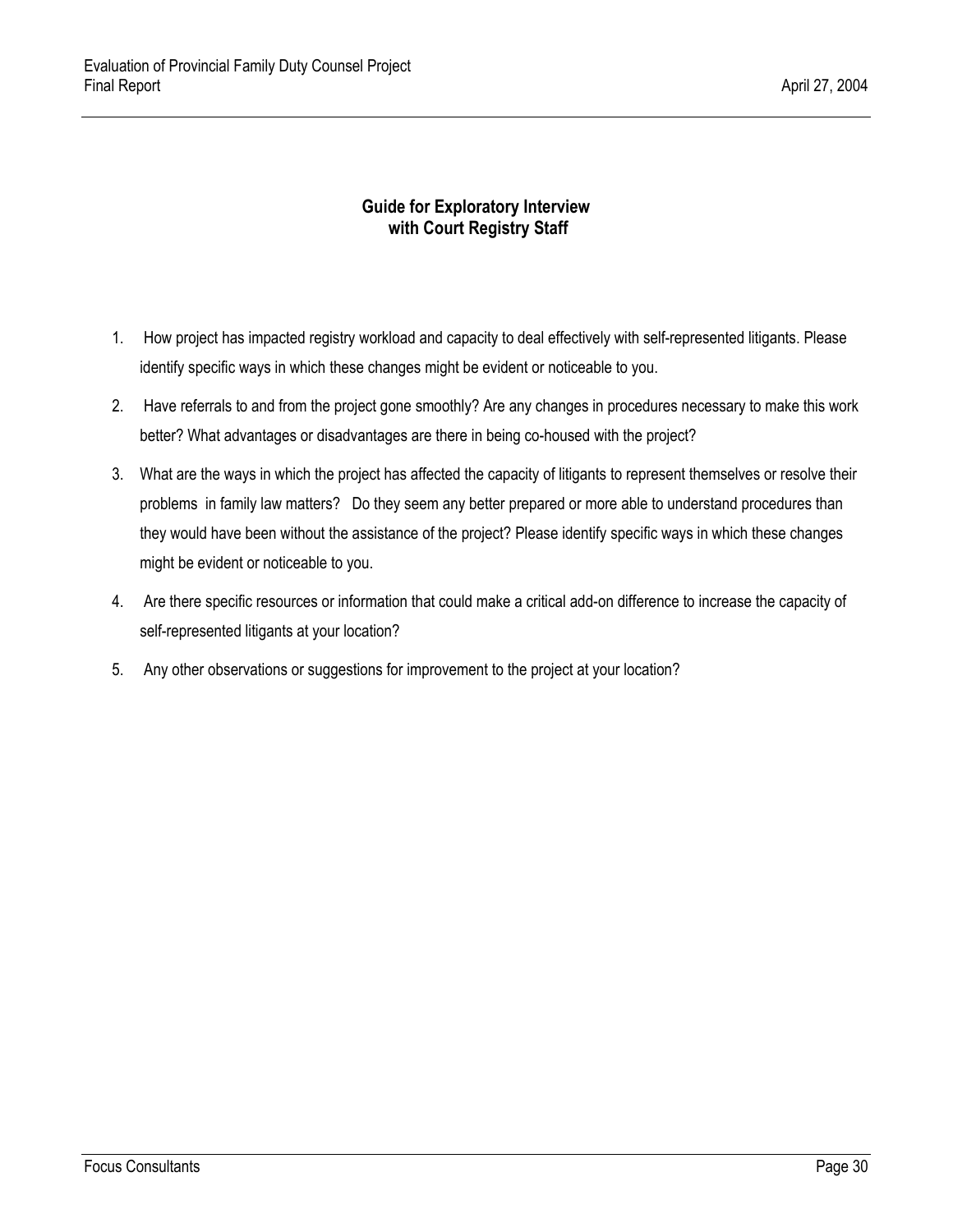# <span id="page-39-0"></span>**Appendix 3 : Interview Guide: Issues for Counsel**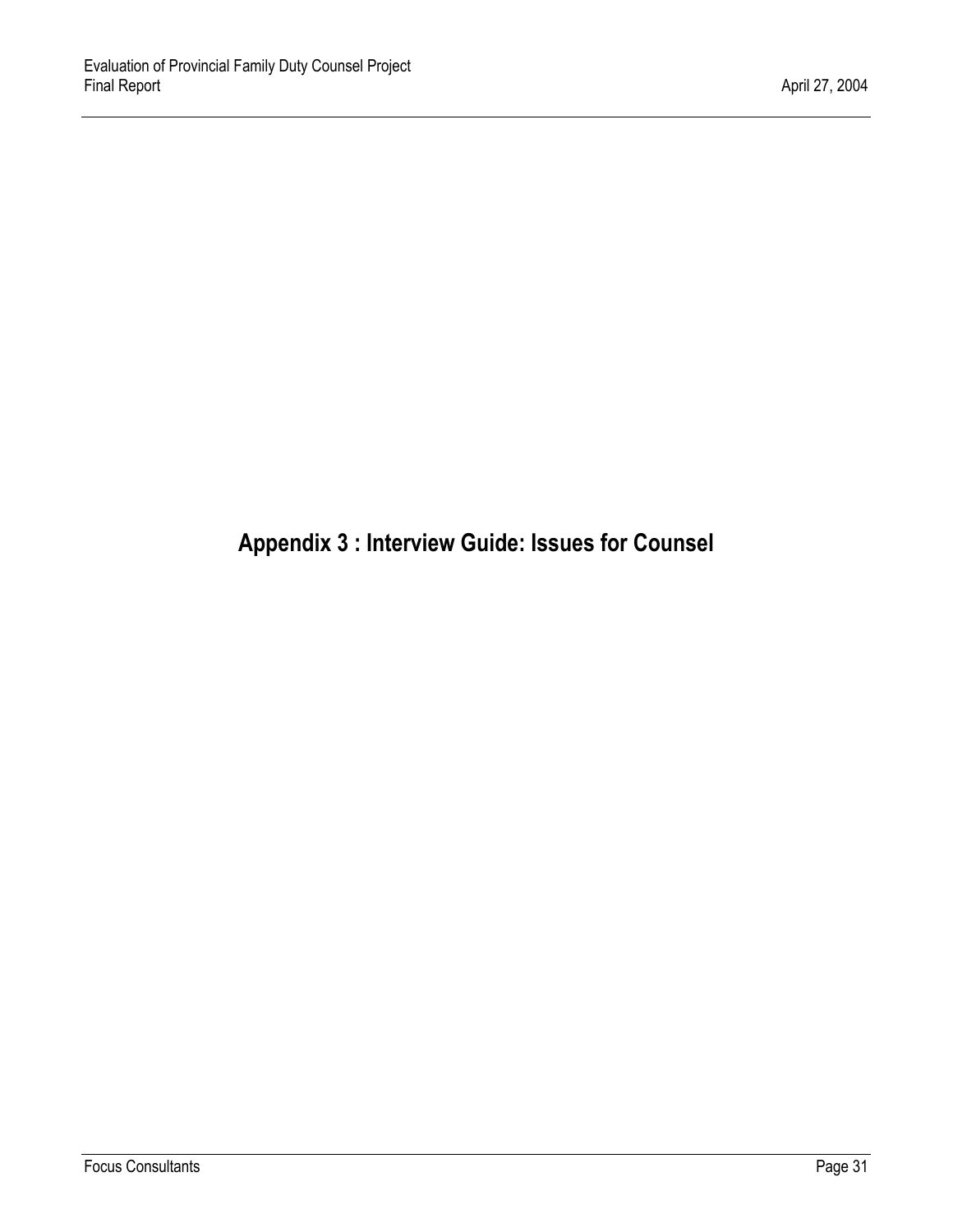#### **Interview Guide: Issues for Counsel**

- 1. Whether clients understand limitations or parameters of service that can be provided.
- 2. Assessment of limitations, barriers in making project an effective aid for self-represented litigants: - create a typology of different levels of ability of clients to understand and conduct their own case. What are the characteristics of clients in each of the groups in your typology? How much can clients in each group reasonably do on own? What types of support are needed at each step from you as duty counsel to make a critical difference?
	- clients' ability to understand, and factors affecting understanding of:
		- legal issues
		- how to proceed with case
		- - how to complete forms, documents.
- 3. Utility of "Next Steps" sheet as an aid for clients (if you use this sheet)
- 4. How much time do you spend with clients on average? What is the range of time you spend with them, and what factors account for differences in time spent? How frequently do you suggest to clients that they return to the courthouse to follow up with you? In what types of situation?
- 5. Counsel's use of printed materials (e.g. booklets, information sheets) as aid for clients. - % of cases in which counsel suggests or refers to specific materials. To web-sites?
- 6. Structure, operation of program:
	- structural factors that have enhanced or hindered your effectiveness as counsel for self-represented litigants;
	- what structural changes could be made to improve the project as a resource for self-represented litigants;
	- are there resources of a modest nature that could make a critical difference to the effectiveness of the project?
- 7. Any other issues, observations, recommendations.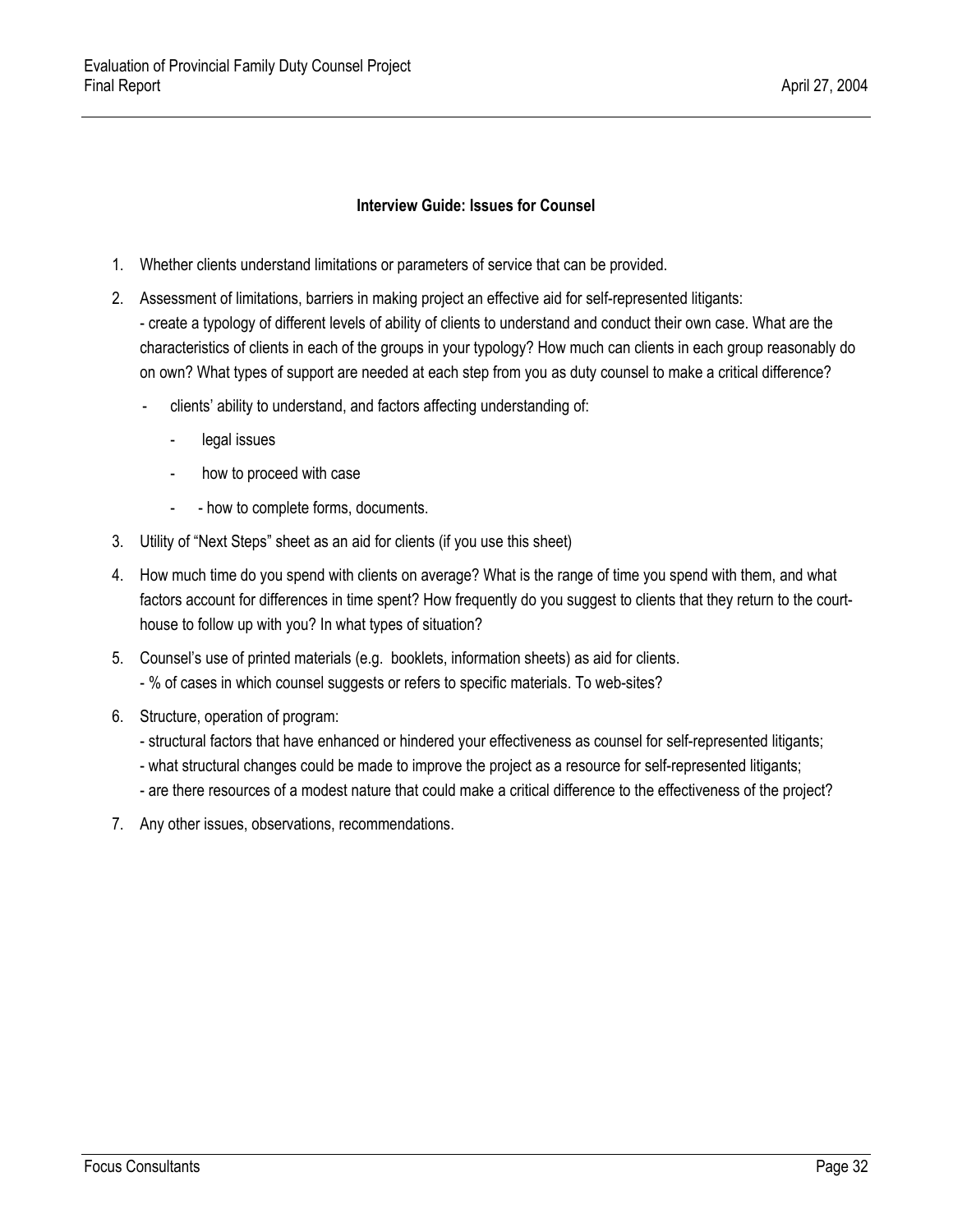<span id="page-41-0"></span>**Appendix 4: Client Questionnaire**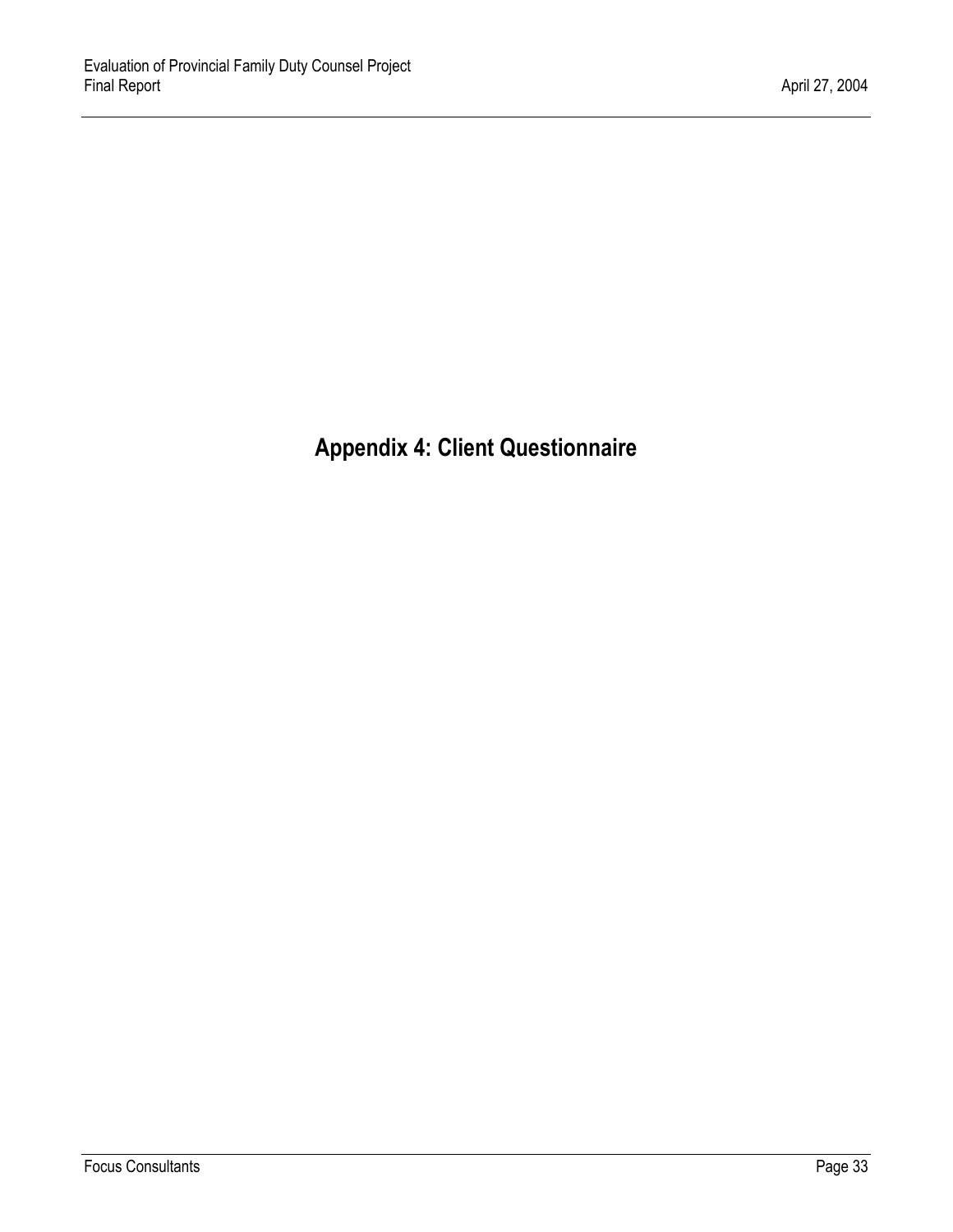# **Provincial Family Duty Counsel Project Evaluation:**

# **Client Questionnaire**

# **FACE SHEET**

#### **Background**

- 1. Evaluation #
- 2. Client Name: 1. 2. Client Name: 1. 2. School and 2. Telephone: 2. Telephone: 2. Telephone: 2. School and 2. Telephone: 2. 2. Telephone: 2. 2. Telephone: 2. 2. Telephone: 2. 2. Telephone: 2. 2. 2. Telephone: 2. 2. 2. 2.

### **Call Record**

|                |             |             | <b>RESULT OF CALL</b>                                                                                                                                         |
|----------------|-------------|-------------|---------------------------------------------------------------------------------------------------------------------------------------------------------------|
|                | <b>DATE</b> | <b>TIME</b> | 1. No number; 2. Wrong number; 3. Client not home, call<br>back (date); 4. Refusal; 5. Appt. for (date);<br>6. No show for interview; 7. Completed interview. |
| $\mathbf{1}$ . |             |             |                                                                                                                                                               |
| 2.             |             |             |                                                                                                                                                               |
| 3.             |             |             |                                                                                                                                                               |
| 4.             |             |             |                                                                                                                                                               |
| 5.             |             |             |                                                                                                                                                               |
| 6.             |             |             |                                                                                                                                                               |

#### **Introduction**

- 1. Introduce self.
- 2. Confirm that you are speaking to client.
- 3. Remind client that he/she signed authorization to be contacted for evaluation purposes (i.e. bottom of "Acknowledgement of Duty Counsel Services" sheet).
- 4. Explain purpose of evaluation:
- Being done with sample of clients,
- To get candid feedback, positive and negative about their experience with the program,
- $\blacksquare$  To improve program.
- 5. Confirm confidentiality.
- No names or identifying comments used.
- 6. Determine if this is a suitable time or book appointment for another date.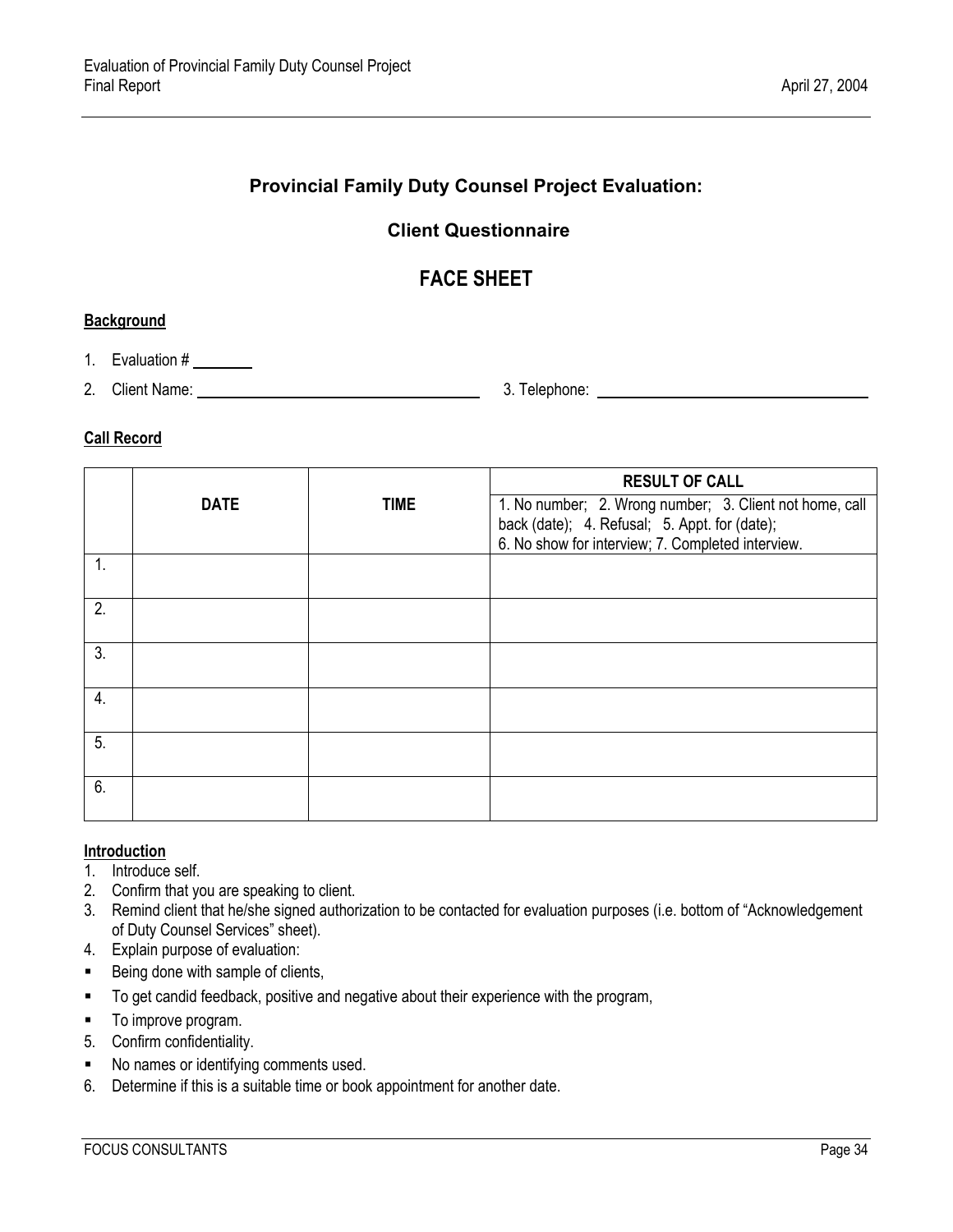# **FILE DATA**

- 1.0 Evaluation #
- 2.0 Date of Evaluation Interview:

ITEMS 3.0 – 5.0 ARE FROM ACKNOWLEDGEMENT FORM

- 3.0 Community
	- 1. KAMLOOPS
	- 2. KELOWNA
	- 3. NANAIMO
	- 4. PRINCE GEORGE
	- 5. SURREY
	- 6. VICTORIA
- 4.0 Financially eligible?
	- 1. YES
	- 2. NO
- 5.0 Gender?
	- 1. MALE
	- 2. FEMALE
- 6.0 Date Acknowledgement Form signed:

ITEMS 7.0 – 13.0 ARE FROM CLIENT INFORMATION FORM

- 7.0 Age:
	- 1. UNDER 20
	- 2. 20 29
	- 3. 30 39
	- 4. 40 49
	- 5. 50 59
	- 6. 60+
- 8.0 Citizenship:
	- 1. CANADIAN
	- 2. OTHER (SPECIFY <u>\_\_\_\_\_\_\_\_\_\_\_\_\_\_\_\_\_\_\_\_\_\_\_\_\_\_\_\_\_\_\_\_\_</u>)
- 9.0 Education:
	- 1. LESS THAN GRADE 12
	- 2. HIGH SCHOOL GRADUATION
	- 3. SOME TECHNICAL OR UNIVERSITY EDUCATION
	- 4. UNIVERSITY GRADUATION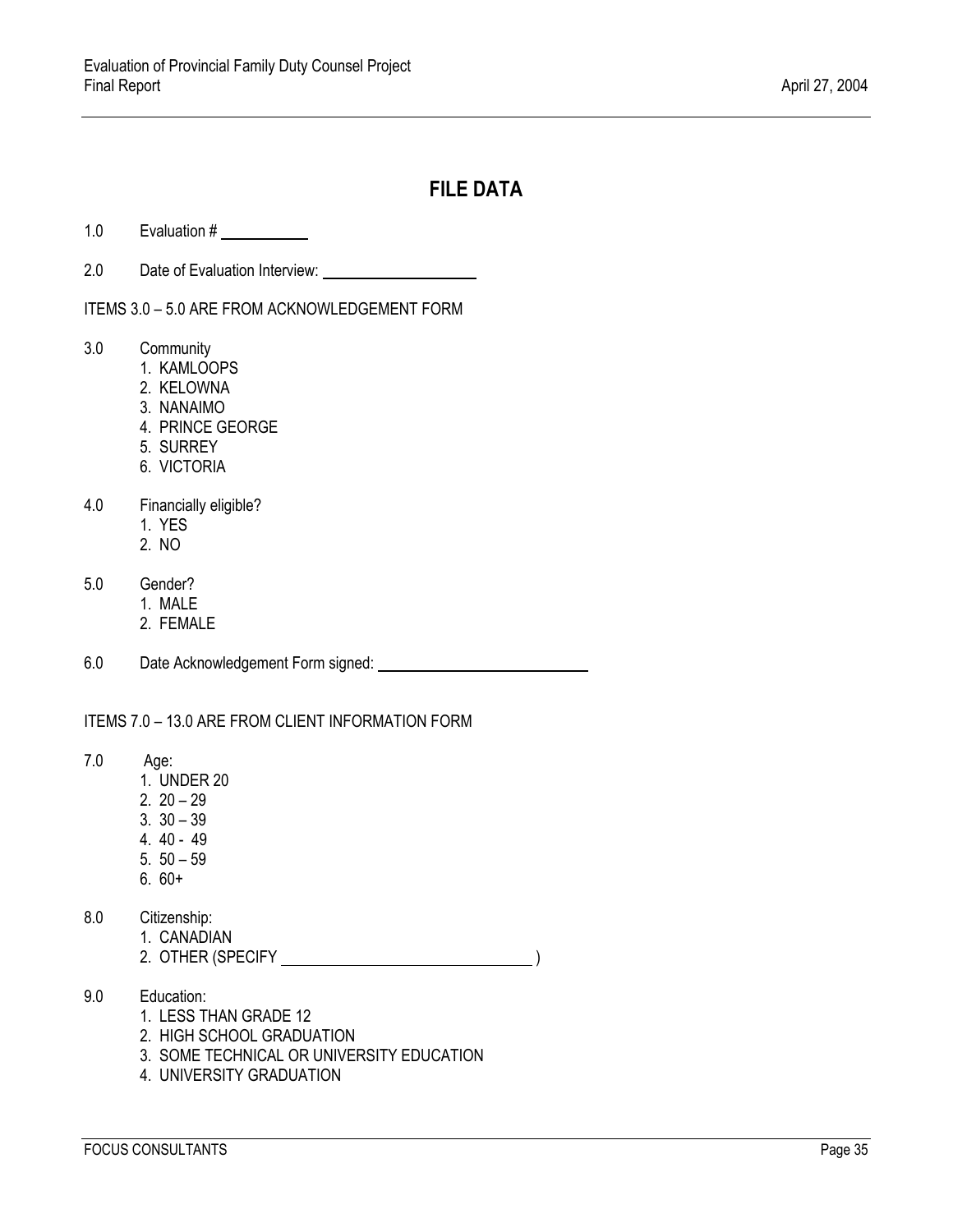- 10.0 Employment:
	- 1. UNEMPLOYED
	- 2. PART-TIME
	- 3. FULL-TIME
- 11.0 Whether client has a lawyer? 1. YES 2. NO
- 12.0 Whether client has seen a Family Justice Counsellor? 1. YES
	- 2. NO
- 13.0 Whether client has attended a Parenting After Separation workshop?
	- 1. YES
	- 2. NO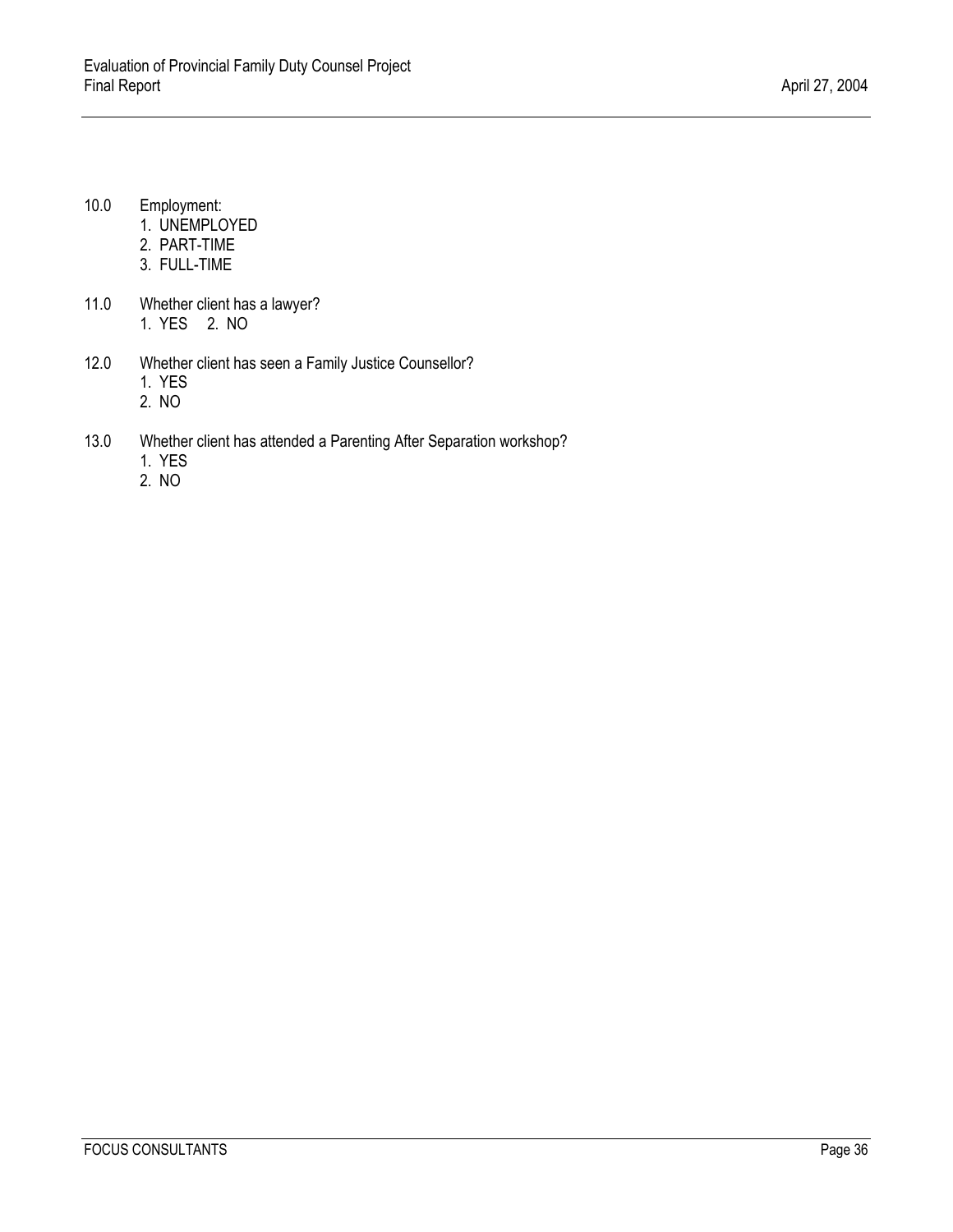# **INTERVIEW**

I'd like to start by asking you some questions about the service you received from the project.

- 1.0 When you originally came to the court, did you know that Duty Counsel service was available in family matters? 1. NO
	- 2. YES

l

l

- 1.1 (If NO) How did you find out about the duty counsel at the courthouse?
- 1.2 (If YES) How had you found out about the service?

#### 2.0 Please tell me what the important issues in your legal matter were. (Circle all that apply.)

|     | .                                           |       |        |
|-----|---------------------------------------------|-------|--------|
| 2.1 | <b>FAMILY VIOLENCE</b>                      | 1. NO | 2. YES |
| 2.2 | <b>CUSTODY AND ACCESS</b>                   | 1. NO | 2. YES |
| 2.3 | <b>CHILD MAINTENANCE</b>                    | 1. NO | 2. YES |
| 2.4 | SPOUSAL MAINTENANCE                         | 1. NO | 2. YES |
| 2.5 | <b>MAINTENANCE ENFORCEMENT</b>              | 1. NO | 2. YES |
| 2.6 | PROPERTY DIVISION                           | 1. NO | 2. YES |
| 2.7 | <b>DIVORCE</b>                              | 1. NO | 2. YES |
| 2.8 | CHILDREN REMOVAL OR THREAT OF REMOVAL 1, NO |       | 2. YES |
| 2.9 | OTHER (DESCRIBE:                            |       |        |
|     |                                             |       |        |

- 3.0 When you met with the lawyer you were asked to sign a sheet that described what the lawyer could or could not do for you. Did this sheet, together with anything the lawyer said, adequately explain the type of help you could expect to receive?
	- 1. YES, COMPLETELY
	- 2. ONLY PARTIALLY
	- 3. NO NOT AT ALL

l

3.1 IF ANSWERED "2" OR "3") What was confusing or unclear for you?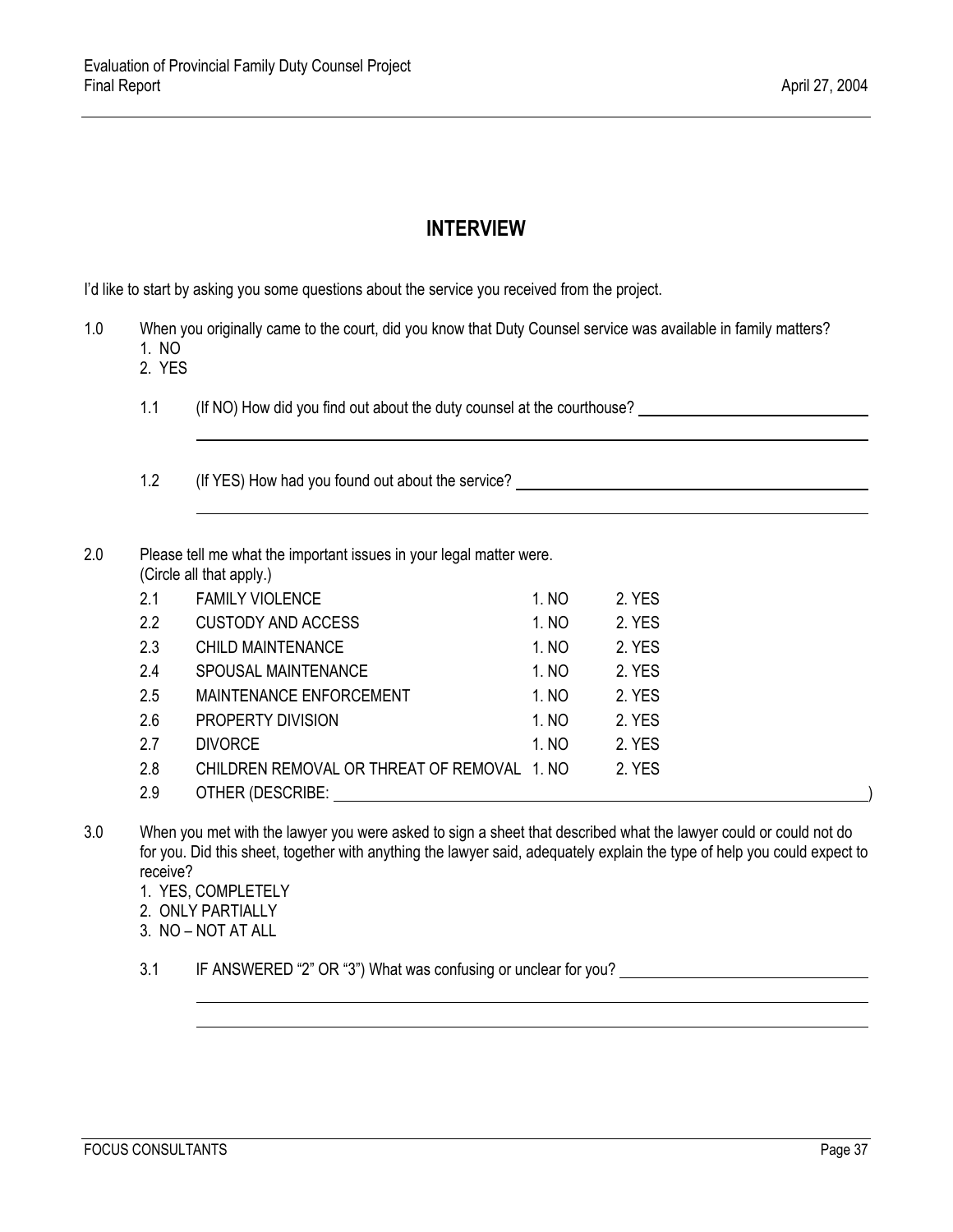3.2 At any point when he/she was helping you at the court house, did the lawyer tell you that you could come back to get advice on your case when your matter was not in court? 1. NO 2. YES 3. CAN'T REMEMBER

- 3.3 Did you ever return and use the same or a different duty counsel in this matter? 1. NO 2. YES
- 3.4 (If YES) How many times did you end up using a duty counsel (including the first time)?
- 4.0 When you saw the duty counsel (OR if saw duty counsel several times, ask, "During those times when you saw the duty counsel"), what were you trying to achieve or fix or resolve or find out about in your case? What did you want to have happen? (Probe if a court order and, if so, specify type and whether interim or final.)

5.0 What did the duty counsel lawyer(s) do for you?

|     | <b>VILLAL QUILE QUILY COULSEL LAWYER (S) QUILDI YOU!</b> |       |        |  |
|-----|----------------------------------------------------------|-------|--------|--|
| 5.1 | ASSISTED CLIENT IN COURT                                 | 1. NO | 2. YES |  |
| 5.2 | REFERRED CLIENT TO OTHER SERVICE                         | 1. NO | 2. YES |  |
| 5.3 | <b>EXPLAINED LEGAL ISSUES</b>                            | 1. NO | 2. YES |  |
| 5.4 | EXPLAINED PROCEDURES, WHAT TO DO                         | 1. NO | 2. YES |  |
| 5.5 | HELPED COMPLETE A COURT APPLICATION                      | 1. NO | 2. YES |  |
| 5.6 | NEGOTIATED WITH OTHER SIDE                               | 1. NO | 2. YES |  |
| 5.7 | ASSISTED IN CASE CONFERENCE                              | 1. NO | 2. YES |  |
|     |                                                          |       |        |  |

6.0 What was the immediate outcome for you that resulted from this assistance?

| 6.1  | DUTY COUNSEL GOT/PREVENTED COURT ORDER FOR CLIENT         | 1. NO | 2. YES |  |
|------|-----------------------------------------------------------|-------|--------|--|
| 6.2  | DUTY COUNSEL TRIED, BUT FAILED TO GET/PREVENT COURT ORDER | 1. NO | 2. YES |  |
| 6.3  | CLIENT GOT COURT/PREVENTED ORDER ON OWN                   | 1. NO | 2. YES |  |
| 6.4  | CLIENT TRIED, BUT FAILED TO GET/PREVENT COURT ORDER       | 1. NO | 2. YES |  |
| 6.5  | <b>CLIENT REFERRED</b>                                    | 1. NO | 2. YES |  |
| 6.6  | DUTY COUNSEL ARRANGED FOR AN ADJOURNMENT                  | 1. NO | 2. YES |  |
| 6.7  | CLIENT ONLY WANTED INFORMATION,                           |       |        |  |
|      | NO EXPECTATION FOR FURTHER ACTION                         | 1. NO | 2. YES |  |
| 6.8  | CLIENT GIVEN INFORMATION, AND WAS INTENDING TO            |       |        |  |
|      | PROCEED ON OWN                                            | 1. NO | 2. YES |  |
| 6.9  | CASE ABANDONED                                            | 1. NO | 2. YES |  |
|      |                                                           |       |        |  |
| 6.10 | OTHER (SPECIFY                                            |       |        |  |
|      |                                                           |       |        |  |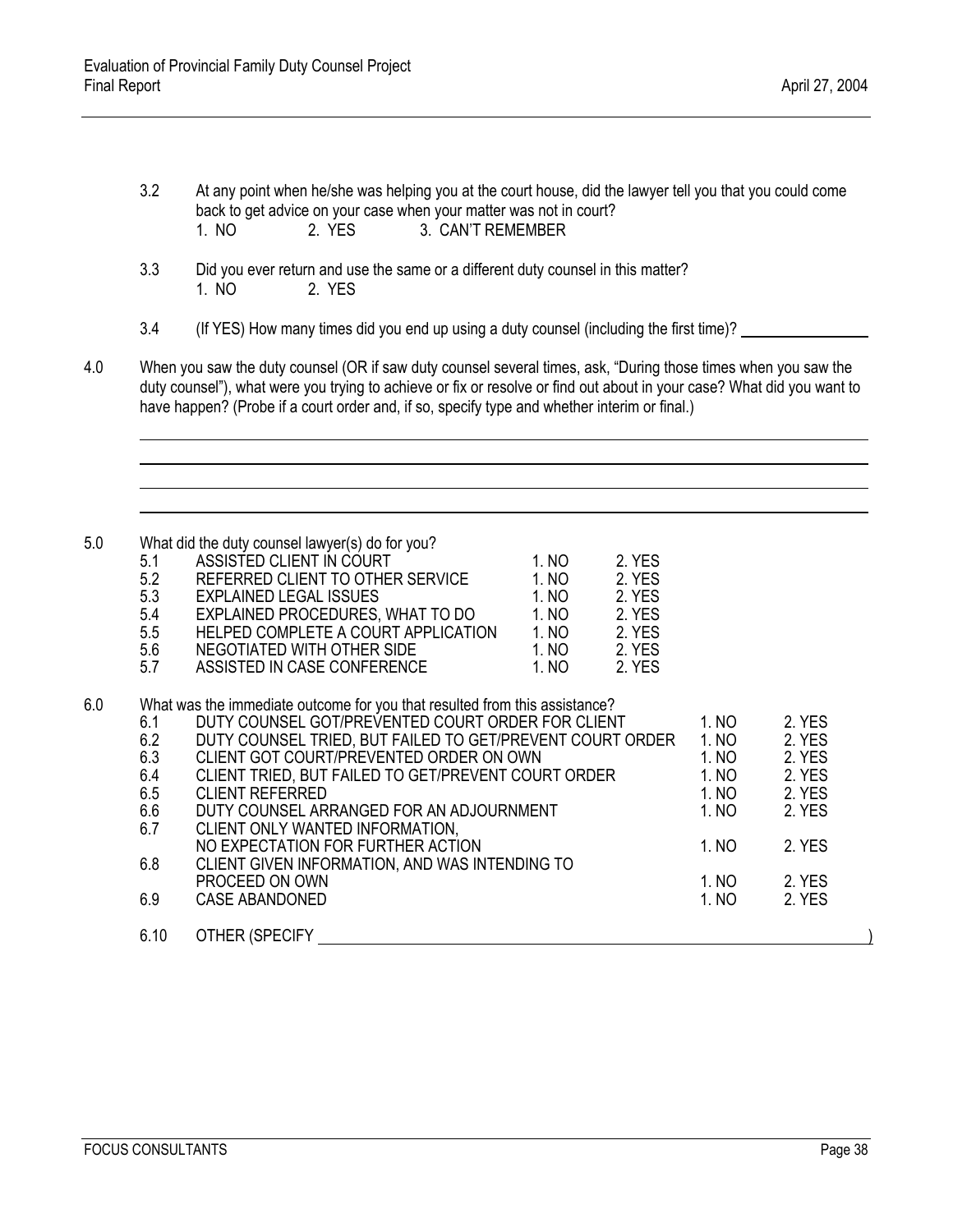7.0 (If GOT COURT ORDER IN 6.1 OR 6.3) What type of order? (NOTE: TO PROBE FOR INTERIM OR FINAL ORDERS, ASK IF THEY HAVE TO GO BACK TO COURT SOON OR ON A CERTAIN DATE. CONFIRMATION ORDERS INCLUDE ONES WHICH REGISTER AN ORDER FROM ANOTHER PROVINCE, INCLUDING ALSO MAINTENANCE ORDERS FROM ANOTHER PROVINCE WHICH ARE PROVISIONAL. PROCEDURAL ORDERS WILL COMMONLY INCLUDE ORDERS FOR ADJOURNMENT, ORDERS FOR SUBSTITUTED SERVICE, ORDERS TO PRODUCE CERTAIN DOCUMENTS, TO GO TO CASE CONFERENCE, ETC.)

- 1. INTERIM RESTRAINING ORDER
- 2. FINAL RESTRAINING ORDER
- 3. PROCEDURAL ORDER
- 4. INTERIM CONSENT ORDER
- 5. FINAL CONSENT ORDER
- 6. CONFIRMATION ORDER
- 7.1 (RECORD WITHOUT ASKING IF OBVIOUS, BUT OTHERWISE ASK:) Was this the outcome you were hoping for in the short term?
	- 1. NO
	- 2. YES
	- 3. PARTLY (Explain \_\_\_\_\_\_\_\_\_\_\_\_\_\_\_\_\_\_\_\_\_\_\_\_\_\_\_\_\_\_\_\_\_\_\_\_\_\_\_\_\_\_\_\_\_\_\_\_\_\_\_\_\_\_\_\_\_\_\_\_\_\_\_\_\_\_\_\_)
- 8.0 (If REFERRAL IN 6.5) To what were you referred?
	- 1. LSS
	- 2. PRIVATE BAR
	- 3. FMEP
	- 4. FJC
	- 5. OTHER (SPECIFY )
	- 8.1 Did you actually go to that resource? 1. NO 2. YES
	- 8.2 (If NO) Why did you decide not to go there?
	- 8.3 (If YES) Was this a useful referral for you? 1. NO 2. YES
	- 8.4 Why or why not?
- 9.0 (If CASE ABANDONED IN 6.9) Why did you not continue with the case?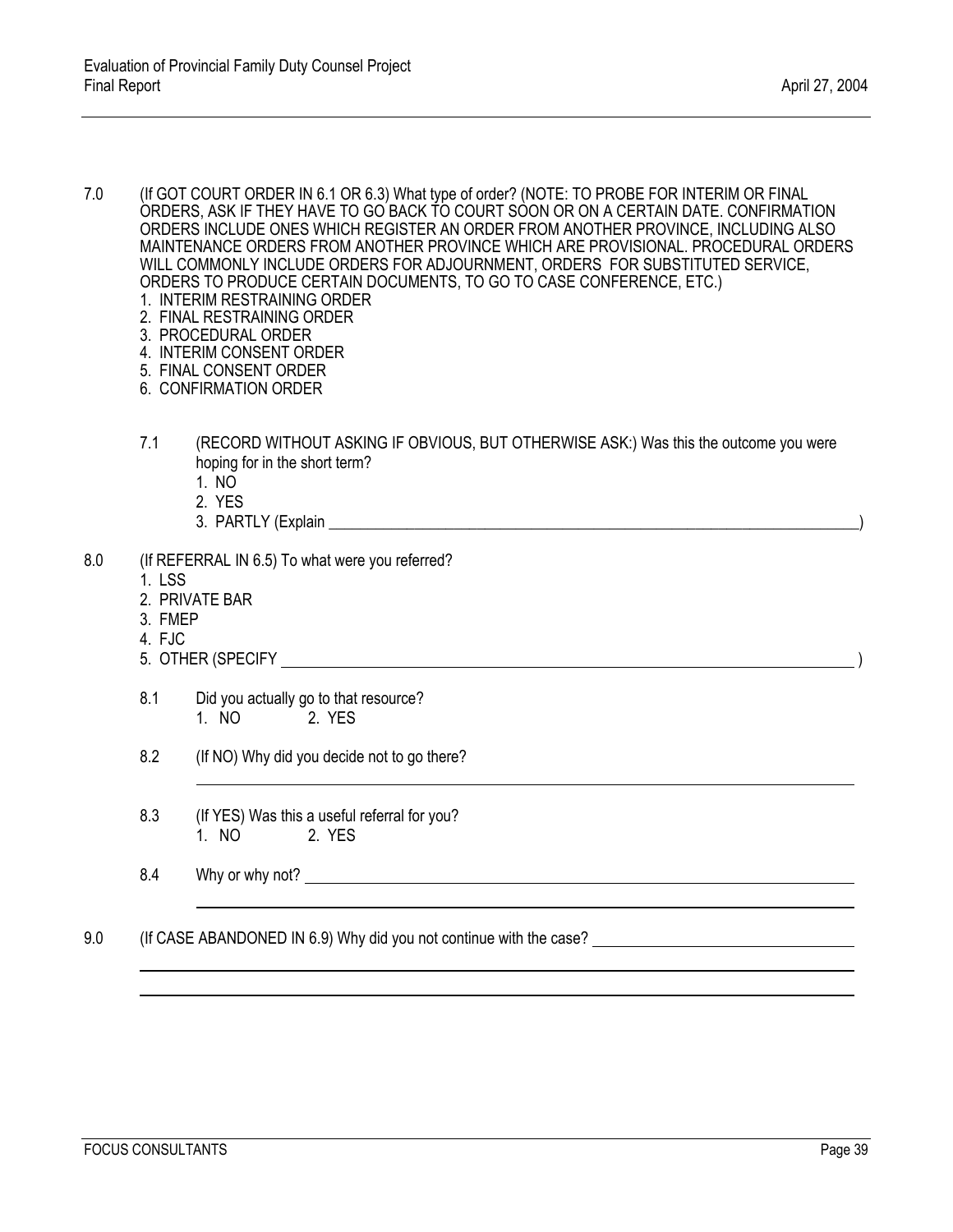9.1 Is there anything that the duty counsel lawyer could have done differently that would have helped you to continue with the case?

10.0 (ASK THIS QUESTION FOR ANY RESPONSE TO 6.0, EXCEPT 6.7 "Info only, no expectation for further action" OR 6.9 ("case abandoned") What was the final outcome in your case?

- 1. COURT ORDER (SPECIFY )
- 2. SEPARATION AGREEMENT
- 3. CASE ABANDONED
- 4. FAMILY SITUATION CHANGED, NO ACTION NECESSARY<br>5. FINAL OUTCOME STILL NOT REACHED
- 5. FINAL OUTCOME STILL NOT REACHED
- 6. OTHER (SPECIFY )

10.1 (RECORD WITHOUT ASKING IF OBVIOUS, BUT OTHERWISE ASK:) Was this the outcome you were originally hoping for? (REFER BACK TO Q. 4.0 IF NECESSARY)

- 1. NO
- 2. YES
- 3. PARTLY (Explain  $\Box$
- 11.0 I'd like you to rate certain things about the service you received.
	- 11.1 First, on a scale of 1 to 7, how clearly did the lawyer explain to you the legal issues that applied to your case?  $(1 = not clearly at all, 7 = very clearly)$

Reason for answer:

| RATING: |  |
|---------|--|
|---------|--|

- 11.2 Again, on a scale of 1 to 7, how much help did you receive from the lawyer in guiding you to fill out forms or documents?  $(1 = no help at all, 7 = a lot of help)$  RATING:  $\qquad \qquad$ Reason for answer:
- 11.3 Again, on a scale of 1 to 7, how clearly did the lawyer explain to you the next steps that you needed to take in your case? In your case  $\epsilon$ <br>(1 = not clearly at all, 7 = very clearly) RATING: \_\_\_\_\_\_\_ Reason for answer: